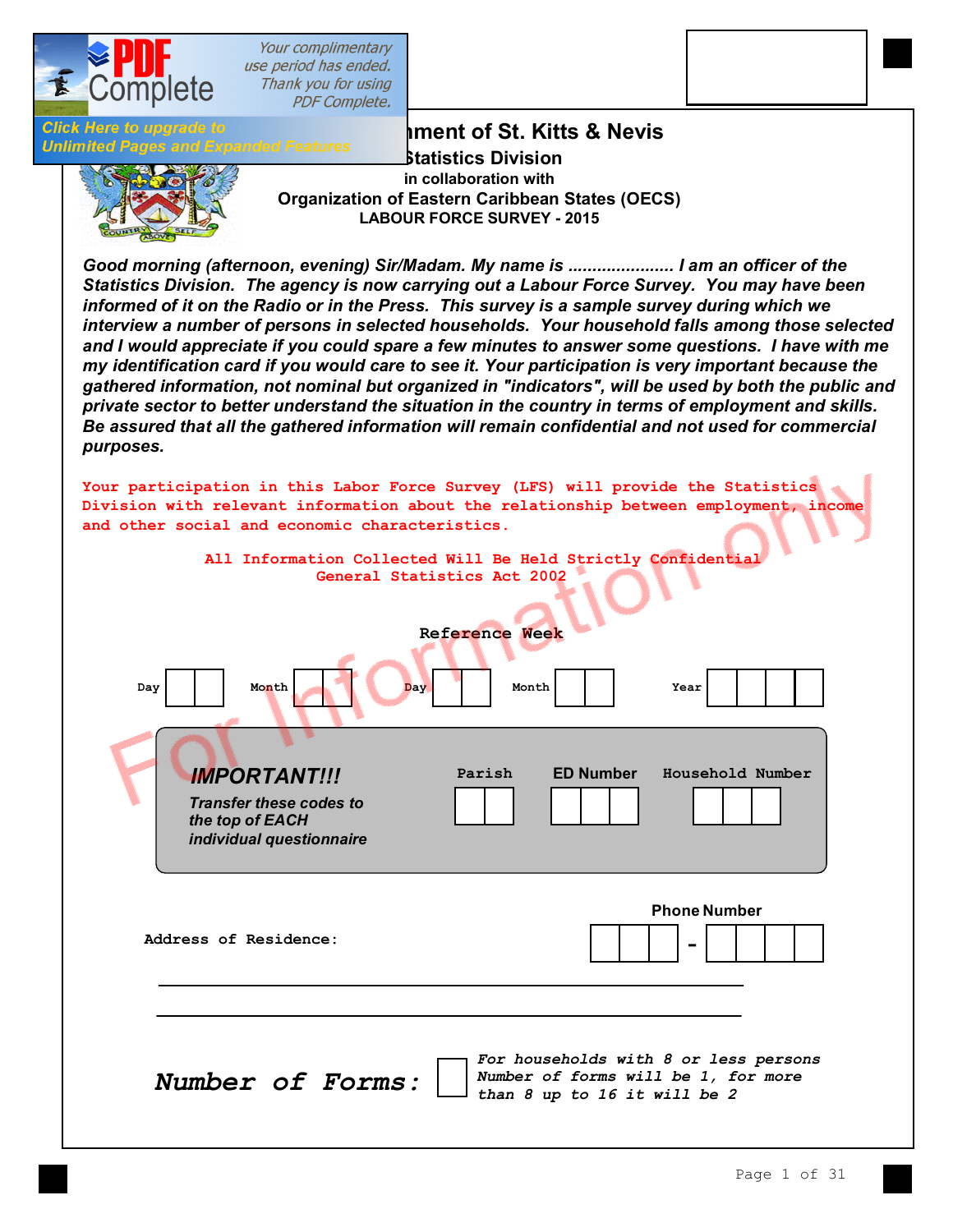| Your complimentary<br>use period has ended.<br>Thank you for using<br>Complete             | on of Response History                         |
|--------------------------------------------------------------------------------------------|------------------------------------------------|
| <b>PDF Complete.</b><br><b>Click Here to upgrade to</b>                                    | Visit Number 1                                 |
| <b>Unlimited Pages and Expanded Features</b>                                               | Interviewer Number:                            |
| DD<br>МM<br>Interview Date:<br><b>Result</b>                                               | Interviewer Time:<br>to<br>Start<br>End        |
| □ 1 Response<br>2 Partial Response                                                         |                                                |
| □ 4 Call Back(Date/Time)___________ □ 5 Closed                                             | $\Box$ 6 Not a dwelling                        |
|                                                                                            |                                                |
| Supervisor Name: - Supervisor Number:                                                      | Date:                                          |
|                                                                                            | Visit Number 2                                 |
| Interviewer: ____________<br>the control of the control of the control of                  | Interviewer Number:                            |
| DD.<br>МM<br>Interview Date:                                                               | Interviewer Time:<br>to <sup>-</sup><br>End    |
| <b>Result</b><br>$\Box$ 1 Response<br>2 Partial Response                                   | Start<br>3 Refusal (Reason)                    |
| □ 4 Call Back(Date/Time)<br>□ 5 Closed                                                     | $\Box$ 6 Not a dwelling                        |
|                                                                                            |                                                |
|                                                                                            | Date:                                          |
|                                                                                            | Visit Number 3                                 |
|                                                                                            | Interviewer Number:                            |
| $DD_{\text{max}}$<br><b>MM</b><br>Interview Date:<br><b>Result</b>                         | Interviewer Time:<br><u>ւս</u><br>End<br>Start |
| □ 1 Response<br>2 Partial Response                                                         |                                                |
| □ 4 Call Back(Date/Time)__________ □ 5 Closed                                              | $\Box$ 6 Not a dwelling                        |
|                                                                                            |                                                |
|                                                                                            | Date:                                          |
|                                                                                            | Visit Number 4                                 |
| the control of the control of the control of the control of<br>Interviewer: ______________ | Interviewer Number:                            |
| МM<br>DD.<br>Interview Date:<br><b>Result</b>                                              | Interviewer Time:<br>Start<br>End              |
| $\Box$ 1 Response<br>2 Partial Response                                                    | 3 Refusal (Reason)_______________              |
| □ 4 Call Back(Date/Time)___________ □ 5 Closed                                             | $\Box$ 6 Not a dwelling                        |
| 8 Other (Specify)______________________                                                    |                                                |
|                                                                                            | Date:                                          |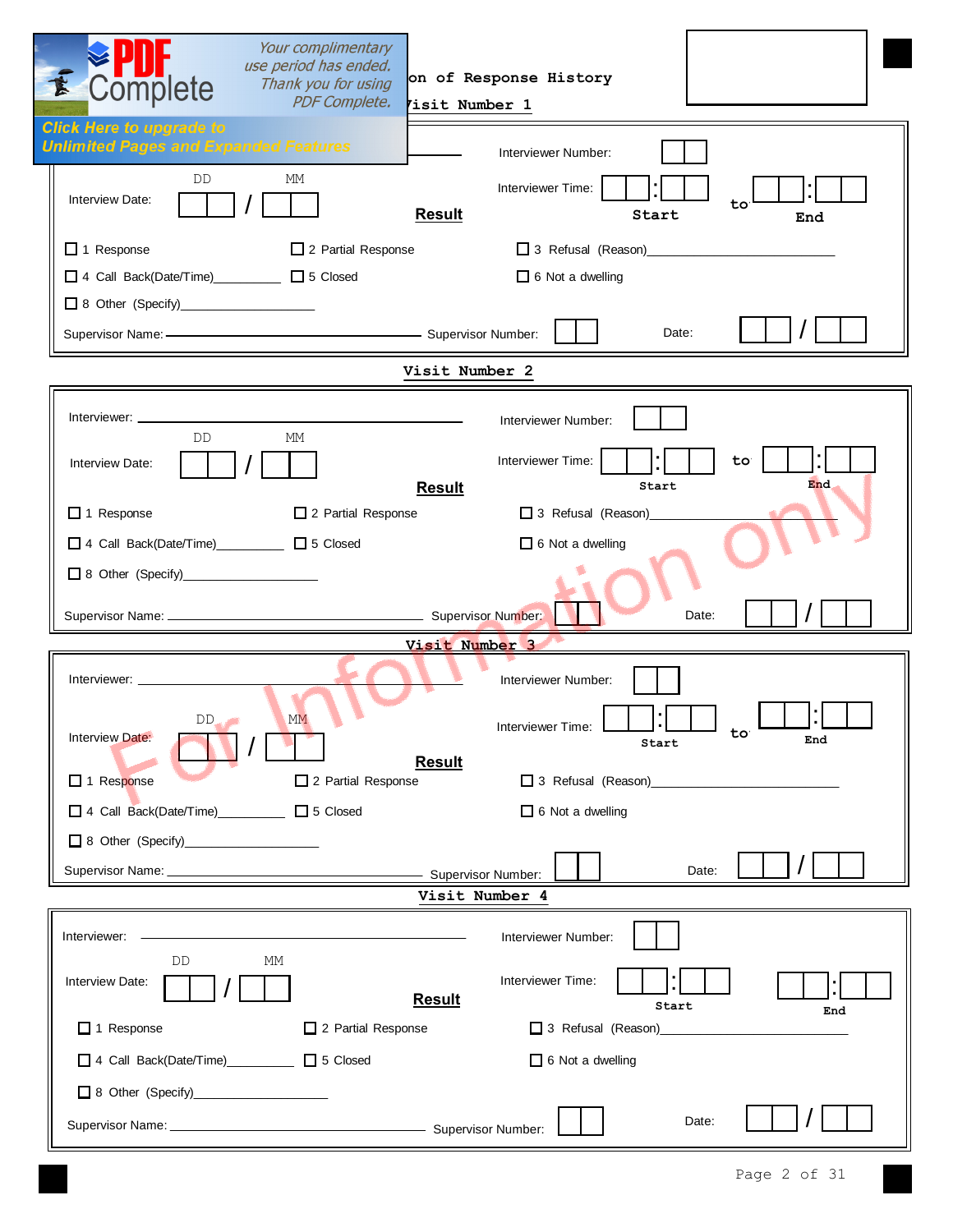

## Your complimentary use period has ended.

## **Thank you for using NING HOUSEHOLD MEMBERSHIP**<br>*PDF Complete.*

**e/sleep most nights here and share at least one daily meal with your household** 

# $$

**Click Here to upgrade to Senanded Features**<br>**Unlimited Pages and Expanded Features** 

## **LISTING OF HOUSEHOLD MEMBERS**

|    | 1. Surname                                                                                                                                                                           | 2. First Name                   |    | 1. Surname | 2. First Name |  |  |  |  |  |  |
|----|--------------------------------------------------------------------------------------------------------------------------------------------------------------------------------------|---------------------------------|----|------------|---------------|--|--|--|--|--|--|
| 01 |                                                                                                                                                                                      |                                 | 11 |            |               |  |  |  |  |  |  |
| 02 |                                                                                                                                                                                      |                                 | 12 |            |               |  |  |  |  |  |  |
| 03 |                                                                                                                                                                                      |                                 | 13 |            |               |  |  |  |  |  |  |
| 04 |                                                                                                                                                                                      |                                 | 14 |            |               |  |  |  |  |  |  |
| 05 |                                                                                                                                                                                      |                                 | 15 |            |               |  |  |  |  |  |  |
| 06 |                                                                                                                                                                                      |                                 | 16 |            |               |  |  |  |  |  |  |
| 07 |                                                                                                                                                                                      |                                 | 17 |            |               |  |  |  |  |  |  |
| 08 |                                                                                                                                                                                      |                                 | 18 |            |               |  |  |  |  |  |  |
| 09 |                                                                                                                                                                                      |                                 | 19 |            |               |  |  |  |  |  |  |
| 10 |                                                                                                                                                                                      |                                 | 20 |            |               |  |  |  |  |  |  |
|    | Interviewer: Sum the total number of household members and verify if the total is correct. Probe for babies, small children and domestic servants<br>(employees) who are "living in" |                                 |    |            |               |  |  |  |  |  |  |
|    | 2. Total number of household members:                                                                                                                                                |                                 |    |            |               |  |  |  |  |  |  |
|    |                                                                                                                                                                                      | Number of Persons in Household: |    |            |               |  |  |  |  |  |  |

Number of Persons 15 and older:

**Interviewer say**: I will now ask you some questions for each household member but to be able to relate the various members of the household to each other, please tell me who is the head of the household: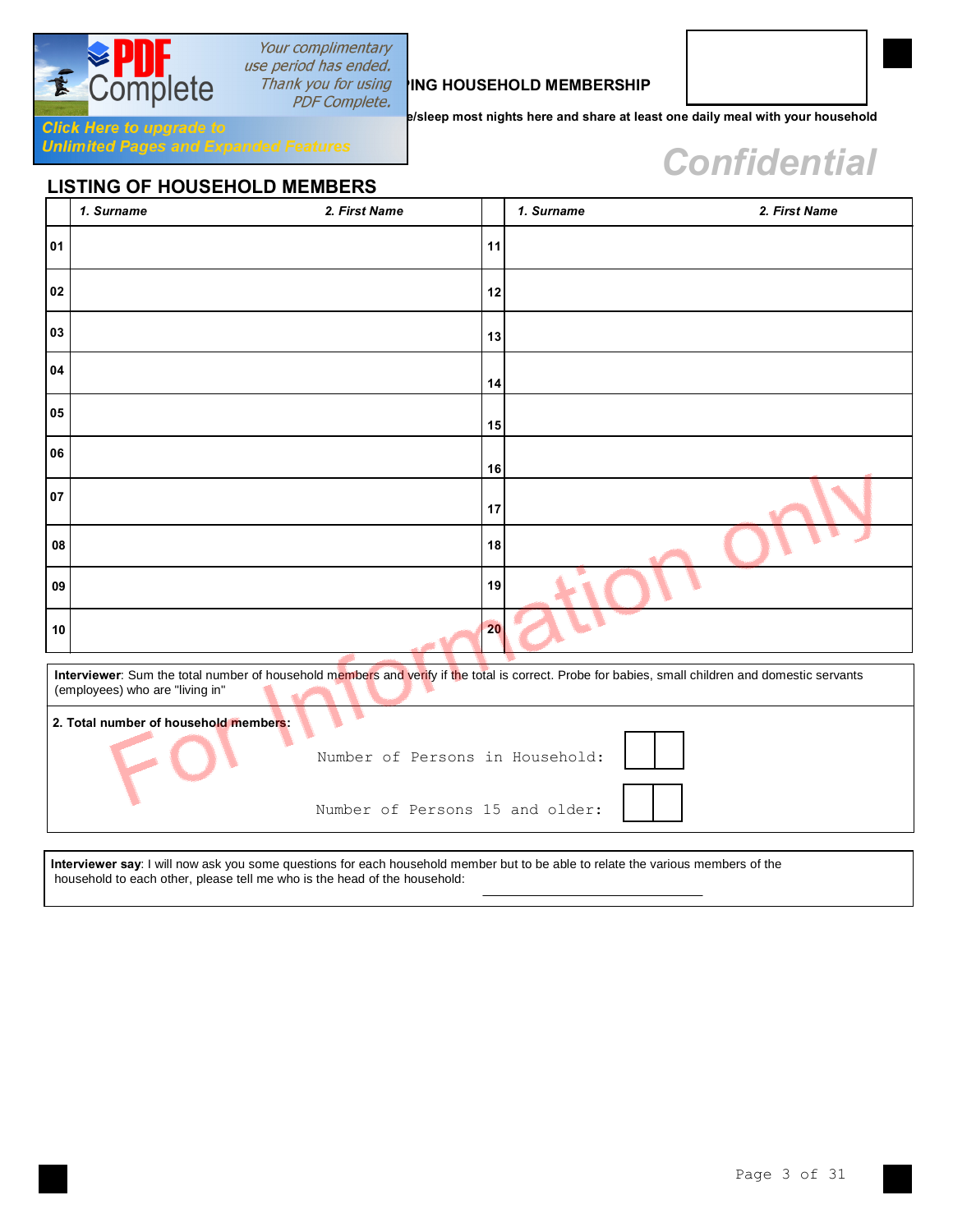

## *Sour complimentary<br>
Section has ended.***<br>
Thank you for using <b>IC CHARACTERISTICS, HEALTH, Thank you for using IC CHARACTER**<br>*PDF Complete.* AND TRAINING



### **Click Here to upgrade to ALL MEMBERS OF THE HOUSEHOLD**

|               | опшинст газса ини барин<br><b>NAME OF PERSON</b>                                                                                                           | <b>HOUSEHOLD</b>                                                                                                                             |                                      |                                      |                                      | <b>MIGRATION</b>                                                        |    |                                                                           |
|---------------|------------------------------------------------------------------------------------------------------------------------------------------------------------|----------------------------------------------------------------------------------------------------------------------------------------------|--------------------------------------|--------------------------------------|--------------------------------------|-------------------------------------------------------------------------|----|---------------------------------------------------------------------------|
| PERSON NUMBER | 3. What are the names of<br>all those who slept four<br>or more nights and<br>shared at least one daily<br>meal in this dwelling<br>during the week ending | 4. What is your / ('s) relation to<br>(name the head of the<br>household)?<br>1. Head<br>2. Spouse<br>3. Married Child<br>4. Unmarried Child |                                      |                                      | 13. Common Law                       | 5. What is your / () place of birth?<br><b>WRITE IN NAME OF COUNTRY</b> |    | 6. Since what month and<br>year have you/ () been<br>in St Kitts & Nevis? |
|               | 111                                                                                                                                                        | 5. Spouse of Child<br>6. Grandchild                                                                                                          |                                      |                                      |                                      | If country is St Kitts &<br>Nevis go to Q7                              |    |                                                                           |
|               | <b>Enter Surname First</b>                                                                                                                                 | 7. Brother/Sister<br>8. Parent/Parent-In-Law<br>9. Brother/Sister-In-Law<br>10. Other Relative<br>11. Servant/Employee<br>12. Non-relative   |                                      |                                      |                                      | OTHERWISE CONTINUE                                                      | МM | YYYY                                                                      |
| 01            |                                                                                                                                                            | $\Box$ 1<br>$\Box$ 5<br>$\Box$ 9<br>$\square$ 13                                                                                             | $\square$ 2<br>$\Box$ 6<br>$\Box$ 10 | $\Box$ 3<br>$\Box$ 7<br>$\square$ 11 | $\Box$ 4<br>$\Box$ 8<br>$\square$ 12 | Country:                                                                |    |                                                                           |
| 02            |                                                                                                                                                            | $\Box$ 1<br>$\square$ 5<br>$\Box$ 9<br>$\square$ 13                                                                                          | $\square$ 2<br>$\Box$ 6<br>$\Box$ 10 | $\Box$ 3<br>$\Box$ 7<br>$\Box$ 11    | $\Box$ 4<br>$\Box$ 8<br>$\square$ 12 | Country:                                                                |    |                                                                           |
| 03            |                                                                                                                                                            | $\Box$ 1<br>$\square$ 5<br>$\Box$ 9<br>$\square$ 13                                                                                          | $\square$ 2<br>$\Box$ 6<br>$\Box$ 10 | $\Box$ 3<br>$\Box$ 7<br>$\square$ 11 | $\Box$ 4<br>$\Box$ 8<br>$\Box$ 12    | Country:                                                                |    |                                                                           |
| 04            |                                                                                                                                                            | $\Box$ 1<br>$\Box$ 5<br>$\Box$ 9<br>$\Box$ 13                                                                                                | $\Box$ 2<br>$\Box$ 6<br>10           | $\Box$ 3<br>$\Box$ 7<br>$\Box$ 11    | $\Box$ 4<br>$\Box$ 8<br>$\square$ 12 | Country:                                                                |    |                                                                           |
| 05            |                                                                                                                                                            | $\Box$ 1<br>$\square$ 5<br>$\Box$ 9<br>$\Box$ 13                                                                                             | $\square$ 2<br>$\Box$ 6<br>$\Box$ 10 | $\Box$ 3<br>$\Box$ 7<br>$\square$ 11 | $\Box$ 4<br>$\Box$ 8<br>$\square$ 12 | Country:                                                                |    |                                                                           |
| 06            |                                                                                                                                                            | $\Box$ 1<br>$\square$ 5<br>$\Box$ 9<br>$\square$ 13                                                                                          | $\square$ 2<br>$\Box$ 6<br>$\Box$ 10 | $\Box$ 3<br>$\Box$ 7<br>$\Box$ 11    | $\Box$ 4<br>$\Box$ 8<br>$\square$ 12 | Country:                                                                |    |                                                                           |
| 07            |                                                                                                                                                            | $\Box$ 1<br>$\square$ 5<br>$\Box$ 9<br>$\square$ 13                                                                                          | $\square$ 2<br>$\Box$ 6<br>$\Box$ 10 | $\Box$ 3<br>$\Box$ 7<br>$\Box$ 11    | $\Box$ 4<br>$\Box$ 8<br>$\square$ 12 | Country:                                                                |    |                                                                           |
| 08            |                                                                                                                                                            | $\Box$ 1<br>$\square$ 5<br>$\Box$ 9<br>$\square$ 13                                                                                          | $\square$ 2<br>$\Box$ 6<br>$\Box$ 10 | $\Box$ 3<br>$\Box$ 7<br>$\Box$ 11    | $\Box$ 4<br>$\Box$ 8<br>$\square$ 12 | Country:                                                                |    |                                                                           |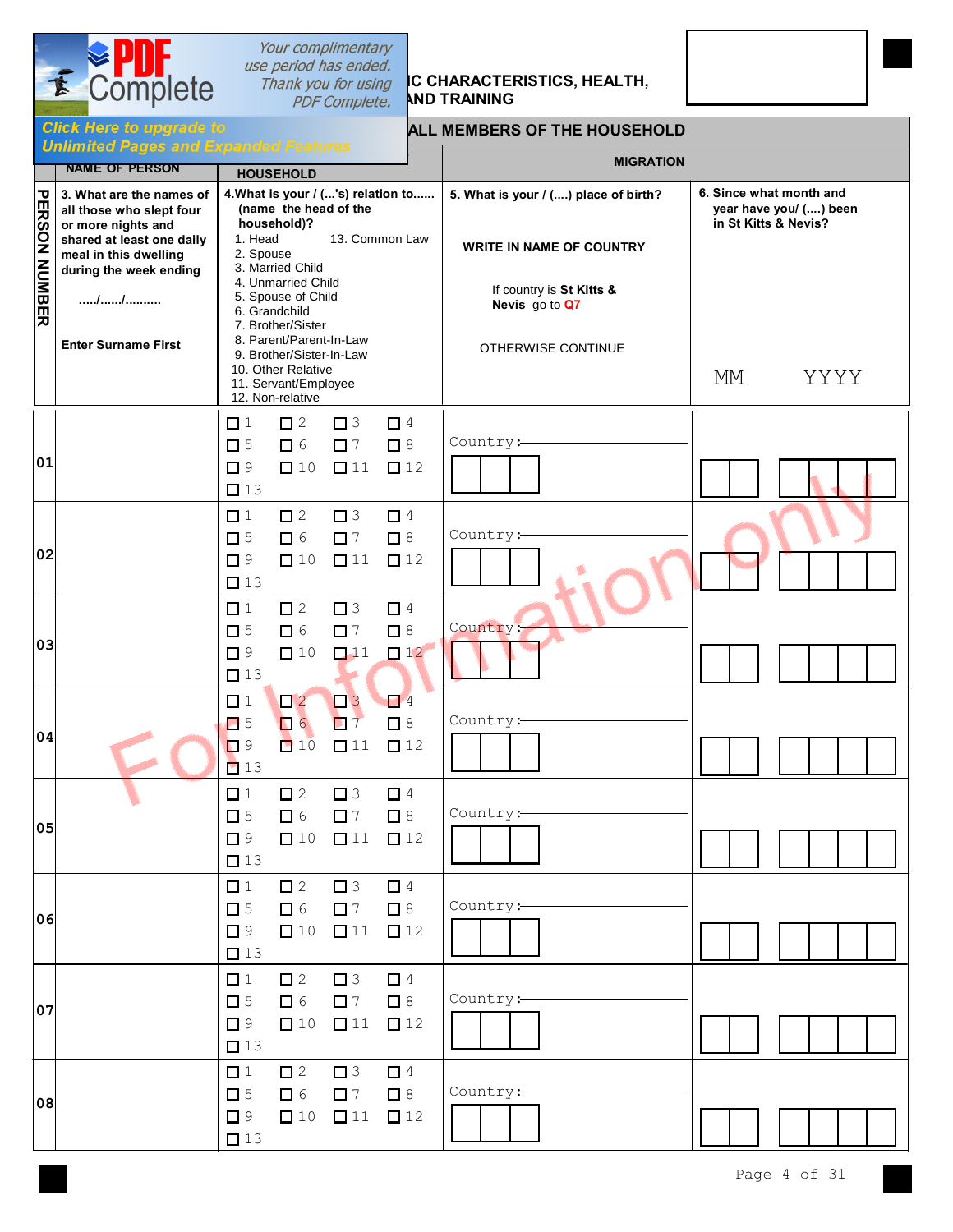# Complete

# *Your complimentary***<br>** *use period has ended.* **<b>C CHARACTERISTICS,**<br>
Thank you for using **ND TRAINING CONT'D**<br> *PDF Complete.*

# **C CHARACTERISTICS, HEALTH,**

### **ALL MEMBERS OF THE HOUSEHOLD**

|                          |                                                                                                                                                                                                    |                      |                                  | <b>Unlimited Pages and Expanded Features</b>                                                                                                                                                                                                               |                                                                                                                                                                                                                                                                                                      |                         |                         |                      | <b>EDUCATION</b>                                                                                                                                                                                                                                                                                                                                                                                                                                                   |                                             |                         |                                                                |                                                                                        |                       |
|--------------------------|----------------------------------------------------------------------------------------------------------------------------------------------------------------------------------------------------|----------------------|----------------------------------|------------------------------------------------------------------------------------------------------------------------------------------------------------------------------------------------------------------------------------------------------------|------------------------------------------------------------------------------------------------------------------------------------------------------------------------------------------------------------------------------------------------------------------------------------------------------|-------------------------|-------------------------|----------------------|--------------------------------------------------------------------------------------------------------------------------------------------------------------------------------------------------------------------------------------------------------------------------------------------------------------------------------------------------------------------------------------------------------------------------------------------------------------------|---------------------------------------------|-------------------------|----------------------------------------------------------------|----------------------------------------------------------------------------------------|-----------------------|
| <b>PERSON NUMBE</b><br>刀 | any other health issue excluding<br>1. You did not ask for medical assistance<br>3. You went to a pharmacist<br>4. You went to a healer; herbalist<br>6. You used home-made medicine<br>8. Nothing |                      |                                  | emergencies and hospitalization?<br>2. You went to general practioner, dentist or therapist<br>5. You used alternative therapies(acupuncture, flower<br>essence, music therapy, homeopathy, etc.)<br>7. You self prescribed your own treatment or medicine | <del>o. what is t</del> he highest level of<br>of any illness, accident, dental problem or education that you have /( has)<br>attained?<br>1. Preschool / None<br>2. Primary<br>3. Standard 6/7<br>4. Secondary<br>5. Sixth Form<br>6. Post Secondary/college<br>7. University<br>8. Other (Specify) |                         |                         |                      | 9. What is the highest level of examination that you<br>have/ ( has) passed?<br>11. First Degree/Batchelor's<br>1. None<br>12. Master's Degree<br>2. Common Entrance (Primary)<br>13. PhD<br>3. 6/7 Standard Certificate<br>88. Other (Specify)<br>4. High School Certificate/CCLC<br>5. Cambridge School Certificate<br>6. GCE/CXC O'Level/CSEC<br>7. GCE/CXC A'Level / Cape<br>8. Diploma (Under Graduate)<br>9. Diploma (Post Graduate)<br>10. Associate Degree |                                             |                         |                                                                |                                                                                        |                       |
| 01                       | $\Box$ 1<br>$\Box$ 2                                                                                                                                                                               | $\Box$ 3<br>$\Box$ 4 | $\square$ 5<br>$\Box$ 6          | $\Box$ 7<br>$\Box$ 8                                                                                                                                                                                                                                       | $\Box$ 1<br>$\square$ 5                                                                                                                                                                                                                                                                              | $\Box$ 2<br>$\Box$ 6    | $\Box$ 3<br>$\square$ 7 | $\Box$ 4<br>$\Box$ 8 | $\Box$ 1<br>$\Box$ 7<br>$\Box$ 13                                                                                                                                                                                                                                                                                                                                                                                                                                  | $\square$ 2<br>$\square$ 8<br>$\square$ 88  | $\Box$ 3<br>$\Box$ 9    | $\Box$ 4<br>$\Box$ 10                                          | $\square$ 5<br>$\Box$ 11                                                               | $\Box$ 6<br>$\Box$ 12 |
| 02                       | $\Box$ 1<br>$\Box$ 2                                                                                                                                                                               | $\Box$ 3<br>$\Box$ 4 | $\square$ 5<br>$\Box$ 6          | $\square$ 7<br>$\square$ 8                                                                                                                                                                                                                                 | $\Box$ 1<br>$\square$ 5                                                                                                                                                                                                                                                                              | $\square$ 2<br>$\Box$ 6 | $\Box$ 3<br>$\square$ 7 | $\Box$ 4<br>$\Box$ 8 | $\Box$ 1<br>$\Box$ 7<br>$\Box$ 13                                                                                                                                                                                                                                                                                                                                                                                                                                  | $\square$ 2<br>$\Box$<br>38                 | $\square$ 3<br>$\Box$ 9 | $\Box$ 4<br>$\Box$ 10                                          | $\Box$ 5<br>$\Box$ 11                                                                  | $\Box$ 6<br>$\Box$ 12 |
| 03                       | $\Box$ 1<br>$\square$ 2                                                                                                                                                                            | $\Box$ 3<br>$\Box$ 4 | $\square$ 5<br>$\Box$ 6          | $\Box$ 7<br>$\square$ 8                                                                                                                                                                                                                                    | $\Box$ 1<br>$\Box$ 5                                                                                                                                                                                                                                                                                 | $\square$ 2<br>口6       | $\Box$ 3<br>$\Box$ 7    | $\Box$ 4<br>$\Box$ 8 | $\Box$ 1<br>$\Box$ 7<br>$\Box$ 13                                                                                                                                                                                                                                                                                                                                                                                                                                  | $\square$ 2<br>$\Box$ 8<br>$\Box$ 88        | $\Box$ 3<br>$\square$ 9 | $\Box$ 4<br>$\Box$ 10                                          | $\square$ 5<br>$\Box$ 11                                                               | $\Box$ 6<br>$\Box$ 12 |
| 04                       | $\Box$ 1<br>$\Box$ 2                                                                                                                                                                               | $\Box$ 3<br>$\Box$ 4 | $\Box$ 5<br>$\Box$ 6             | $\Box$ 7<br>$\Box$ 8                                                                                                                                                                                                                                       | $\Box$ 1<br>$\square$ 5                                                                                                                                                                                                                                                                              | $\square$ 2<br>$\Box$ 6 | $\Box$ 3<br>$\Box$ 7    | $\Box$ 4<br>$\Box$ 8 | $\Box$ 1<br>$\Box$ 7<br>$\Box$ 13                                                                                                                                                                                                                                                                                                                                                                                                                                  | $\square$ 2<br>$\Box$ 8<br>$\Box$ 88        | $\square$ 3<br>$\Box$ 9 | $\Box$ 4<br>$\Box$ 10                                          | $\square$ 5<br>$\square$ 11                                                            | $\Box$ 6<br>$\Box$ 12 |
| 05                       | $\Box$ 1<br>$\Box$ 2                                                                                                                                                                               | $\Box$ 3             | $\square$ 5<br>$\Box$ 4 $\Box$ 6 | $\Box$ 7<br>$\Box$ 8                                                                                                                                                                                                                                       | $\Box$ 1<br>$\Box$ 5                                                                                                                                                                                                                                                                                 | $\square$ 2<br>$\Box$ 6 | $\Box$ 3<br>$\Box$ 7    | $\Box$ 4<br>$\Box$ 8 | $\Box$ 1<br>$\Box$ 7                                                                                                                                                                                                                                                                                                                                                                                                                                               | $\Box$ 2<br>$\Box$ 8<br>$\Box$ 13 $\Box$ 88 | $\Box$ 3                | $\Box$ 4<br>$\square$ 9 $\square$ 10 $\square$ 11 $\square$ 12 | $\square$ 5                                                                            | $\Box$ 6              |
| 06                       | $\Box$ 1<br>$\square$ 2                                                                                                                                                                            | $\Box$ 3<br>$\Box$ 4 | $\Box$ 5<br>$\Box$ 6             | $\Box$ 7<br>$\Box$ 8                                                                                                                                                                                                                                       | $\Box$ 1<br>$\Box$ 5                                                                                                                                                                                                                                                                                 | $\Box$ 2<br>$\Box$ 6    | $\Box$ 3<br>$\Box$ 7    | $\Box$ 4<br>$\Box$ 8 | $\Box$ 1<br>$\Box$ 7<br>$\Box$ 13                                                                                                                                                                                                                                                                                                                                                                                                                                  | $\Box$ 2<br>$\Box$ 8<br>$\Box$ 88           | $\Box$ 3<br>$\Box$ 9    | $\Box$ 4                                                       | $\square$ 5<br>$\begin{array}{ccc}\n\boxed{10} & \boxed{11} & \boxed{12}\n\end{array}$ | $\Box$ 6              |
| 07                       | $\Box$ 1<br>$\Box$ 2                                                                                                                                                                               | $\Box$ 3<br>$\Box$ 4 | $\Box$ 5<br>$\Box$ 6             | $\Box$ 7<br>$\Box$ 8                                                                                                                                                                                                                                       | $\Box$ 1<br>$\Box$ 5                                                                                                                                                                                                                                                                                 | $\Box$ 2<br>$\Box$ 6    | $\Box$ 3<br>$\Box$ 7    | $\Box$ 4<br>$\Box$ 8 | $\Box$ 1<br>$\Box$ 7<br>$\Box$ 13                                                                                                                                                                                                                                                                                                                                                                                                                                  | $\square$ 2<br>$\Box$ 8<br>$\Box$ 88        | $\Box$ 3<br>$\Box$ 9    | $\Box$ 4                                                       | $\Box$ 5<br>$\begin{array}{ccc}\n\boxed{10} & \boxed{11} & \boxed{12}\n\end{array}$    | $\Box$ 6              |
| 08                       | $\Box$ 1<br>$\square$ 2                                                                                                                                                                            | $\Box$ 3<br>$\Box$ 4 | $\square$ 5<br>$\Box$ 6          | $\Box$ 7<br>$\Box$ 8                                                                                                                                                                                                                                       | $\Box$ 1<br>$\square$ 5                                                                                                                                                                                                                                                                              | $\square$ 2<br>$\Box$ 6 | $\Box$ 3<br>$\Box$ 7    | $\Box$ 4<br>$\Box$ 8 | $\Box$ 1<br>$\Box$ 7<br>$\begin{array}{ccc}\n\boxed{13} & \boxed{188}\n\end{array}$                                                                                                                                                                                                                                                                                                                                                                                | $\Box$ 2<br>$\Box$ 8                        | $\Box$ 3<br>$\Box$ 9    | $\Box$ 4                                                       | $\Box$ 5<br>$\begin{array}{ccc}\n\boxed{10} & \boxed{11} & \boxed{12}\n\end{array}$    | 口 6                   |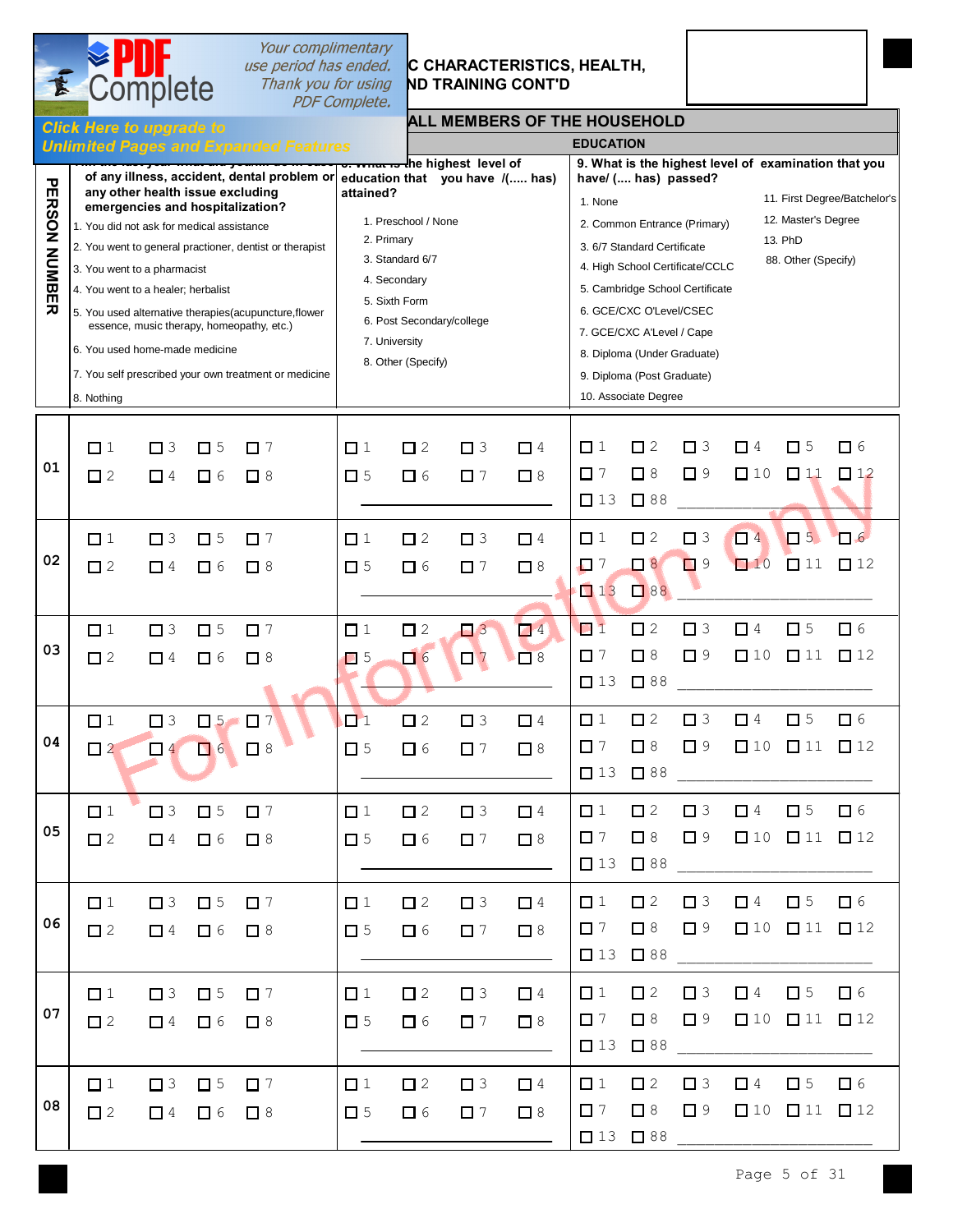

**Click Here to upgrade to** 

# Your complimentary

## *use period has ended.*<br>Thank you for using **PHIC CHARACTERISTICS, HEALTH, PDF Complete. N AND TRAINING CONT'D**

### **PLETED FOR ALL RESPONDENTS 15 YEARS OF AGE AND OLDER**

|                      |                                          | <b>Unlimited Pages and Expanded Features</b>                                                   |                                                                                                                                                                                                                                                                       |                                        | <b>JS</b>               | <b>TRAINING</b>                        |                                                      |                                                                                         |                            |                      |  |
|----------------------|------------------------------------------|------------------------------------------------------------------------------------------------|-----------------------------------------------------------------------------------------------------------------------------------------------------------------------------------------------------------------------------------------------------------------------|----------------------------------------|-------------------------|----------------------------------------|------------------------------------------------------|-----------------------------------------------------------------------------------------|----------------------------|----------------------|--|
| <b>PERSON NUMBER</b> | 10. What<br>is your /<br>$($ 's)<br>sex? | 11. What was your/<br>('s) age at his/her<br>last birthday?<br>A) Enter full Age or 98 for age | ш<br>12 . What is your / 13. Have you /(has) 14 . For what specific<br>ä<br>present<br>(,'s)<br>received any skills<br>occupation did you<br>$\tilde{\sigma}$<br>marital status?<br>() receive skills<br>training in any<br>interview for<br>occupation?<br>training? |                                        |                         |                                        |                                                      | 15. What type of training<br>or programme did you/<br>$()$ attend?<br>1. Apprenticeship |                            |                      |  |
|                      | 1. Male                                  | more than or equal to 98 in A.<br>Age $unknown = 99$ in A.)                                    |                                                                                                                                                                                                                                                                       | 1. Married                             |                         | 1. Yes                                 | GIVE FULL DESCRIPTION OF<br><b>OCCUPATION BELOW.</b> | 2. On the job                                                                           |                            |                      |  |
|                      | 2. Female                                | B) Enter Age indicated on                                                                      |                                                                                                                                                                                                                                                                       | 2. Widowed                             |                         | 2. No (Go to <b>Q16)</b>               |                                                      | 3. Institutional (Full-time)                                                            |                            |                      |  |
|                      |                                          | Flashcard by respondent or<br>estimated by enumerator.                                         |                                                                                                                                                                                                                                                                       | 3. Legally Separated<br>4. Divorced    |                         | 3.Non-Response<br>(Go to <b>Q16</b> )  |                                                      | 4. Institutional (Part-time)                                                            |                            |                      |  |
|                      |                                          | C) Place X In box F if flashcard<br>was used, or $X$ in $E$ if it was                          | persons                                                                                                                                                                                                                                                               | 5 .Never Married                       |                         |                                        |                                                      | 5. Distance Learning with Internet                                                      |                            |                      |  |
|                      |                                          | estimated by enumerator.                                                                       |                                                                                                                                                                                                                                                                       |                                        |                         |                                        |                                                      | 6. Distance Learning Non-Internet<br>8. Other (Specify)                                 |                            |                      |  |
| 01                   | $\Box$ 1<br>$\Box$ 2                     | A)<br>B)<br>$\mathbb{C}$ )<br>F<br>E                                                           | uhder 15<br><b>Vears</b>                                                                                                                                                                                                                                              | $\Box$ 1<br>$\square$ 3<br>$\square$ 5 | $\square$ 2<br>$\Box$ 4 | $\Box$ 1<br>$\square$ 2<br>$\square$ 3 |                                                      | $\Box$ 1<br>$\Box$ 4<br>$\Box$ 8                                                        | $\Box$ 2<br>$\square$ 5    | $\Box$ 3<br>$\Box$ 6 |  |
| 02                   | $\Box$ 1<br>$\Box$ 2                     | B)<br>$\mathbb{C}$ )<br>A)<br>□ F<br>⊓Е                                                        |                                                                                                                                                                                                                                                                       | $\Box$ 1<br>$\Box$ 3<br>$\square$ 5    | $\square$ 2<br>$\Box$ 4 | $\Box$ 1<br>$\square$ 2<br>$\square$ 3 |                                                      | $\Box$ $1$<br>$\Box$ 4<br>$\Box$ 8                                                      | $\Box$ 2<br>$\Box$ 5       | $\Box$ 3<br>口 6      |  |
| 03                   | $\Box$ 1<br>$\Box$ 2                     | B)<br>C)<br>A)<br>◨₽<br>ПЕ                                                                     |                                                                                                                                                                                                                                                                       | $\Box$ 1<br>$\Box$ 3<br>$\square$ 5    | $\Box$ 2<br>$\Box$ 4    | $\Box$ 1<br>$\Box$ 2<br>$\Box$ 3       |                                                      | $\Box$ 1<br>$\Box$ 4<br>$\Box$ 8                                                        | $\square$ 2<br>$\square$ 5 | $\Box$ 3<br>$\Box$ 6 |  |
| 04                   | $\Box$ 1<br>$\Box$ 2                     | C)<br>B)<br>A)<br>$\Box$<br>F<br>п<br>$_{\rm E}$                                               | <b>End</b>                                                                                                                                                                                                                                                            | $\Box$ 1<br>$\Box$ 3<br>$\Box$ 5       | $\Box$ 2<br>$\Box$ 4    | $\Box$ 1<br>$\square$ 2<br>$\Box$ 3    |                                                      | $\Box$ 1<br>$\Box$ 4<br>$\Box$ 8                                                        | $\square$ 2<br>$\square$ 5 | $\Box$ 3<br>$\Box$ 6 |  |
| 05                   | $\Box$ 1<br>$\Box$ 2                     | B)<br>$\circ$ )<br>A)<br>$\Box$<br>F<br>口回                                                     |                                                                                                                                                                                                                                                                       | $\Box$ 1<br>$\square$ 3<br>$\square$ 5 | $\square$ 2<br>$\Box$ 4 | $\Box$ 1<br>$\square$ 2<br>$\Box$ 3    |                                                      | $\Box$ 1<br>$\Box$ 4<br>$\Box$ 8                                                        | $\square$ 2<br>$\square$ 5 | $\Box$ 3<br>$\Box$ 6 |  |
| 06                   | $\Box$ 1<br>$\Box$ 2                     | B)<br>$\mathbb{C}$ )<br>A)<br>□<br>E                                                           |                                                                                                                                                                                                                                                                       | $\Box$ 1<br>$\square$ 3<br>$\square$ 5 | $\square$ 2<br>$\Box$ 4 | $\Box$ 1<br>$\square$ 2<br>$\Box$ 3    |                                                      | $\Box$ 1<br>$\Box$ 4<br>$\Box$ 8                                                        | $\square$ 2<br>$\square$ 5 | $\Box$ 3<br>$\Box$ 6 |  |
| 07                   | $\Box$ 1<br>$\Box$ 2                     | $\, {\bf B} \,)$<br>A)<br>$\circ$<br>$\Box$<br>$\mathbf F$<br>ПЕ                               | of interview for persons under 15 years                                                                                                                                                                                                                               | $\Box$ 1<br>$\Box$ 3<br>$\square$ 5    | $\square$ 2<br>$\Box$ 4 | $\Box$ 1<br>$\square$ 2<br>$\Box$ 3    |                                                      | $\Box$ 1<br>$\Box$ 4<br>$\Box$ 8                                                        | $\square$ 2<br>$\square$ 5 | $\Box$ 3<br>$\Box$ 6 |  |
| 08                   | $\Box$ 1<br>$\square$ 2                  | $\, {\bf B} \,)$<br>$\mathbb{C}$ )<br>A)<br>$\Box$ F<br>$\Box$ E                               |                                                                                                                                                                                                                                                                       | $\Box$ 1<br>$\Box$ 3<br>$\square$ 5    | $\square$ 2<br>$\Box$ 4 | $\Box$ 1<br>$\square$ 2<br>$\Box$ 3    |                                                      | $\Box$ 1<br>$\Box$ 4<br>$\Box$ 8                                                        | $\square$ 2<br>$\Box$ 5    | $\Box$ 3<br>$\Box$ 6 |  |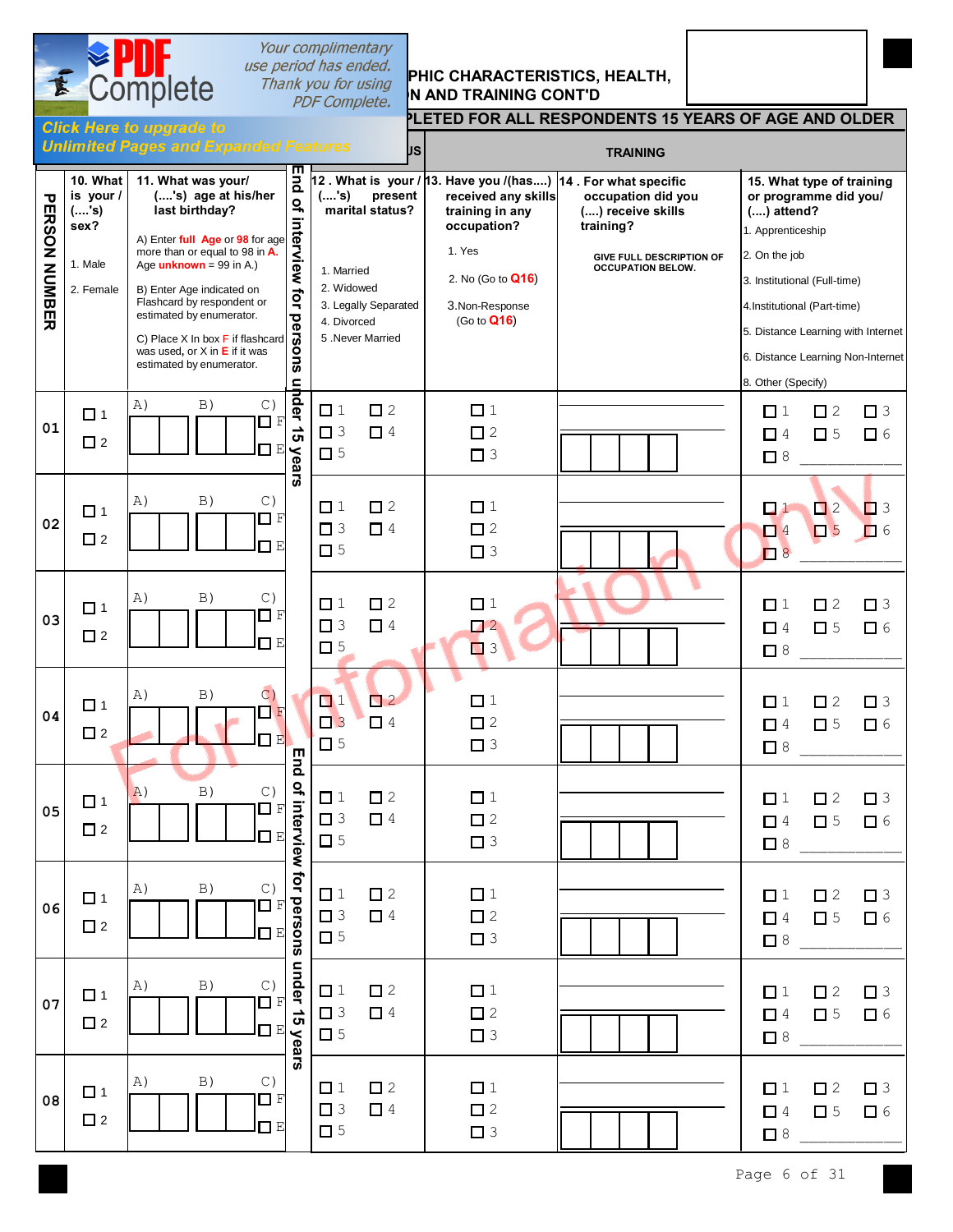# *I Inank you for using* **D OCCUPATION**

 $\overline{\bullet}$  Complete

# use period has ended. STIVITY/**EMPLOYMENT STATUS,**

|                      | <b>AGE AND OLDER - DETERMINING EMPLOYMENT STATUS</b><br><b>Click Here to upgrade to</b>                                                                                                                                                                                                                                                        |                                                                                                                                                                                                    |                                                                                                                                                                                        |                                                                                                                                                                        |  |  |  |  |  |  |  |  |  |  |
|----------------------|------------------------------------------------------------------------------------------------------------------------------------------------------------------------------------------------------------------------------------------------------------------------------------------------------------------------------------------------|----------------------------------------------------------------------------------------------------------------------------------------------------------------------------------------------------|----------------------------------------------------------------------------------------------------------------------------------------------------------------------------------------|------------------------------------------------------------------------------------------------------------------------------------------------------------------------|--|--|--|--|--|--|--|--|--|--|
|                      | <b>Unlimited Pages and Expanded Features</b>                                                                                                                                                                                                                                                                                                   | <b>MIC ACTIVITY</b>                                                                                                                                                                                |                                                                                                                                                                                        | <b>EMPLOYED AND</b><br><b>ACTUALLY WORKING</b>                                                                                                                         |  |  |  |  |  |  |  |  |  |  |
| <b>PERSON NUMBER</b> | 16. During the past 12 months, how many<br>weeks were you (was)?<br>1. Working<br>2. Without work, wanting and available for work<br>3. Without work, not wanting work and/or not<br>available for work?<br>Continue if mostly ECONOMICALLY NOT ACTIVE<br>last 52 weeks Box  (3 is greater than 26 weeks or<br>6 months). Otherwise go to Q18. | 17. During the past 12 months<br>which of the following<br>groups did you/ ()<br>belong to?<br>1. Student<br>2. Housewife/homemaker<br>3. Retirement, Old age<br>4. Disabled<br>8. Other (Specify) | 18. During the past 12 months<br>did you/ receive income<br>from?<br>1. Abroad<br>2. Government Social Support<br>3. Pension<br>4. Other income (not employment<br>related)<br>5. None | 19. Did you () actually<br>do any form of work<br>for pay, profit for the<br>week ending<br>$\ldots/\ldots/\ldots/?$<br>1. Yes (Continue)<br>2. No (Go to <b>Q21</b> ) |  |  |  |  |  |  |  |  |  |  |
| 01                   | $\mathbf{2}$<br>3<br>$\mathbf{1}$<br><b>Answer in Weeks</b>                                                                                                                                                                                                                                                                                    | $\square$ 2<br>$\square$ 3<br>$\Box$ 1<br>$\Box$ 4<br>$\Box$ 8                                                                                                                                     | $\square$ 2<br>$\Box$ 1<br>$\Box$ 3<br>$\Box$ 4<br>$\square$ 5                                                                                                                         | $\Box$ 1<br>$\square$ 2                                                                                                                                                |  |  |  |  |  |  |  |  |  |  |
| 02                   | $\overline{c}$<br>1<br>3<br><b>Answer in Weeks</b>                                                                                                                                                                                                                                                                                             | $\square$ 2<br>$\Box$ 1<br>$\Box$ 3<br>$\Box$ 4<br>$\Box$ 8                                                                                                                                        | $\square$ 2<br>$\Box$ 3<br>$\Box$ 1<br>$\square$ 5<br>$\Box$ 4                                                                                                                         | $\Box$ 1<br>$\Box$ 2                                                                                                                                                   |  |  |  |  |  |  |  |  |  |  |
| 03                   | $\overline{\mathbf{c}}$<br>3<br>1<br><b>Answer in Weeks</b>                                                                                                                                                                                                                                                                                    | $\Box$ 3<br>$\Box$ 1<br>$\square$ 2<br>$\Box$ 8<br>$\Box$ 4                                                                                                                                        | $\Box$ 2<br>$\Box$ 3<br>$\Box$ 1<br>$\square$ 5<br>$\Box$ 4                                                                                                                            | $\Box$ 1<br>$\square$ 2                                                                                                                                                |  |  |  |  |  |  |  |  |  |  |
| 04                   | $\overline{\mathbf{c}}$<br>$\overline{3}$<br>1<br><b>Answer in Weeks</b>                                                                                                                                                                                                                                                                       | $\Box$ 1<br>$\square$ 2<br>$\square$ 3<br>$\Box$ 8<br>$\Box$ 4                                                                                                                                     | $\Box$ 1<br>$\square$ 2<br>$\Box$ 3<br>$\square$ 5<br>$\Box$ 4                                                                                                                         | $\Box$ 1<br>$\square$ 2                                                                                                                                                |  |  |  |  |  |  |  |  |  |  |
| 05                   | $\overline{\mathbf{c}}$<br>3<br><b>Answer in Weeks</b>                                                                                                                                                                                                                                                                                         | $\Box$ 2<br>$\Box$ 1<br>$\Box$ 3<br>$\Box$ 8<br>$\Box$ 4                                                                                                                                           | $\Box$ 1<br>$\square$ 2<br>$\Box$ 3<br>$\Box$ 4<br>$\square$ 5                                                                                                                         | $\Box$ 1<br>$\square$ 2                                                                                                                                                |  |  |  |  |  |  |  |  |  |  |
| 06                   | $\overline{c}$<br>$\mathbf{1}$<br>3<br><b>Answer in Weeks</b>                                                                                                                                                                                                                                                                                  | $\square$ 2<br>$\Box$ 3<br>$\Box$ 1<br>$\Box$ 8<br>$\Box$ 4                                                                                                                                        | $\square$ 2<br>$\Box$ 1<br>$\Box$ 3<br>$\square$ 5<br>$\Box$ 4                                                                                                                         | $\Box$ 1<br>$\square$ 2                                                                                                                                                |  |  |  |  |  |  |  |  |  |  |
| 07                   | $\overline{\mathbf{c}}$<br>1<br>3<br><b>Answer in Weeks</b>                                                                                                                                                                                                                                                                                    | $\square$ 2<br>$\Box$ 3<br>$\Box$ 1<br>$\Box$ 8<br>$\Box$ 4                                                                                                                                        | $\Box$ 1<br>$\square$ 2<br>$\Box$ 3<br>$\square$ 5<br>$\Box$ 4                                                                                                                         | $\Box$ 1<br>$\square$ 2                                                                                                                                                |  |  |  |  |  |  |  |  |  |  |
| 08                   | 2<br>3<br>1<br><b>Answer in Weeks</b>                                                                                                                                                                                                                                                                                                          | $\Box$ 1<br>$\square$ 2<br>$\Box$ 3<br>$\Box$ 8<br>$\Box$ 4                                                                                                                                        | $\Box$ 1<br>$\square$ 2<br>$\Box$ 3<br>$\square$ 5<br>$\Box$ 4                                                                                                                         | $\Box$ 1<br>$\square$ 2                                                                                                                                                |  |  |  |  |  |  |  |  |  |  |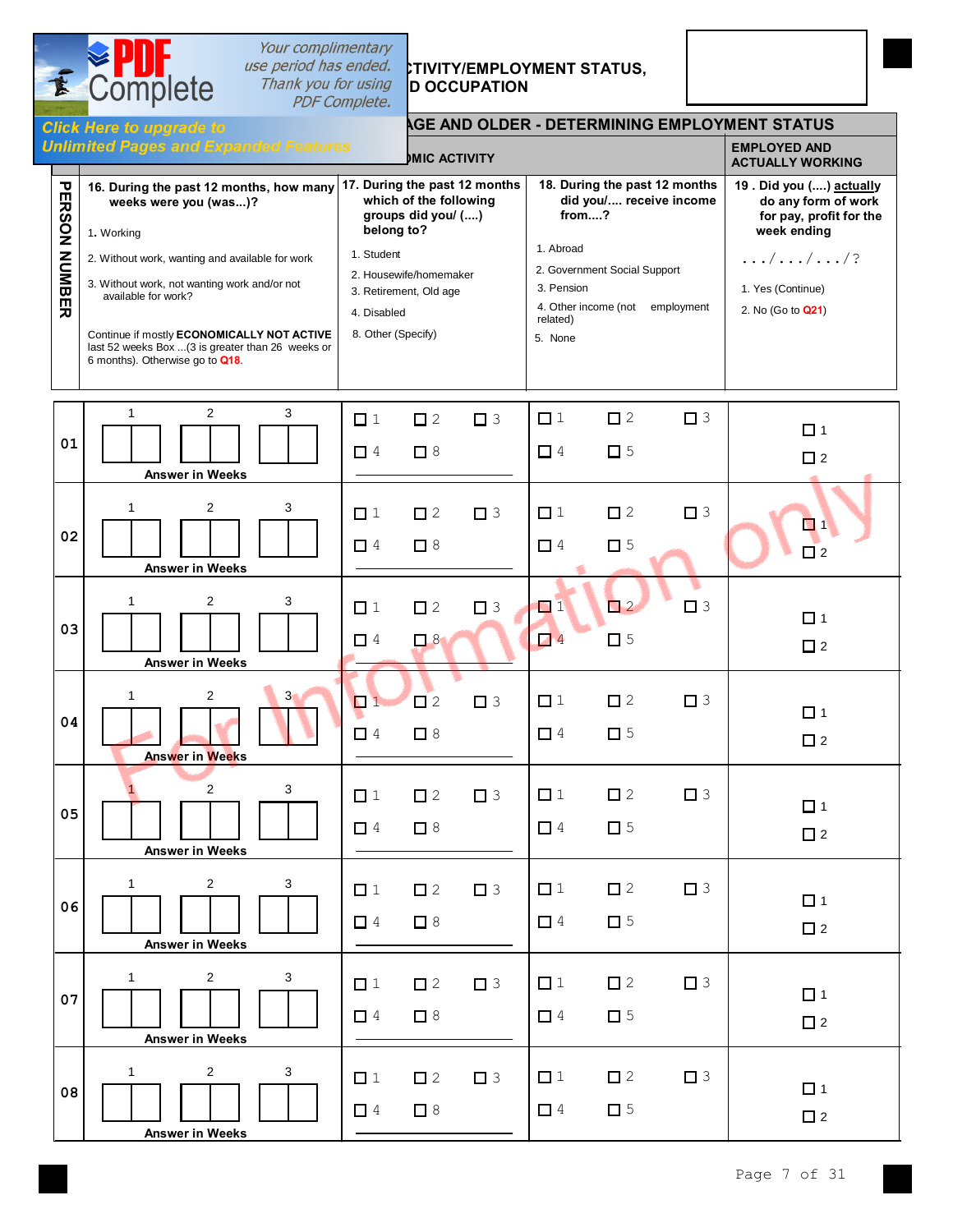

т

## Your complimentary **Thank you for using<br>PDF Complete.**

# **SPIPP** *use period has ended.*<br>Complete *Thank you for using* **p** occupation **b COMPLOYMENT**



**Example 15 Employee Conduct Line Set also Employee Burnovers**<br>Figure **Burnok** Conductor But Temple and Temple as a USD Figures

#### **AGE AND OLDER - DETERMINING EMPLOYMENT STATUS**

| <b>EMPLOYED BUT TEMPORARILY ABSENT</b> |  |
|----------------------------------------|--|
|----------------------------------------|--|

| ERS<br>g          | 20. Did you work for<br>at least one (1)<br>hour during the<br>week ending |                          | 21. During the week ending<br>$\ldots$ / $\ldots$ / $\ldots$ /, did you/<br>() engage in any work<br>activities? | 22. Were you/ () temporarily<br>absent from the work you<br>normally do ( does) in the<br>last week? | 23. What was the main reason why you were /<br>( was) absent from work in the week ending<br>$\dots/$ //?<br>1. Vacation           |  |  |
|-------------------|----------------------------------------------------------------------------|--------------------------|------------------------------------------------------------------------------------------------------------------|------------------------------------------------------------------------------------------------------|------------------------------------------------------------------------------------------------------------------------------------|--|--|
| z<br><b>UMBER</b> | $\ldots/ \ldots/ \ldots/ ?$<br>1. Yes (Go to <b>Q34)</b>                   |                          | 1. Yes to any (Go to Q34)<br>2. No (Go to <b>Q32)</b>                                                            | $\ldots/ \ldots/ \ldots/ ?$<br>1. Yes (Continue)                                                     | 2. Maternity/Sick leave<br>$\sim$ Go to Q34<br>3. Personal/ Family Responsibility<br>4. Study Leave/Training<br>5. Strike/Lock Out |  |  |
|                   |                                                                            | 2. No (Go to <b>Q21)</b> | <b>Exclude own domestic</b><br>work such as cooking,<br>cleaning, etc. for ones<br>own family.                   | 2. No (Go to <b>Q29</b> )                                                                            | 6. Temporary Lay-Off<br>7. Sent on Unpaid Leave by Employer > Continue<br>8. Otherwise not at work (Specify)                       |  |  |

|    | $\Box$ 1              | $\Box$ 1    | $\Box$ 1    | $\Box$ 1                          | $\square$ 2                 | $\Box$ 3          | $\Box$ 4 $\Box$ 5                                                                          |             |
|----|-----------------------|-------------|-------------|-----------------------------------|-----------------------------|-------------------|--------------------------------------------------------------------------------------------|-------------|
| 01 | $\square$ 2           | $\Box$ 2    | $\square$ 2 | $\Box$ 6                          | $\Box$ 7                    |                   |                                                                                            |             |
|    | $\Box$ 1              | $\Box$ 1    | $\Box$ 1    | $\Box$ 1                          | $\square$ 2                 | $\Box$ 3          | $\Box$ <sup>4</sup>                                                                        | $\Box$ 5    |
| 02 | $\square$ 2           | $\Box$ 2    | $\square$ 2 | $\Box$ 6                          | $\Box$ 7                    | $\Box$ 8          |                                                                                            |             |
|    | $\Box$ 1              | $\Box$ 1    | $\Box$ 1    | $\overline{\square}$ <sup>1</sup> | $\mathbf{r}$<br>$\square$ 2 | $\square$ 3       | $\Box$ 4                                                                                   | $\square$ 5 |
| 03 | $\square$ 2           | $\Box$ 2    | $\Box$ 2    | $\Box$ 6                          | $\Box$ 7                    |                   |                                                                                            |             |
|    | $\Box$ 1              | $\Box$ 1    | $\Box$ 1    | $\Box$ 1                          | $\Box$ 2                    |                   | $\Box$ 3 $\Box$ 4                                                                          | $\Box$ 5    |
| 04 | $\Box$ 2<br>۰         | $\square$   | $\Box$ 2    | $\Box$ 6                          | $\Box$ 7                    |                   |                                                                                            |             |
|    | <b>D</b> <sub>1</sub> | $\Box$ 1    | $\Box$ 1    | $\Box$ 1                          | $\square$ 2                 |                   | $\Box$ 3 $\Box$ 4                                                                          | $\square$ 5 |
| 05 | $\square$ 2           | $\square$ 2 | $\square$ 2 | $\Box$ 6                          | $\Box$ 7                    |                   |                                                                                            |             |
|    | $\Box$ 1              | $\Box$ 1    | $\Box$ 1    | $\Box$ 1                          | $\Box$ 2                    |                   | $\begin{array}{ccccccccc}\n\boxed{1} & 3 & & \boxed{1} & 4 & & \boxed{1} & 5\n\end{array}$ |             |
| 06 | $\Box$ 2              | $\Box$ 2    | $\Box$ 2    | $\Box$ 6                          | $\Box$ 7                    |                   |                                                                                            |             |
| 07 | $\Box$ 1              | $\Box$ 1    | $\Box$ 1    | $\Box$ 1                          | $\square$ 2                 |                   | $\begin{array}{ccccccccc}\n\boxed{1} & 3 & & \boxed{1} & 4 & & \boxed{1} & 5\n\end{array}$ |             |
|    | $\Box$ 2              | $\square$ 2 | $\square$ 2 | $\Box$ 6                          | $\Box$ 7                    | $\Box$ 8 $\Box$   |                                                                                            |             |
| 08 | $\Box$ 1              | $\Box$ 1    | $\Box$ 1    | $\Box$ 1                          | $\square$ 2                 | $\Box$ 3 $\Box$ 4 |                                                                                            | $\Box$ 5    |
|    | $\square$ 2           | $\Box$ 2    | $\Box$ 2    | $\Box$ 6                          | $\Box$ 7                    |                   | $\Box$ 8                                                                                   |             |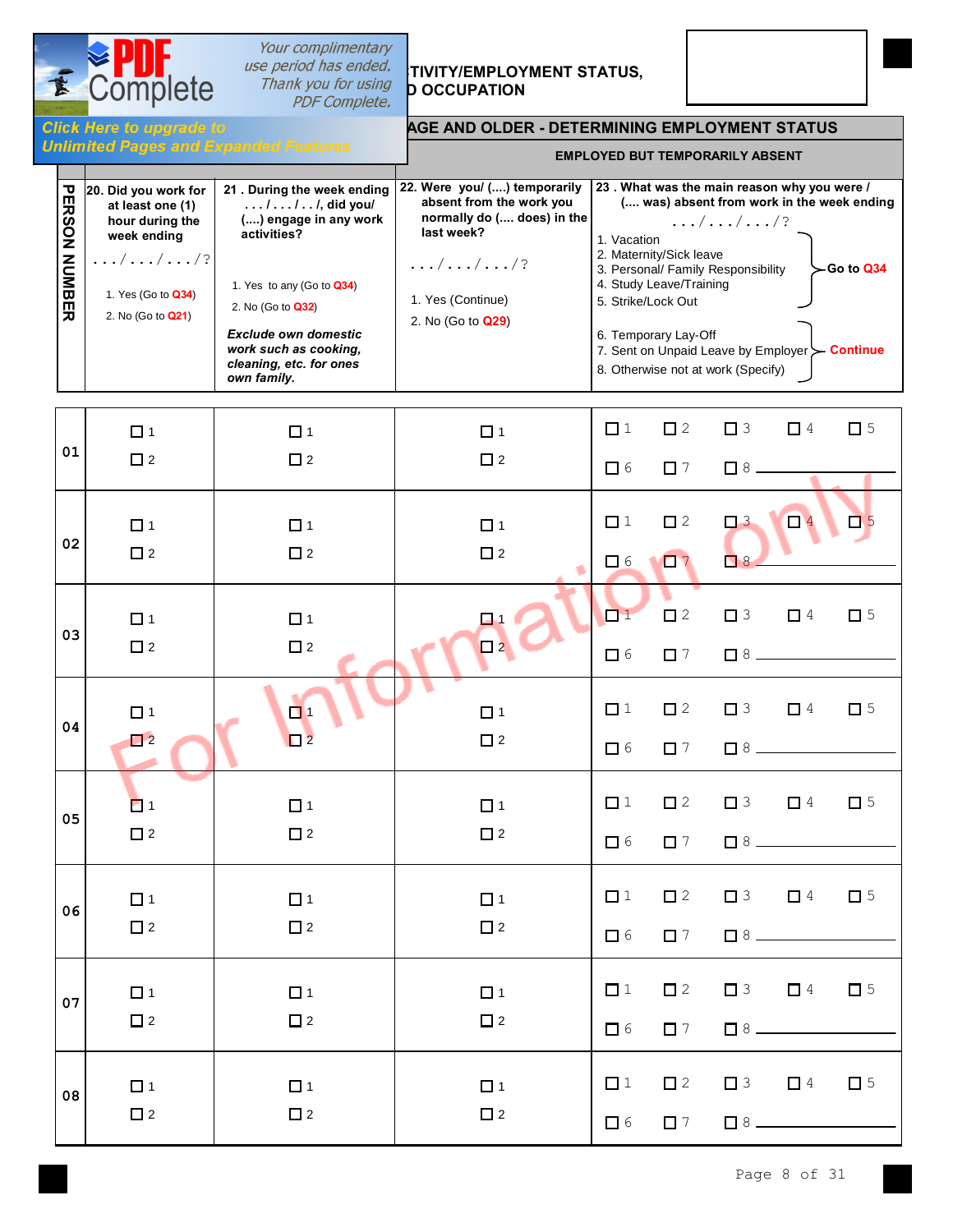#### Your complimentary *use period has ended.*<br>Thank you for using **JD OCCUBATION IK you for using ID OCCUPATION AGE AND OLDER - DETERMINING EMPLOYMENT STATUS Unlimited Pages and Expanded Features ED BUT TEMPORARILY ABSENT 24. Why are you (is ....) on 25. Do you have access or 26. When will you/ (....) 27 . When were you/ (....) laid-off**  $\overline{\mathbf{U}}$ PERSON NUMBER  **temporary lay off, extended (does .... have) an return to work or send on extended leave or ERSON agreement with your (his/ leave or otherwise not at work restart your business? stopped operating your/ (his/ or did you/ (....) temporarily her) employer to return to her) own business? the job or will you/ (....) stop operating your business? surely restart your** NUMBER 1. Off Season (in Tourism)  **business at a specific date?** *Enter month and year Enter month and year* 2. Off Season (In Agriculture) 1. Yes (**Continue**) *99 Don't Know (only if proxy 99 Don't Know (only if proxy* 3. Hurricane or other natural disasters | 2. No (Go to **Q27**) *respondent) Place in both respondent) Place in both* 4. Problems in employer's or own *boxes* 9. Don't Know *boxes* business other than 1 to 3 *(only if proxy respondent)* 8. Other (Specify) **MM YY MM YY**  $\Box$  1 1 2 3 4 **01**  $\Box$  2 / /  $\Box$  8  $-$ □ 9  $\Box$  1  $\begin{array}{ccccccccccccccccc}\n\square & 1 & \square & 2 & \square & 3 & \square & 4\n\end{array}$ **02**  $\square$  2 / /  $\Box$  8 -**D** 9  $\Box$  1  $\Box$  1  $\Box$  2  $\Box$  3  $\Box$  4 **03**  $\Box$  2 / /  $\Box$  8 □ 9  $\Box$ <sup>1</sup>  $\Box$  1  $\Box$  2  $\Box$  3  $\Box$  4 **04**  $\Box$  2 / / 8  $\Box$  9  $\Box$  1  $\begin{array}{ccccccccc}\n\boxed{1} & \boxed{1} & \boxed{2} & \boxed{3} & \boxed{4}\n\end{array}$ **05**  $\Box$  2 / / ■8. 口9  $\Box$  1  $\Box$  1  $\Box$  2  $\Box$  3  $\Box$  4 **06**  $\Box$  2 / /  $\Box$  8 -口9  $\Box$  1  $\Box$  1  $\Box$  2  $\Box$  3  $\Box$  4 **07**  $\Box$  2 / /  $\Box$  8. □ 9  $\Box$  1  $\Box$  1  $\Box$  2  $\Box$  3  $\Box$  4 **08**  $\Box$  2 / /  $\Box$  8  $-$

口9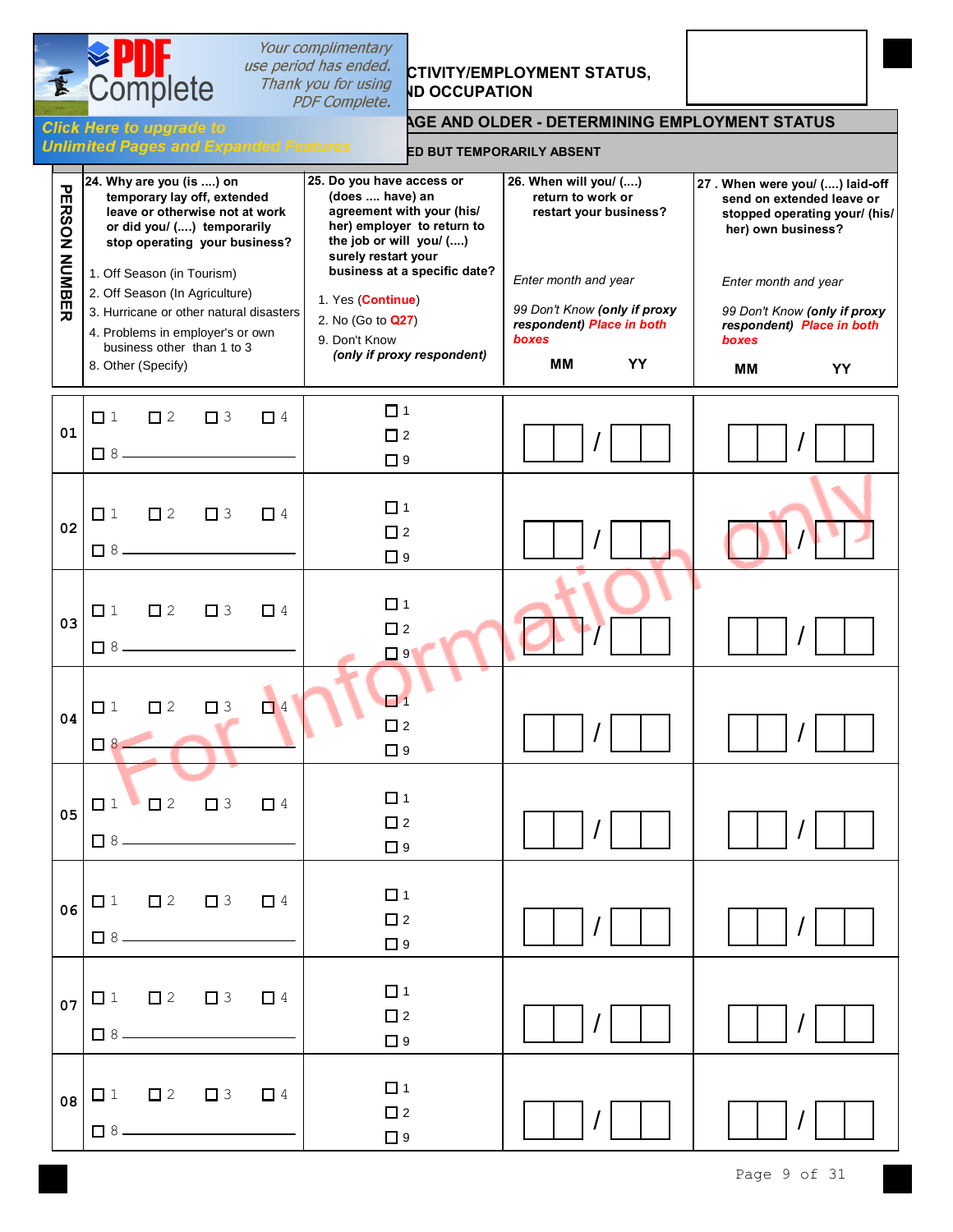

## Your complimentary **Thank you for using<br>PDF Complete.**

# **SPUT** *use period has ended.* CTIVITY/EMPLOYMENT STATUS,<br>Complete *Thank you for using* ND occupation



**Click Here to upgrade to**<br> **ALL PERSONS 15 YEARS Unimited Pages and Expanded Features** 

|                      | <b>WANTING WORK</b>                      |                                            |                                          |  |  |  |  |  |  |  |  |  |
|----------------------|------------------------------------------|--------------------------------------------|------------------------------------------|--|--|--|--|--|--|--|--|--|
| <b>PERSON NUMBER</b> | 28. Does the employer pay part of        | 29. Did you / () want work for pay, profit | 30 . Did you/() actually look for such   |  |  |  |  |  |  |  |  |  |
|                      | wages or benefits while you/             | or family gain in the last four weeks      | work during the last four weeks date:    |  |  |  |  |  |  |  |  |  |
|                      | () are/is on lay-off?                    | date:                                      | /// to ///?   /// to ///?                |  |  |  |  |  |  |  |  |  |
|                      | 1. Yes (Go to Q34)                       | 1. Yes (Continue)                          | 1. Yes (Continue)                        |  |  |  |  |  |  |  |  |  |
|                      | 2. No (Continue)                         | 2. No (Go to Q32)                          | 2. No (Go to Q32)                        |  |  |  |  |  |  |  |  |  |
|                      | 9. Don't Know (only if proxy respondent) | 9. Don't Know (only if proxy respondent)   | 9. Don't Know (only if proxy respondent) |  |  |  |  |  |  |  |  |  |
|                      | (Continue)                               | (Continue)                                 | (Continue)                               |  |  |  |  |  |  |  |  |  |
| 01                   | $\Box$ 1                                 | $\Box$ 1                                   | $\Box$ 1                                 |  |  |  |  |  |  |  |  |  |
|                      | $\square$ 2                              | $\square$ 2                                | $\square$ 2                              |  |  |  |  |  |  |  |  |  |
|                      | $\Box$ 9                                 | $\square$ 9                                | $\Box$ 9                                 |  |  |  |  |  |  |  |  |  |
| 02                   | $\Box$ 1<br>$\square$ 2<br>$\Box$ 9      | $\Box$ 1<br>$\Box$ 2<br>$\square$ 9<br>٠   | $\Box$ 1<br>$\Box$ 2<br>$\Box$ 9         |  |  |  |  |  |  |  |  |  |
| 03                   | $\Box$ 1                                 | $\Box$ 1                                   | $\Box$ 1                                 |  |  |  |  |  |  |  |  |  |
|                      | $\square$ 2                              | $\Box$ 2                                   | $\square$ 2                              |  |  |  |  |  |  |  |  |  |
|                      | $\Box$ 9                                 | $\Box$ 9                                   | $\Box$ 9                                 |  |  |  |  |  |  |  |  |  |
| 04                   | $\Box$ 1                                 | $\Box$ 1                                   | $\Box$ 1                                 |  |  |  |  |  |  |  |  |  |
|                      | $\square$ 2                              | $\square$ 2                                | $\square$ 2                              |  |  |  |  |  |  |  |  |  |
|                      | $\Box$ 9                                 | $\Box$ 9                                   | $\Box$ 9                                 |  |  |  |  |  |  |  |  |  |
| 05                   | $\Box$ 1                                 | $\Box$ 1                                   | $\Box$ 1                                 |  |  |  |  |  |  |  |  |  |
|                      | $\square$ 2                              | $\square$ 2                                | $\square$ 2                              |  |  |  |  |  |  |  |  |  |
|                      | $\Box$ 9                                 | $\Box$ 9                                   | $\Box$ 9                                 |  |  |  |  |  |  |  |  |  |
| 06                   | $\Box$ 1                                 | $\Box$ 1                                   | $\Box$ 1                                 |  |  |  |  |  |  |  |  |  |
|                      | $\square$ 2                              | $\square$ 2                                | $\square$ 2                              |  |  |  |  |  |  |  |  |  |
|                      | $\Box$ 9                                 | $\Box$ 9                                   | $\Box$ 9                                 |  |  |  |  |  |  |  |  |  |
| 07                   | $\Box$ 1                                 | $\Box$ 1                                   | $\Box$ 1                                 |  |  |  |  |  |  |  |  |  |
|                      | $\square$ 2                              | $\square$ 2                                | $\square$ 2                              |  |  |  |  |  |  |  |  |  |
|                      | $\Box$ 9                                 | $\Box$ 9                                   | $\Box$ 9                                 |  |  |  |  |  |  |  |  |  |
| 08                   | $\Box$ 1                                 | $\Box$ 1                                   | $\Box$ 1                                 |  |  |  |  |  |  |  |  |  |
|                      | $\square$ 2                              | $\square$ 2                                | $\square$ 2                              |  |  |  |  |  |  |  |  |  |
|                      | $\Box$ 9                                 | $\Box$ 9                                   | $\Box$ 9                                 |  |  |  |  |  |  |  |  |  |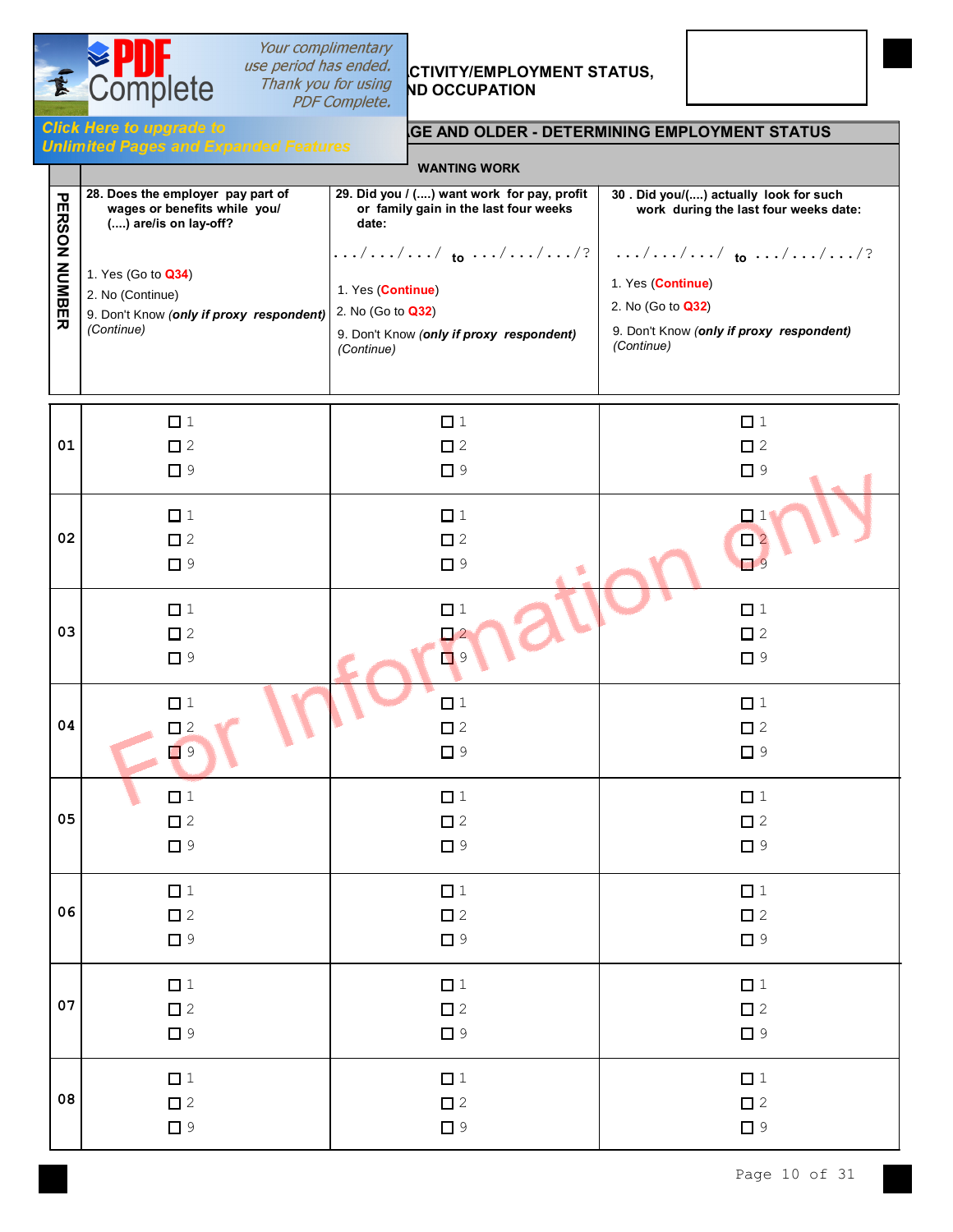# **2015** Thank you for using ND OCCUPATION

## *USE Deriod has ended. ACTIVITY/EMPLOYMENT STATUS,*

|                      |          | Complete                                                                                                                                                                                        |          |          | Your complimentary<br>use period has ended.<br>Thank you for using<br><b>PDF Complete.</b>                                            |          | <b>ACTIVITY/EMPLOYMENT STATUS,</b><br><b>IND OCCUPATION</b>                                                        |          |                     |                                                                                                                                                                       |                                                                                                                                                                                                           |
|----------------------|----------|-------------------------------------------------------------------------------------------------------------------------------------------------------------------------------------------------|----------|----------|---------------------------------------------------------------------------------------------------------------------------------------|----------|--------------------------------------------------------------------------------------------------------------------|----------|---------------------|-----------------------------------------------------------------------------------------------------------------------------------------------------------------------|-----------------------------------------------------------------------------------------------------------------------------------------------------------------------------------------------------------|
|                      |          | <b>Click Here to upgrade to</b><br><b>Unlimited Pages and Expanded Features</b>                                                                                                                 |          |          |                                                                                                                                       |          | ELY SEEKING WORK                                                                                                   |          |                     |                                                                                                                                                                       | ND OLDER - DETERMINING EMPLOYMENT STATUS                                                                                                                                                                  |
| <b>PERSON NUMBER</b> |          | 1. Did nothing/Undertook no (active) steps (Continue)<br>2. Registered at public employment exchange<br>3. Registered at private employment agency<br>4. Checked at work site, farms, factories |          |          | 5. Looked up and responded to advertisements (telephone and/or<br>6. Asked for assistance from friends, relatives, colleagues, unions |          | Interviewer: Do not read aloud/more than one option may be selected<br>letters)<br>If response is 2 to 8 Go to Q33 |          | 88. Other (specify) | 9. Non-response (Continue)<br>7. Tried to establish my/ (his/her) own business by looking for land/workspace, tried to get credit, applied for licenses, permits etc. | 31. What steps did you/ () take during the last four weeks (date: / / / to / / to get such work?<br>8. Tried to work on a family farm or business<br>99. Don't Know (Only for proxy respondents) Continue |
| 01                   | $\Box$ 1 | $\Box$ 2                                                                                                                                                                                        | $\Box$ 3 | $\Box$ 4 | $\square$ 5                                                                                                                           | $\Box$ 6 | $\Box$ 7                                                                                                           | $\Box$ 8 | $\Box$ 9            | $\Box$ 99                                                                                                                                                             | $\Box$ 88                                                                                                                                                                                                 |
| 02                   | $\Box$ 1 | $\Box$ 2                                                                                                                                                                                        | $\Box$ 3 | $\Box$ 4 | $\square$ 5                                                                                                                           | $\Box$ 6 | $\Box$ 7                                                                                                           | $\Box$ 8 | $\Box$ 9            | $\Box$ 99                                                                                                                                                             | $\Box$ 88                                                                                                                                                                                                 |
| 03                   | $\Box$ 1 | $\square$ 2                                                                                                                                                                                     | $\Box$ 3 | $\Box$ 4 | $\square$ 5                                                                                                                           | $\Box$ 6 | e e                                                                                                                | $\Box$ 8 | $\Box$ 9            | $\Box$ 99                                                                                                                                                             | $\square$ 88                                                                                                                                                                                              |
| 04                   | $\Box$ 1 | $\Box$ 2                                                                                                                                                                                        |          |          | $\Box$ 3 $\Box$ 4 $\Box$ 5                                                                                                            |          | $\Box$ 6 $\Box$ 7                                                                                                  | $\Box$ 8 | $\Box$ 9            | $\Box$ 99                                                                                                                                                             | $\Box$ 88                                                                                                                                                                                                 |
| 05                   | $\Box$ 1 |                                                                                                                                                                                                 |          |          |                                                                                                                                       |          |                                                                                                                    |          |                     |                                                                                                                                                                       | $\Box 2 \quad \Box 3 \quad \Box 4 \quad \Box 5 \quad \Box 6 \quad \Box 7 \quad \Box 8 \quad \Box 9 \quad \Box 99 \quad \Box 88$                                                                           |
| 06                   |          |                                                                                                                                                                                                 |          |          |                                                                                                                                       |          |                                                                                                                    |          |                     |                                                                                                                                                                       |                                                                                                                                                                                                           |
| 07                   |          |                                                                                                                                                                                                 |          |          |                                                                                                                                       |          |                                                                                                                    |          |                     |                                                                                                                                                                       |                                                                                                                                                                                                           |
| 08                   |          |                                                                                                                                                                                                 |          |          |                                                                                                                                       |          |                                                                                                                    |          |                     |                                                                                                                                                                       |                                                                                                                                                                                                           |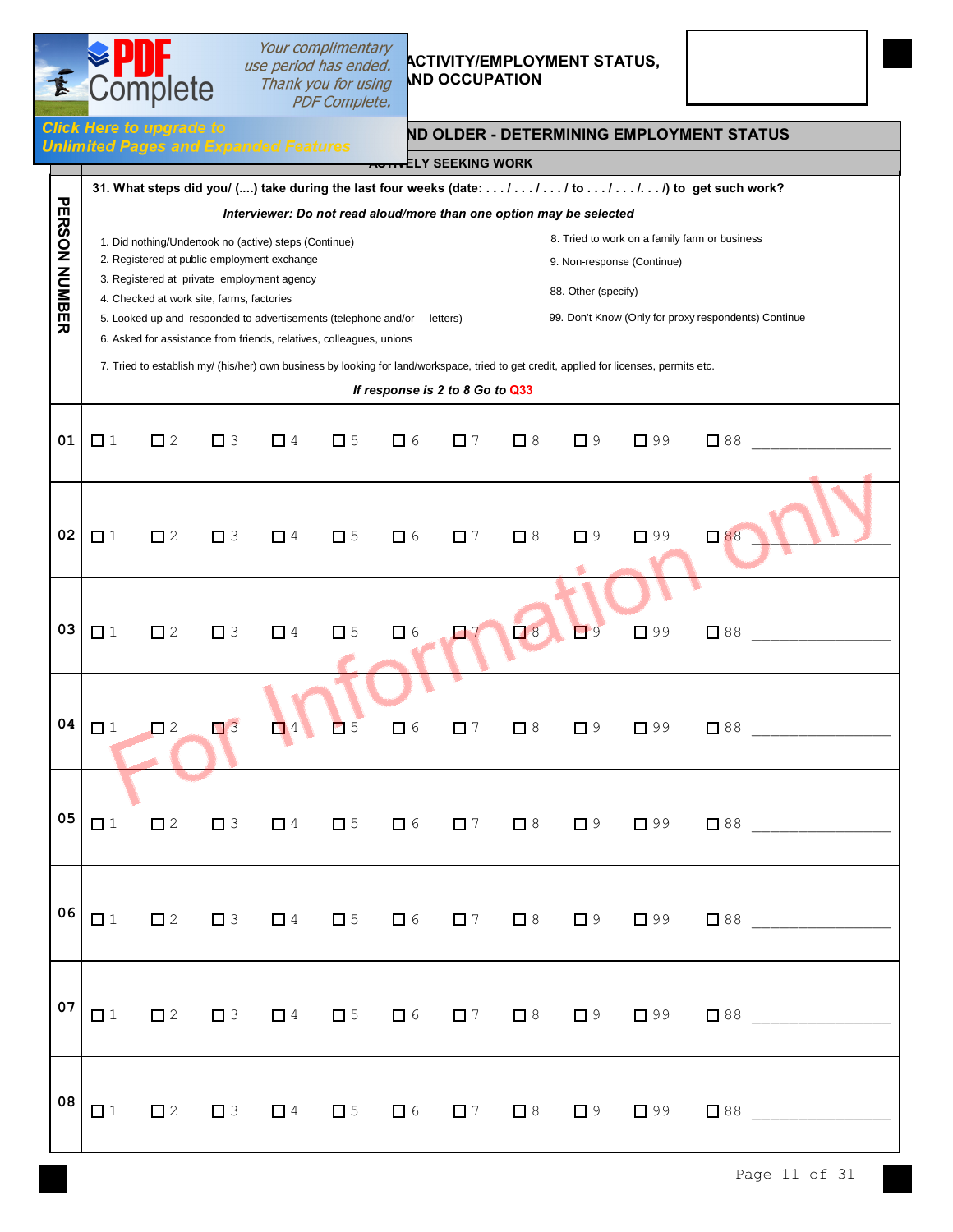## **Complete** Thank you for using E

# **Your complimentary<br>use period has ended. CTIVITY/EMPLOYMENT STATUS,**<br>Thank you for using **ND OCCUPATION**



### **ALL NOTES IS A LOCAL TO A LOCAL TO A LOCAL TERMINING UNEMPLOYMENT** GE AND OLDER - DETERMINING UNEMPLOYMENT

|                      |                                   |                                                                      | <b>Unlimited Pages and Expanded Features</b>                                                                                                                                                                                                                                                                                                        |                                                                                                                     |                          | <b>SEEKING WORK</b>                                                                                                                                                                                                                                                                                                                                                                                                                                                                                                                              |          |  |                                                                                                                                                                                                                                                                                                                  | <b>CURRENT AVAILABILITY</b>                                                                                                                                                                                                                                                                                                                                                                                                                                                                                                                                                                            |  |
|----------------------|-----------------------------------|----------------------------------------------------------------------|-----------------------------------------------------------------------------------------------------------------------------------------------------------------------------------------------------------------------------------------------------------------------------------------------------------------------------------------------------|---------------------------------------------------------------------------------------------------------------------|--------------------------|--------------------------------------------------------------------------------------------------------------------------------------------------------------------------------------------------------------------------------------------------------------------------------------------------------------------------------------------------------------------------------------------------------------------------------------------------------------------------------------------------------------------------------------------------|----------|--|------------------------------------------------------------------------------------------------------------------------------------------------------------------------------------------------------------------------------------------------------------------------------------------------------------------|--------------------------------------------------------------------------------------------------------------------------------------------------------------------------------------------------------------------------------------------------------------------------------------------------------------------------------------------------------------------------------------------------------------------------------------------------------------------------------------------------------------------------------------------------------------------------------------------------------|--|
| <b>PERSON NUMBER</b> | . <i>l. l</i> )?                  | 5. Awaiting busy/high season<br>6. Awaiting recall from previous job | 1. Already found job / made arrangements to start own<br>business will start work in less than 1 month from now<br>2. Already found job / made arrangements to start own<br>businesswill start work in more than 1 month from now<br>3. Cannot find work, lack of business opportunities<br>4. Lack of finance, raw materials to start own business |                                                                                                                     |                          | 32. Why did you/ () not want or seek work the last four weeks (date: // to<br>Interviewer: Do not read aloud/more than one option may be selected<br>7. Thinks he/she lacks skills<br>8. Discrimination<br>9. Dont't know where/how to seek<br><b>Response 1 to 9 Continue</b><br>10. Household duties<br>11. Student<br>12. Illness/Disability<br>13. Family Reason, pregnant<br>Response 10 to 13 Go to Q76<br>88. Other personal reason(Specify)                                                                                              |          |  | 33. If you/ () had been offered an<br>opportunity to work during last<br>week, would you have been able<br>to start?<br>1. Yes Go to Q64<br>2. No (Specify Reason)<br>2.1 In school, training<br>2.2 Retirement/Old age<br>2.3 Illness/Disability<br>2.4 Family Duties<br>2.5 Other (Specify)<br>If No Go to Q76 |                                                                                                                                                                                                                                                                                                                                                                                                                                                                                                                                                                                                        |  |
| 01                   | $\Box$ 1<br>$\Box$ 8<br>$\Box$ 88 | $\Box$ 2<br>$\square$ 9                                              | $\Box$ 3<br>$\Box$ 10                                                                                                                                                                                                                                                                                                                               | $\Box$ 4<br>$\Box$ 11                                                                                               | $\Box$ 5<br>$\Box$ 12    | 口 6<br>$\Box$ 13                                                                                                                                                                                                                                                                                                                                                                                                                                                                                                                                 | $\Box$ 7 |  | $\Box$ 1<br>$\Box$ 2.4 $\Box$ 2.5                                                                                                                                                                                                                                                                                | $\Box$ 2.1 $\Box$ 2.2 $\Box$ 2.3                                                                                                                                                                                                                                                                                                                                                                                                                                                                                                                                                                       |  |
| 02                   | $\Box$ 1<br>$\Box$ 8<br>$\Box$ 88 | $\square$ 2<br>$\square$ 9                                           | $\Box$ 3<br>$\Box$ 10                                                                                                                                                                                                                                                                                                                               | $\Box$ 4<br>$\square$ 11                                                                                            | $\square$ 5<br>$\Box$ 12 | $\Box$ 6<br>$\Box$ 13                                                                                                                                                                                                                                                                                                                                                                                                                                                                                                                            | $\Box$ 7 |  | $\Box$ 1<br>$\Box$ 2.4 $\Box$ 2.5                                                                                                                                                                                                                                                                                | $\Box$ 2.1 $\Box$ 2.2 $\Box$ 2.3                                                                                                                                                                                                                                                                                                                                                                                                                                                                                                                                                                       |  |
| 03                   | $\Box$ 1<br>$\Box$ 8<br>$\Box$ 88 | $\square$ 2<br>$\Box$ 9                                              | $\Box$ 3<br>$\Box$ 10                                                                                                                                                                                                                                                                                                                               | $\Box$ 4<br>$\Box$ 11                                                                                               | $\Box$ 5<br>$\Box$ 12    | $\Box$ 6<br>$\Box$ 13                                                                                                                                                                                                                                                                                                                                                                                                                                                                                                                            | $\Box$ 7 |  | $\Box$ 1<br>$\Box$ 2.4 $\Box$ 2.5                                                                                                                                                                                                                                                                                | $\square$ 2.1 $\square$ 2.2 $\square$ 2.3                                                                                                                                                                                                                                                                                                                                                                                                                                                                                                                                                              |  |
| 04                   | $\Box$ 1<br>$\Box$ 8<br>$\Box$ 88 | $\square$ 2<br>$\Box$ 9                                              | $\square$ 3<br>$\Box$ 10                                                                                                                                                                                                                                                                                                                            | $\Box$ 4<br>$\Box$ 11                                                                                               | $\Box$ 5<br>$\Box$ 12    | 口 6<br>$\Box$ 13                                                                                                                                                                                                                                                                                                                                                                                                                                                                                                                                 | $\Box$ 7 |  | $\Box$ 1<br>$\Box$ 2.4 $\Box$ 2.5                                                                                                                                                                                                                                                                                | $\Box$ 2.1 $\Box$ 2.2 $\Box$ 2.3                                                                                                                                                                                                                                                                                                                                                                                                                                                                                                                                                                       |  |
| 05 <sub>1</sub>      | $\Box$ 1<br>$\Box$ 8              | $\square$ 2<br>$\Box$ 9                                              | $\square$ 3<br>$\Box$ 10                                                                                                                                                                                                                                                                                                                            | $\Box$ 4<br>$\Box$ 11                                                                                               | $\square$ 5<br>$\Box$ 12 | $\Box$ 6<br>$\Box$ 13                                                                                                                                                                                                                                                                                                                                                                                                                                                                                                                            | $\Box$ 7 |  | $\Box$ 1                                                                                                                                                                                                                                                                                                         | $\square$ 2.1 $\square$ 2.2 $\square$ 2.3<br>$\begin{array}{ c c c c c }\n\hline\n\textbf{2.4} & \textbf{2.5} & \textcolor{red}{\textbf{2.6} & \textcolor{red}{\textbf{2.6} & \textcolor{red}{\textbf{2.6} & \textcolor{red}{\textbf{2.6} & \textcolor{red}{\textbf{2.6} & \textcolor{red}{\textbf{2.6} & \textcolor{red}{\textbf{2.6} & \textcolor{red}{\textbf{2.6} & \textcolor{red}{\textbf{2.6} & \textcolor{red}{\textbf{2.6} & \textcolor{red}{\textbf{2.6} & \textcolor{red}{\textbf{2.6} &$                                                                                                   |  |
|                      | $\Box$ 1                          |                                                                      |                                                                                                                                                                                                                                                                                                                                                     |                                                                                                                     |                          | $\square$ 2 $\square$ 3 $\square$ 4 $\square$ 5 $\square$ 6 $\square$ 7<br>06 $\Box$ 8 $\Box$ 9 $\Box$ 10 $\Box$ 11 $\Box$ 12 $\Box$ 13                                                                                                                                                                                                                                                                                                                                                                                                          |          |  |                                                                                                                                                                                                                                                                                                                  | $\square$ 1 $\square$ 2.1 $\square$ 2.2 $\square$ 2.3<br>$\Box$ 2.4 $\Box$ 2.5                                                                                                                                                                                                                                                                                                                                                                                                                                                                                                                         |  |
|                      |                                   |                                                                      |                                                                                                                                                                                                                                                                                                                                                     | 07 $\boxed{ \square 8 }$ $\boxed{ \square 9 }$ $\boxed{ \square 10 }$ $\boxed{ \square 11 }$ $\boxed{ \square 12 }$ |                          | $\Box$ 13                                                                                                                                                                                                                                                                                                                                                                                                                                                                                                                                        |          |  |                                                                                                                                                                                                                                                                                                                  | $\square$ 1 $\square$ 2.1 $\square$ 2.2 $\square$ 2.3<br>$\begin{array}{c c} \square 2.4 \square 2.5 \end{array}$                                                                                                                                                                                                                                                                                                                                                                                                                                                                                      |  |
|                      |                                   |                                                                      |                                                                                                                                                                                                                                                                                                                                                     |                                                                                                                     |                          | $\begin{array}{ccccccccccccccccc}\n\square\ 1 & \square\ 2 & \square\ 3 & \square\ 4 & \square\ 5 & \square\ 6 & \square\ 7 & \square\ 7 & \square\ 8 & \square\ 9 & \square\ 1 & \square\ 1 & \square\ 1 & \square\ 1 & \square\ 1 & \square\ 1 & \square\ 1 & \square\ 1 & \square\ 1 & \square\ 1 & \square\ 1 & \square\ 1 & \square\ 1 & \square\ 1 & \square\ 1 & \square\ 1 & \square\ 1 & \square\ 1 & \square\ 1 & \square\ 1 & \square\ 1 & \square\ 1 & \square\ 1 & \square\ 1 & \square\ $<br>08 08 09 010 011 012 013<br>$\Box$ 88 |          |  |                                                                                                                                                                                                                                                                                                                  | $\square$ 1 $\square$ 2.1 $\square$ 2.2 $\square$ 2.3<br>$\begin{array}{c}\n\Box 2.4 \quad \Box 2.5 \quad \text{---} \quad \text{---} \quad \text{---} \quad \text{---} \quad \text{---} \quad \text{---} \quad \text{---} \quad \text{---} \quad \text{---} \quad \text{---} \quad \text{---} \quad \text{---} \quad \text{---} \quad \text{---} \quad \text{---} \quad \text{---} \quad \text{---} \quad \text{---} \quad \text{---} \quad \text{---} \quad \text{---} \quad \text{---} \quad \text{---} \quad \text{---} \quad \text{---} \quad \text{---} \quad \text{---} \quad \text{---} \quad$ |  |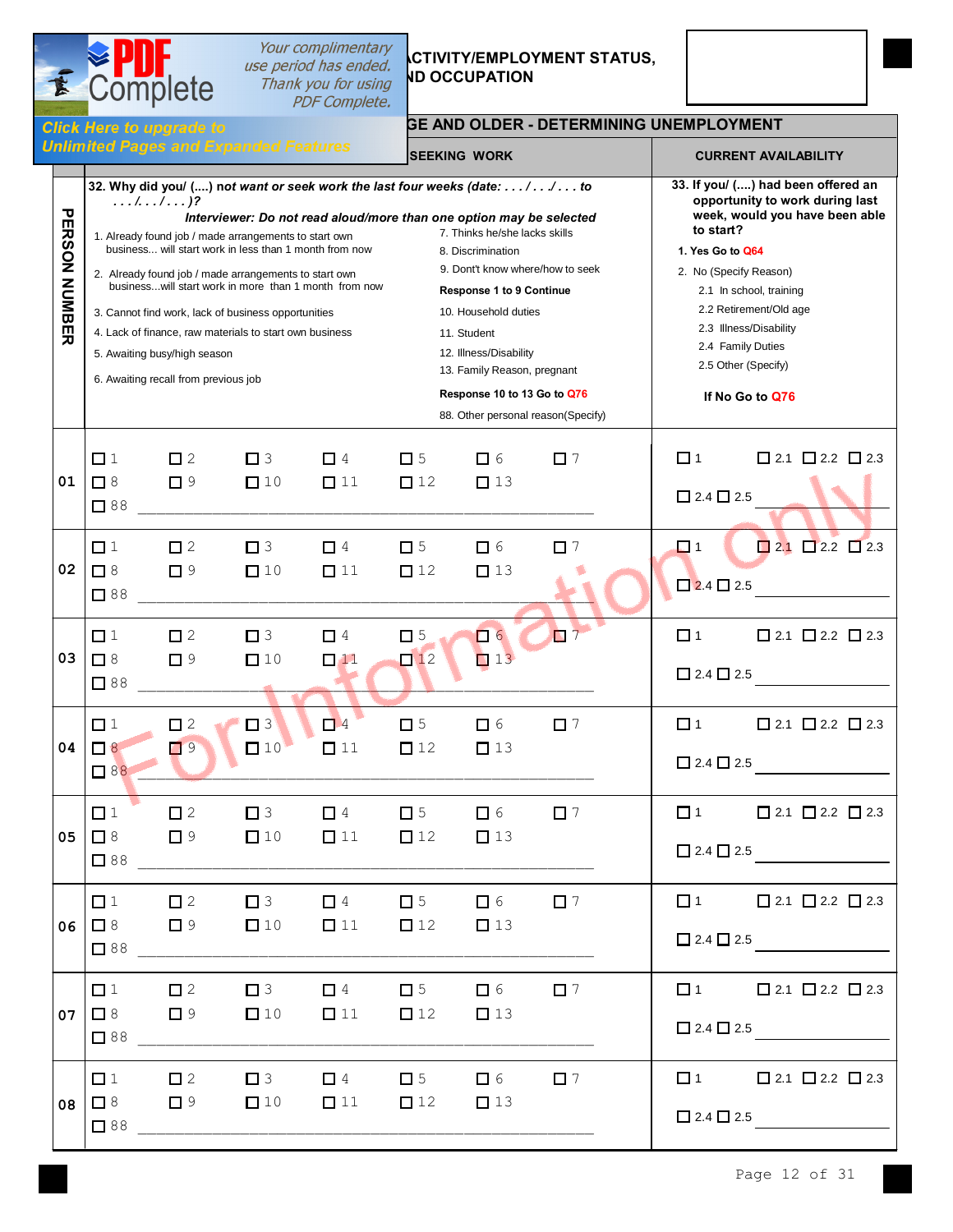

 $\overline{\mathcal{C}}$ 

# **Sour complimentary<br>
Section has ended.**<br>
Thank you for using **ECIFICS OF EMPLOYMENT**



|                     | - - - - - <sub>1</sub> - - -                                                                      | PDF Complete.                                                 |                         |                                                                                                                                                                                                                                                              |                                       |                                           |                   |                                                                                |                                                                                                                                                       |
|---------------------|---------------------------------------------------------------------------------------------------|---------------------------------------------------------------|-------------------------|--------------------------------------------------------------------------------------------------------------------------------------------------------------------------------------------------------------------------------------------------------------|---------------------------------------|-------------------------------------------|-------------------|--------------------------------------------------------------------------------|-------------------------------------------------------------------------------------------------------------------------------------------------------|
|                     | <b>Hick Here to upgrade to</b>                                                                    | <b>PERSONS 15 YEARS OF AGE AND OLDER</b>                      |                         |                                                                                                                                                                                                                                                              |                                       |                                           |                   |                                                                                |                                                                                                                                                       |
|                     | <b>Inlimited Pages and Expanded Features</b>                                                      |                                                               |                         | <b>INOVER</b>                                                                                                                                                                                                                                                |                                       |                                           |                   |                                                                                | DETERMINING MULTIPLE JOB HOLDING                                                                                                                      |
| τ                   | 34. What is the name of the business<br>where you have your MAIN job? (<br>has his/her MAIN job?) | 35. How long ago did<br>you/ () start<br>working in this job? |                         |                                                                                                                                                                                                                                                              | 36. Did you/ () work in<br>last week? | another job during                        |                   | 37. What is the total number of<br>jobs you / () held during<br>the last week? |                                                                                                                                                       |
| <b>ERSON NUMBER</b> | 1. Name<br>2. No Name (Describe)<br>9. Don't Know (only if<br>proxy respondent)                   |                                                               | than one year           | 1. Less than one month<br>2. Less than six months<br>3. Six months but less<br>4. More than one year but<br>less than five years<br>5. More than five years<br>but less than ten years<br>6. Ten years or more<br>9. Don't Know (only if<br>proxy respondent |                                       | 1. Yes<br>2. No<br>9. Don't Know (only if | proxy respondent) |                                                                                | Interviewer: Explain that we need<br>to know the total number of paid<br>employed and self employed jobs<br>seperately.<br>Enter total number of jobs |
| 01                  | $\Box$ 1 $\Box$<br><u> 1980 - Johann Barbara, martxa al</u><br>$\square$ 2<br>$\Box$ 9            | $\Box$ 1<br>$\square$ 5                                       | $\Box$ 2<br>$\Box$ 6    | $\Box$ 3<br>$\Box$ 9                                                                                                                                                                                                                                         | $\Box$ 4                              | $\Box$ 1                                  | $\square$ 2       | $\Box$ 9                                                                       | <b>Total Jobs</b>                                                                                                                                     |
| 02                  | □ 1<br>$\square$ 2<br>$\Box$ 9                                                                    | $\Box$ 1<br>$\square$ 5                                       | $\square$ 2<br>$\Box$ 6 | $\Box$ 3<br>$\Box$ 9                                                                                                                                                                                                                                         | $\Box$ 4                              | $\Box$ 1                                  | $\Box$ 2          | $\Box$ 9                                                                       | <b>Total Jobs</b>                                                                                                                                     |
| 03                  | $\Box$ 1<br>$\square$ 2<br>$\square$ 9                                                            | $\Box$ 1<br>$\Box$ 5                                          | $\Box$ 2<br>$\Box$ 6    | $\Box$ 3<br>$\Box$ 9                                                                                                                                                                                                                                         | $\Box$                                | $\Box$ 1                                  | $\Box$ 2          | $\Box$ 9                                                                       | <b>Total Jobs</b>                                                                                                                                     |
| 04                  | $\Box$ 1<br>$\Box$ 2<br>$\Box$ 9                                                                  | $\Box$ 1<br>$\square$ 5                                       | $\Box$ 2<br>$\Box$ 6    | $\Box$ 3<br>$\Box$ 9                                                                                                                                                                                                                                         | $\Box$ 4                              | $\Box$ 1                                  | $\square$ 2       | $\Box$ 9                                                                       | <b>Total Jobs</b>                                                                                                                                     |
| 05                  | $\square$ 2<br>$\Box$ 9                                                                           | $\Box$ 1<br>$\Box$ 5                                          | $\square$ 2<br>$\Box$ 6 | $\Box$ 3<br>$\Box$ 9                                                                                                                                                                                                                                         | $\Box$ 4                              | $\Box$ 1                                  | $\square$ 2       | $\Box$ 9                                                                       | <b>Total Jobs</b>                                                                                                                                     |
| 06                  | $\Box$ 1<br>$\square$ 2<br>$\Box$ 9                                                               | $\Box$ 1<br>$\square$ 5                                       | $\square$ 2<br>$\Box$ 6 | $\Box$ 3<br>$\Box$ 9                                                                                                                                                                                                                                         | $\Box$ 4                              | $\Box$ 1                                  | $\square$ 2       | $\Box$ 9                                                                       | <b>Total Jobs</b>                                                                                                                                     |
| 07                  | $\square$ 1 $\square$<br>$\Box$ 2<br>$\Box$ 9                                                     | $\Box$ 1<br>$\square$ 5                                       | $\Box$ 2<br>$\Box$ 6    | $\Box$ 3<br>$\Box$ 9                                                                                                                                                                                                                                         | $\Box$ 4                              | $\Box$ 1                                  | $\square$ 2       | $\Box$ 9                                                                       | Total Jobs                                                                                                                                            |
| 08                  | $\Box$ 1<br>$\Box$ 2<br>$\Box$                                                                    | $\Box$ 1<br>$\Box$ 5                                          | $\Box$ 2<br>$\Box$ 6    | $\Box$ 3<br>$\Box$ 9                                                                                                                                                                                                                                         | $\Box$ 4                              | $\Box$ 1                                  | $\square$ 2       | $\Box$ 9                                                                       | <b>Total Jobs</b>                                                                                                                                     |

 $\Box$  9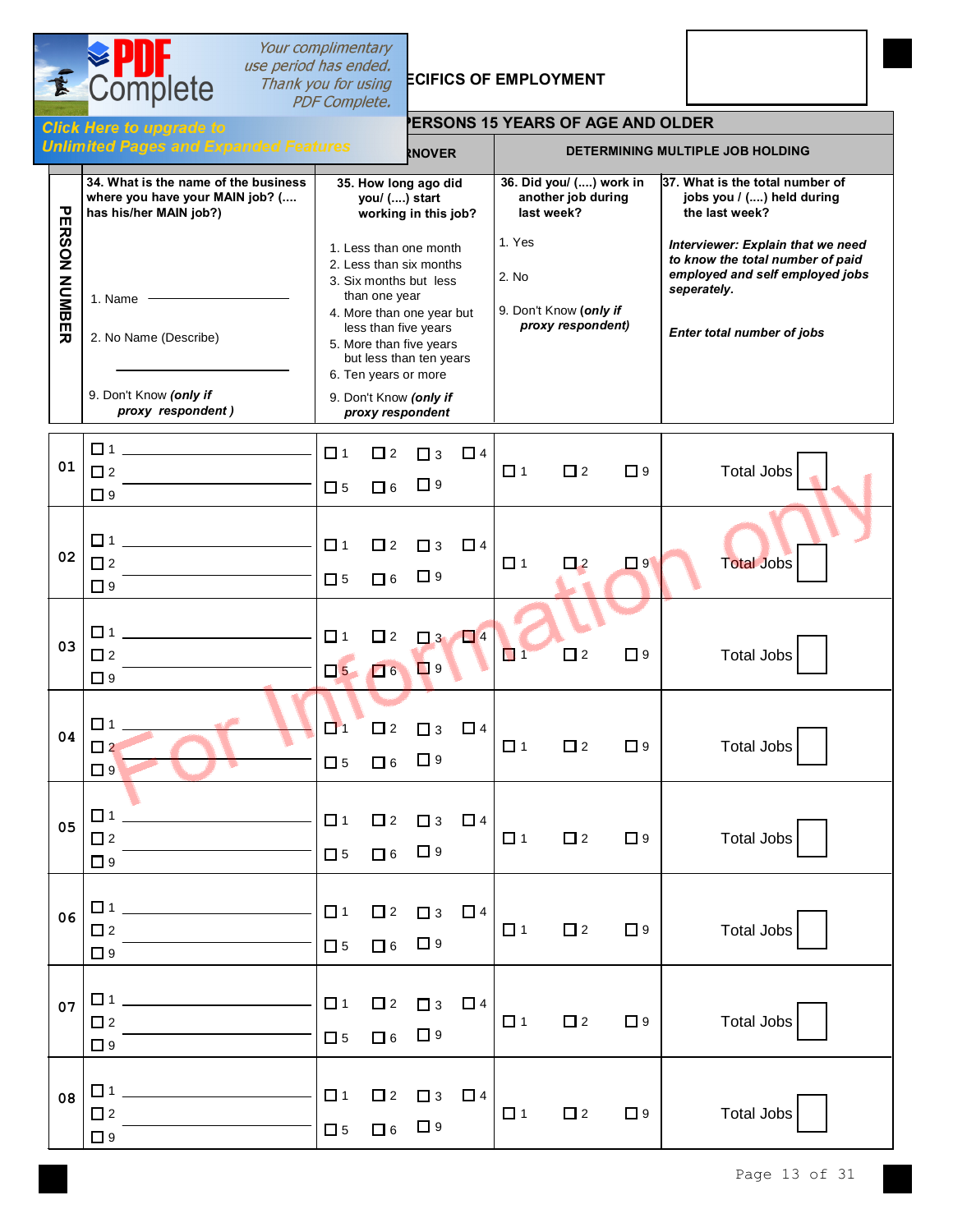|                      | Your complimentary<br>use period has ended.<br>E Complete<br><b>FICS OF EMPLOYMENT</b><br>Thank you for using<br><b>PDF Complete.</b>                                                  |                                                 |                                                                                                                                                                                                                                         |
|----------------------|----------------------------------------------------------------------------------------------------------------------------------------------------------------------------------------|-------------------------------------------------|-----------------------------------------------------------------------------------------------------------------------------------------------------------------------------------------------------------------------------------------|
|                      | <b>SONS 15 YEARS OF AGE AND OLDER</b><br><b>Click Here to upgrade to</b><br><b>Unlimited Pages and Expanded Features</b><br><b>INDUSTRY</b>                                            |                                                 |                                                                                                                                                                                                                                         |
| <b>PERSON NUMBER</b> | 38/39. What type of activity is carried out in the business where you/ () work?<br>Type of products/services that are produced or sold.<br>9999. Don't Know (only if proxy respondent) |                                                 | 40. How many persons including yourself<br>(himself/herself) worked at the<br>place/business where you work?<br>Interviewer: Explain that one should also<br>count the employer and his/her family<br>members who work in the business. |
|                      | This section should not be left blank for employed persons.                                                                                                                            | 1. One<br>$2.2 - 4$<br>$3.5 - 9$<br>$4.10 - 19$ | $5.20 - 49$<br>$6.50 - 99$<br>7.100 and more<br>9. Don't Know (only if proxy respondent)                                                                                                                                                |
| 01                   | 38. Main job:<br>39. Second job:                                                                                                                                                       | Main job:                                       | Second job:                                                                                                                                                                                                                             |
| 02                   | 38. Main job:<br>39. Second job:                                                                                                                                                       | Main job:                                       | Second job:                                                                                                                                                                                                                             |
| 03                   | 38. Main job:<br>39. Second job:                                                                                                                                                       | Main job:                                       | Second job:                                                                                                                                                                                                                             |
| 04                   | 38. <mark>Ma</mark> in job <mark>:_</mark><br>3 <mark>9.</mark> Second job <u>: __________________________________</u>                                                                 | Main job::                                      | Second job:                                                                                                                                                                                                                             |
| 05                   |                                                                                                                                                                                        | Main job::                                      | Second job:                                                                                                                                                                                                                             |
| 06                   |                                                                                                                                                                                        | Main job::                                      | Second job:                                                                                                                                                                                                                             |
| 07                   |                                                                                                                                                                                        | Main job: :                                     | Second job:                                                                                                                                                                                                                             |
| 08                   |                                                                                                                                                                                        | Main job:                                       | Second job:                                                                                                                                                                                                                             |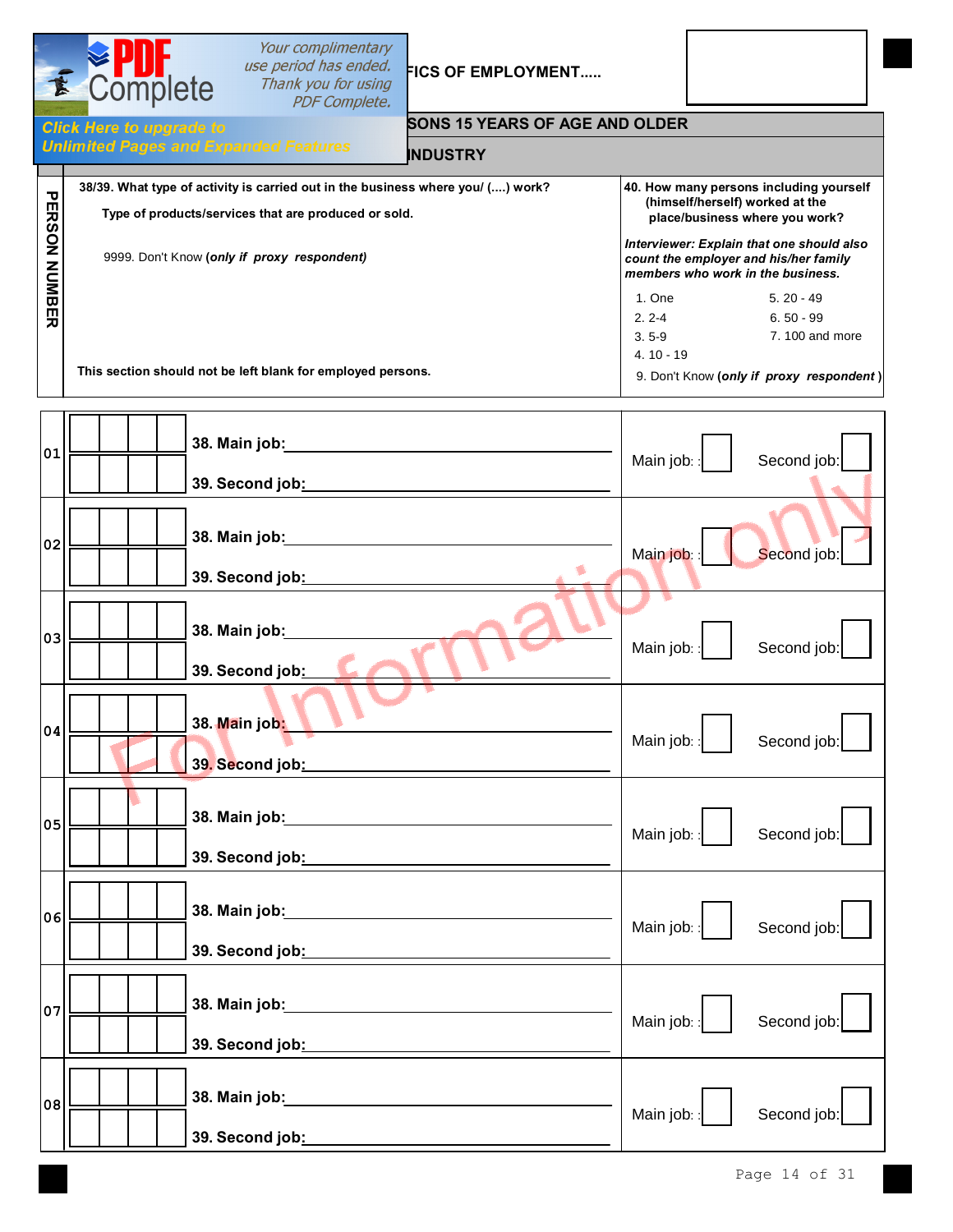

**PERSON NUMBER**

PERSON NUMBER

**01**

**02**

**03**

**04**

**05**

**06**

**07**

**08**

Your complimentary *use period has ended.* **ECIFICS OF EMPLOYMENT.....**<br>Thank you for using **PDF Complete.** 

**42. Second job:**

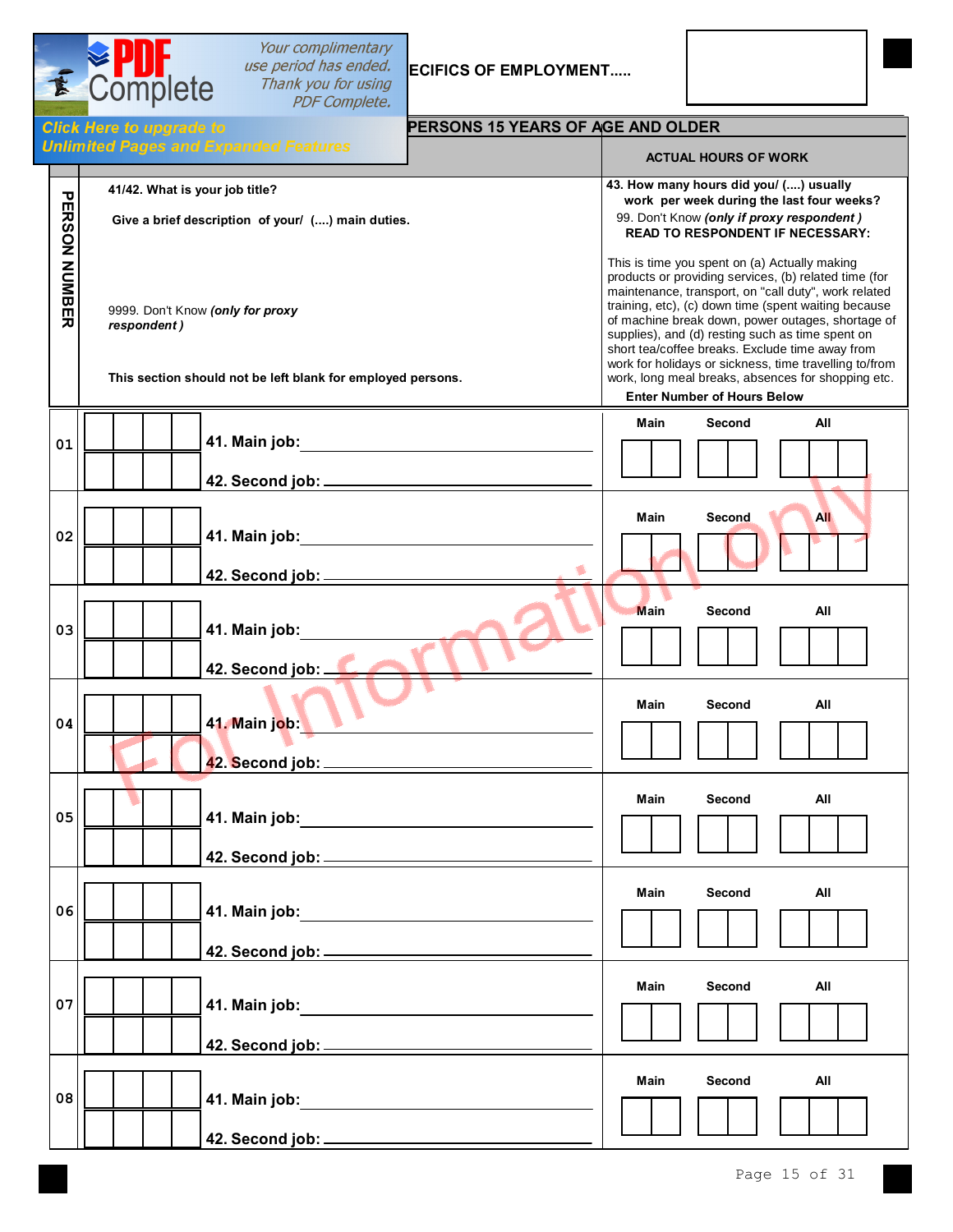| E                                            | Complete                                                                                                                                                                                                                                                                                                                                                                                                                                                                                                                                                                                                                                      | use period has ended.                                                         | Your complimentary<br>Thank you for using<br><b>PDF Complete.</b> |                      |                                                                                                                                                                                      | <b>CIFICS OF EMPLOYMENT</b>                                                                                                                                                                                                                                                                                                |                       |                          |                              |                                                                              |
|----------------------------------------------|-----------------------------------------------------------------------------------------------------------------------------------------------------------------------------------------------------------------------------------------------------------------------------------------------------------------------------------------------------------------------------------------------------------------------------------------------------------------------------------------------------------------------------------------------------------------------------------------------------------------------------------------------|-------------------------------------------------------------------------------|-------------------------------------------------------------------|----------------------|--------------------------------------------------------------------------------------------------------------------------------------------------------------------------------------|----------------------------------------------------------------------------------------------------------------------------------------------------------------------------------------------------------------------------------------------------------------------------------------------------------------------------|-----------------------|--------------------------|------------------------------|------------------------------------------------------------------------------|
|                                              | <b>Click Here to upgrade to</b>                                                                                                                                                                                                                                                                                                                                                                                                                                                                                                                                                                                                               |                                                                               |                                                                   |                      |                                                                                                                                                                                      | <b>PERSONS 15 YEARS OF AGE AND OLDER</b>                                                                                                                                                                                                                                                                                   |                       |                          |                              |                                                                              |
|                                              | <b>Unlimited Pages and Expanded Features</b>                                                                                                                                                                                                                                                                                                                                                                                                                                                                                                                                                                                                  |                                                                               |                                                                   |                      |                                                                                                                                                                                      | <b>REASON FOR ACTUALLY WORKING LESS THAN THE THRESHOLD</b>                                                                                                                                                                                                                                                                 |                       |                          |                              |                                                                              |
| $\boldsymbol{\nabla}$<br><b>ERSON NUMBER</b> | 44. How many hours did you/ () actually work<br>during the last four weeks?<br>99. Don't Know (only for proxy respondent) Go to Q46<br>If hours less than 35 Go to Q45<br>Other Go to Q46<br>We need you to make an estimate of number of hours<br>that you worked per week for 30 days. You must include<br>the hours you work over and above of the time you have<br>to work based on your contractual work schedule so<br>include your normal working hours and overtime<br>whether paid or unpaid. Exclude time away from work<br>for holidays or sickness, time travelling to/from work,<br>long meal breaks, absences for shopping etc. | <b>READ TO RESPONDENT IF NECESSARY:</b><br><b>Enter Number of Hours Below</b> |                                                                   | 6. Strike, lock out  | 2. Own illness, injury<br>3. Holiday, vacation<br>4. In school, training<br>5. Personal, family<br>7. Down time in production<br>12. Could not find more work<br>88. Other (specify) | 45. Why did you work less than 35 hours during the last week?<br>1. Do ( does) not want to work more than 35 hours a week. Go to Q50<br>8. Slow down of business activities<br>9. Reduction in economic activity<br>10. Temporary disorganisation or suspension from work<br>11. Job started/ended within reference period | 2 to 12 & 88 Continue |                          |                              |                                                                              |
| 01                                           | Main                                                                                                                                                                                                                                                                                                                                                                                                                                                                                                                                                                                                                                          | Second                                                                        | A11                                                               | $\Box$ 1<br>$\Box$ 8 | $\square$ 2<br>$\Box$ 9                                                                                                                                                              | $\Box$ 3<br>$\Box$ 10                                                                                                                                                                                                                                                                                                      | $\Box$ 4<br>$\Box$ 11 | $\square$ 5<br>$\Box$ 12 | $\Box$ 6<br>$\Box$ 88        | $\square$ 7                                                                  |
| 02                                           | Main                                                                                                                                                                                                                                                                                                                                                                                                                                                                                                                                                                                                                                          | Second                                                                        | <b>A11</b>                                                        | □ 1<br>$\Box$ 8      | $\square$ 2<br>$\Box$ 9                                                                                                                                                              | $\Box$ 3<br>$\Box$ 10                                                                                                                                                                                                                                                                                                      | $\Box$ 4<br>$\Box$ 11 | $\square$ 5<br>$\Box$ 12 | $\Box$ 6<br>$\Box$ 88 $\Box$ | $\square$ 7                                                                  |
| 03                                           | Main                                                                                                                                                                                                                                                                                                                                                                                                                                                                                                                                                                                                                                          | Second                                                                        | All                                                               | $\Box$ 1<br>$\Box$ 8 | $\Box$ 2<br>$\Box$ 9                                                                                                                                                                 | $\Box$ 3<br>$\Box$ 10                                                                                                                                                                                                                                                                                                      | $\Box$ 4<br>$\Box$ 11 | $\square$ 5<br>$\Box$ 12 | $\Box$ 6                     | $\square$ 7                                                                  |
| 04                                           | <u>Main</u>                                                                                                                                                                                                                                                                                                                                                                                                                                                                                                                                                                                                                                   | Second                                                                        | A11                                                               | $\Box$ 1<br>$\Box$ 8 | $\Box$ 2<br>$\Box$ 9                                                                                                                                                                 | $\Box$ 3<br>$\Box$ 10                                                                                                                                                                                                                                                                                                      | $\Box$ 4<br>$\Box$ 11 | $\Box$ 5<br>$\Box$ 12    | $\Box$ 6                     | $\square$ 7                                                                  |
| 05                                           | Main                                                                                                                                                                                                                                                                                                                                                                                                                                                                                                                                                                                                                                          | Second                                                                        | A11                                                               | $\Box$ 1<br>$\Box$ 8 | $\Box$ 2<br>$\Box$ 9                                                                                                                                                                 | $\Box$ 3<br>$\Box$ 10                                                                                                                                                                                                                                                                                                      | $\Box$ 4<br>$\Box$ 11 | $\Box$ 5<br>$\Box$ 12    | $\Box$ 6                     | $\square$ 7<br>$\begin{array}{ c c c }\n\hline\n & 88 & \hline\n\end{array}$ |
| 06                                           | Main                                                                                                                                                                                                                                                                                                                                                                                                                                                                                                                                                                                                                                          | Second                                                                        | A11                                                               | $\Box$ 1<br>$\Box$ 8 | $\square$ 2<br>$\Box$ 9                                                                                                                                                              | $\Box$ 3<br>$\Box$ 10                                                                                                                                                                                                                                                                                                      | $\Box$ 4<br>$\Box$ 11 | $\Box$ 5<br>$\Box$ 12    | $\Box$ 6                     | $\square$ 7                                                                  |
| 07                                           | Main                                                                                                                                                                                                                                                                                                                                                                                                                                                                                                                                                                                                                                          | Second                                                                        | <b>A11</b>                                                        | □ 1<br>$\Box$ 8      | $\Box$ 2<br>$\Box$ 9                                                                                                                                                                 | $\Box$ 3<br>$\Box$ 10                                                                                                                                                                                                                                                                                                      | $\Box$ 4<br>$\Box$ 11 | $\square$ 5<br>$\Box$ 12 | $\Box$ 6                     | $\square$ 7                                                                  |
| 08                                           | Main                                                                                                                                                                                                                                                                                                                                                                                                                                                                                                                                                                                                                                          | Second                                                                        | A11                                                               | $\Box$ 1<br>$\Box$ 8 | $\Box$ 2<br>$\Box$ 9                                                                                                                                                                 | $\Box$ 3<br>$\Box$ 10                                                                                                                                                                                                                                                                                                      | $\Box$ 4<br>$\Box$ 11 | $\Box$ 5<br>$\Box$ 12    | $\Box$ 6                     | $\Box$ 7                                                                     |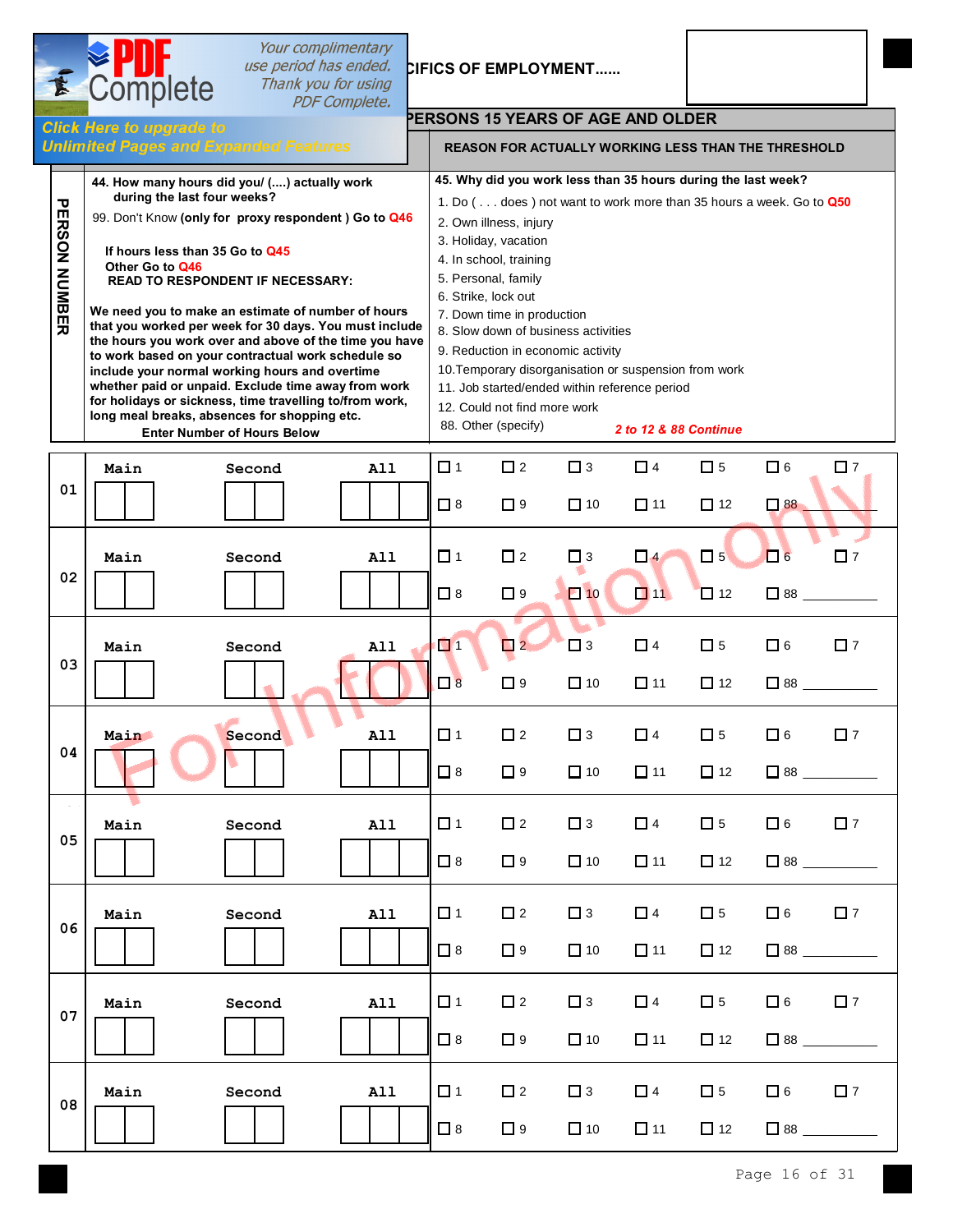# **Thank you for using COYMENT**<br>**PDF Complete.**

# **Your complimentary**<br> **SECTION USE PERPLOYMENT... TIME RELATED**

**Unlimited Pages and Expanding International Expanding Inc.** 

Complete

## **AND OLDER ... WANTING MORE WORK ... UNDEREMPLOYMENT** Click Here to upgrade to

#### **ACTIVLEY SEEKING ADDITIONAL WORK**

| <b>PERSON NUMBER</b> | 46. Did you/ () want to<br>work more hours per<br>week in the last week?<br>1. Yes (Continue)<br>2. No (Go to Q50)<br>9. Don't Know (only for<br>proxy respondents) (Go<br>to Q50) | 47. Did you/ () seek<br>additional work<br>during the week<br>ending<br>$\dots \dots$<br>1. Yes (Continue)<br>2. No (Go to Q50)<br>9. Don't Know (Only for<br>proxy respondents) (Go<br>to Q50) | 48. How did you/ () seek additional work<br>1. Did Nothing (Go to Q50)<br>2. Registered at a public employment exchange<br>3. Registered at a private employment agency<br>4. Checked at work site, farms, factories<br>5. Looked up and responded to advertisements<br>6. Asked for assistance from friends, relatives,<br>colleagues, unions<br>7. Tried to establish my/ (his/her) own business | hours in the week ending //?<br>(telephone, internet and/or letters)<br>looked for land/workspace, tried to get credit,<br>applied for licenses, permits etc. |                         | or another job with more work<br>8. Tried to work on a family<br>farm or business<br>9. Non-response (Go to Q50)<br>88. Other (Specify)<br>99. Don't Know (Only for proxy<br>respondents) Go to Q50)<br><b>Responses 2 to 8 and 88 Continue</b> |                          |            |
|----------------------|------------------------------------------------------------------------------------------------------------------------------------------------------------------------------------|-------------------------------------------------------------------------------------------------------------------------------------------------------------------------------------------------|----------------------------------------------------------------------------------------------------------------------------------------------------------------------------------------------------------------------------------------------------------------------------------------------------------------------------------------------------------------------------------------------------|---------------------------------------------------------------------------------------------------------------------------------------------------------------|-------------------------|-------------------------------------------------------------------------------------------------------------------------------------------------------------------------------------------------------------------------------------------------|--------------------------|------------|
| 01                   | $\Box$ 1<br>$\square$ 2<br>$\Box$ 9                                                                                                                                                | $\Box$ 1<br>$\square$ 2<br>$\Box$ 9                                                                                                                                                             | $\Box$ 1<br>$\square$ 7                                                                                                                                                                                                                                                                                                                                                                            | $\square$ 2<br>$\Box$ 8                                                                                                                                       | $\Box$ 3<br>$\Box$ 9    | $\Box$ 4<br>$\square$ 88                                                                                                                                                                                                                        | $\square$ 5<br>$\Box$ 99 | <b>」</b> 6 |
| 02                   | $\Box$ 1<br>$\square$ 2<br>$\Box$ 9                                                                                                                                                | $\Box$ 1<br>$\square$ 2<br>$\Box$ 9                                                                                                                                                             | $\Box$ 1<br>$\square$ 7                                                                                                                                                                                                                                                                                                                                                                            | $\square$ 2<br>$\Box$ 8                                                                                                                                       | $\Box$ 3<br>$\Box$ 9    | $\Box$ 4<br>$\Box$ 88                                                                                                                                                                                                                           | $\Box$ 5<br>$\Box$ 99    | $\Box$ 6   |
| 03                   | $\Box$ 1<br>$\square$ 2<br>$\Box$ 9                                                                                                                                                | $\Box$ 1<br>$\square$ 2<br>$\Box$ 9                                                                                                                                                             | $\Box$<br>$\square$ 7                                                                                                                                                                                                                                                                                                                                                                              | $\Box$ 2<br>$\Box$ 8                                                                                                                                          | $\Box$ 3<br>$\Box$ 9    | $\Box$ 4<br>$\square$ 88                                                                                                                                                                                                                        | $\square$ 5<br>$\Box$ 99 | $\Box$ 6   |
| 04                   | $\Box$ 1<br>$\Box$ 2<br>$\Box$ 9                                                                                                                                                   | $\blacksquare$ 1<br>$\square$ 2<br>$\Box$ 9                                                                                                                                                     | $\Box$ 1<br>$\Box$ 7                                                                                                                                                                                                                                                                                                                                                                               | $\square$ 2<br>$\Box$ 8                                                                                                                                       | $\square$ 3<br>$\Box$ 9 | $\Box$ 4<br>$\square$ 88                                                                                                                                                                                                                        | $\square$ 5<br>$\Box$ 99 | $\Box$ 6   |
| 05                   | $\Box$ 1<br>$\Box$ 2<br>$\Box$ 9                                                                                                                                                   | $\Box$ 1<br>$\Box$ 2<br>$\Box$ 9                                                                                                                                                                | $\Box$ 1<br>$\square$ 7                                                                                                                                                                                                                                                                                                                                                                            | $\Box$ 2<br>$\square$ 8                                                                                                                                       | $\Box$ 3<br>$\Box$ 9    | $\Box$ 4<br>$\square$ 88                                                                                                                                                                                                                        | $\square$ 5<br>$\Box$ 99 | $\Box$ 6   |
| 06                   | $\Box$ 1<br>$\square$ 2<br>$\Box$ 9                                                                                                                                                | $\Box$ 1<br>$\square$ 2<br>$\Box$ 9                                                                                                                                                             | $\Box$ 1<br>$\square$ 7                                                                                                                                                                                                                                                                                                                                                                            | $\square$ 2<br>$\square$ 8                                                                                                                                    | $\Box$ 3<br>$\Box$ 9    | $\Box$ 4<br>$\Box$ 88                                                                                                                                                                                                                           | $\square$ 5<br>$\Box$ 99 | $\Box$ 6   |
| 07                   | $\Box$ 1<br>$\square$ 2<br>$\Box$ 9                                                                                                                                                | $\Box$ 1<br>$\square$ 2<br>$\Box$ 9                                                                                                                                                             | $\Box$ 1<br>$\square$ 7                                                                                                                                                                                                                                                                                                                                                                            | $\square$ 2<br>$\Box$ 8                                                                                                                                       | $\Box$ 3<br>$\Box$ 9    | $\Box$ 4<br>$\square$ 88                                                                                                                                                                                                                        | $\square$ 5<br>$\Box$ 99 | $\Box$ 6   |
| 08                   | $\Box$ 1<br>$\Box$ 2<br>$\Box$ 9                                                                                                                                                   | $\Box$ 1<br>$\square$ 2<br>$\Box$ 9                                                                                                                                                             | $\Box$ 1<br>$\square$ 7                                                                                                                                                                                                                                                                                                                                                                            | $\square$ 2<br>$\Box$ 8                                                                                                                                       | $\Box$ 3<br>$\Box$ 9    | $\Box$ 4<br>$\square$ 88                                                                                                                                                                                                                        | $\square$ 5<br>$\Box$ 99 | $\Box$ 6   |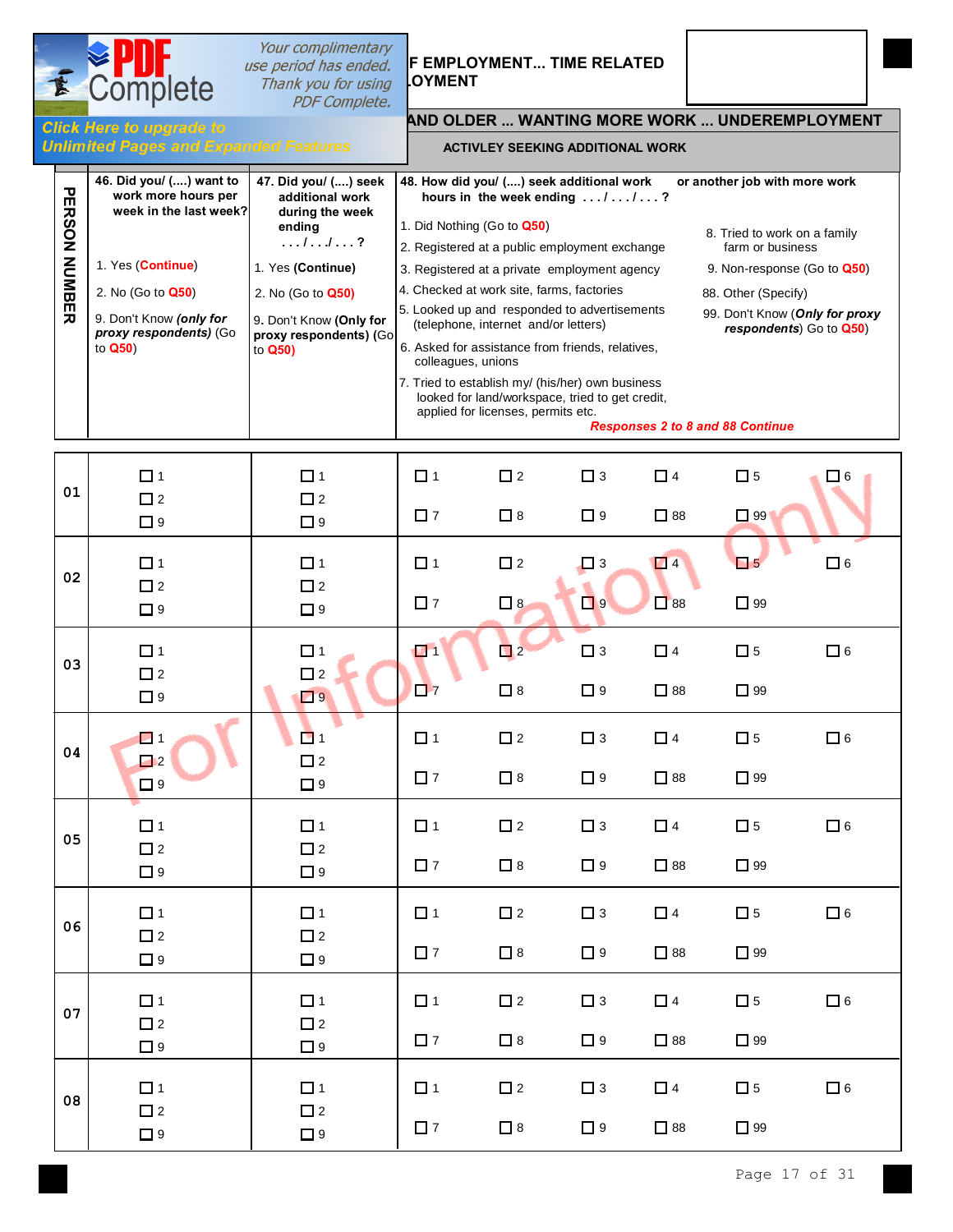

**USE period has ended. IF EMPLOYMENT... TIME RELATED** 

Complete

E

### **AND OLDER ... WANTING MORE WORK ... UNDEREMPLOYMENT**

|                      |                                                                                                                                                                                                                                                                                                                                                                                                                                                                                                                                                                                                                                                                                                                                                                                                                                                                                                                                                                             |                            | <b>Unlimited Pages and Expanded Features</b> |                      |                          |                          |                          |             | OT SEEKING ADDITIONAL WORK |                                                                                                                                                                                                                                                                                                                         |                         |                                          | <b>AVAILABLE FOR</b><br><b>MORE WORK</b> |                          |
|----------------------|-----------------------------------------------------------------------------------------------------------------------------------------------------------------------------------------------------------------------------------------------------------------------------------------------------------------------------------------------------------------------------------------------------------------------------------------------------------------------------------------------------------------------------------------------------------------------------------------------------------------------------------------------------------------------------------------------------------------------------------------------------------------------------------------------------------------------------------------------------------------------------------------------------------------------------------------------------------------------------|----------------------------|----------------------------------------------|----------------------|--------------------------|--------------------------|--------------------------|-------------|----------------------------|-------------------------------------------------------------------------------------------------------------------------------------------------------------------------------------------------------------------------------------------------------------------------------------------------------------------------|-------------------------|------------------------------------------|------------------------------------------|--------------------------|
| <b>PERSON NUMBER</b> | 50. Why didn't you/ () want/seek additional<br>49. How long have you/<br>work or another job with more work<br>(has ) been seeking<br>hours in the week ending //?<br>a new job or additional<br>work?<br>10. Illness/Disability<br>1. Waiting to take up more work/another job<br>11. Vacation, family reason/<br>1. Less than one month<br>2. Cannot find more work, lack of business<br>pregnant/delivery<br>2. One month and less<br>88. Other (Specify)<br>3. Lack of business or finance, raw materials<br>than three months<br>4. Machinery, electrical, other breakdown<br>3. Three months but less<br>than six months<br>5. Off season inactivity<br>4. Six months but less<br>6. Industrial dispute (strike, lock out, other)<br>than twelve months<br>7. Does not want more work/ sufficient work<br>5. More than twelve<br>8. Household duties<br>99. Don't Know (only if<br>9. Student, unpaid training<br><b>All Responses Continue</b><br>proxy respondents) |                            |                                              |                      |                          |                          |                          |             | 1. Yes                     | 51. If you/ () had been<br>offered an opportunity to<br>work more hours during<br>last week, would you have<br>been able to do so?<br>2. No (Specify Reason)<br>2.1 Current training activity<br>2.2 Current job<br>2.3 Illness/Disability<br>2.4 Family Duties<br>2.5 Other (Specify)<br><b>All Responses Continue</b> |                         |                                          |                                          |                          |
| 01                   | $\Box$ 1<br>$\Box$ 4                                                                                                                                                                                                                                                                                                                                                                                                                                                                                                                                                                                                                                                                                                                                                                                                                                                                                                                                                        | $\square$ 2<br>$\Box$ 5    | $\Box$ 3<br>$\Box$ 9                         | $\Box$ 1<br>$\Box$ 9 | $\square$ 2<br>$\Box$ 10 | $\square$ 3<br>$\Box$ 11 | $\Box$ 4<br>$\Box$ 88    | $\square$ 5 | $\Box$ 6                   | $\square$ 7                                                                                                                                                                                                                                                                                                             | $\Box$ 8                | $\Box$ 1<br>$\Box$ 2.2<br>$\Box$ 2.5     | $\Box$ 2.3                               | $\Box$ 2.1<br>$\Box$ 2.4 |
| 02                   | $\Box$ 1<br>$\Box$ 4                                                                                                                                                                                                                                                                                                                                                                                                                                                                                                                                                                                                                                                                                                                                                                                                                                                                                                                                                        | $\square$ 2<br>$\square$ 5 | $\Box$ 3<br>$\Box$ 9                         | $\Box$ 1<br>$\Box$ 9 | $\square$ 2<br>$\Box$ 10 | $\square$ 3<br>$\Box$ 11 | $\Box$ 4<br>$\square$ 88 | $\Box$ 5    | $\Box$ 6                   | $\square$ 7                                                                                                                                                                                                                                                                                                             | $\Box$ 8                | $\Box$ 1<br>$\Box$ 2.2<br>$\Box$ 2.5 $-$ | $\square$ 2.3                            | $\Box$ 2.1<br>$\Box$ 2.4 |
| 03                   | $\Box$ 1<br>$\Box$ 4                                                                                                                                                                                                                                                                                                                                                                                                                                                                                                                                                                                                                                                                                                                                                                                                                                                                                                                                                        | $\square$ 2<br>$\square$ 5 | $\Box$ 3<br>$\Box$ 9                         | $\Box$ 1<br>$\Box$ 9 | $\Box$ 2<br>$\Box$ 10    | $\Box$ 3<br>$\Box$ 11    | $\Box$ 4<br>$\square$ 88 | $\Box$ 5    | $\Box$ 6                   | $\square$ 7                                                                                                                                                                                                                                                                                                             | $\Box$ 8                | $\Box$ 1<br>$\Box$ 2.2<br>$\Box$ 2.5     | $\Box$ 2.3                               | $\Box$ 2.1<br>$\Box$ 2.4 |
| 04                   | $\Box$ 1<br>$\Box$ 4                                                                                                                                                                                                                                                                                                                                                                                                                                                                                                                                                                                                                                                                                                                                                                                                                                                                                                                                                        | $\Box$ 2<br>$\Box$ 5       | $\Box$ 3<br>$\square$ 9                      | $\Box$ 1<br>$\Box$ 9 | $\square$ 2<br>$\Box$ 10 | $\square$ 3<br>$\Box$ 11 | $\Box$ 4<br>$\Box$ 88    | $\square$ 5 | $\Box$ 6                   | $\square$ 7                                                                                                                                                                                                                                                                                                             | $\Box$ 8                | $\Box$ 1<br>$\Box$ 2.2<br>$\square$ 2.5  | $\Box$ 2.3                               | $\Box$ 2.1<br>$\Box$ 2.4 |
| 05                   | $\Box$ 1<br>$\Box$ 4                                                                                                                                                                                                                                                                                                                                                                                                                                                                                                                                                                                                                                                                                                                                                                                                                                                                                                                                                        | $\square$ 2<br>$\Box$ 5    | $\Box$ 3<br>$\Box$ 9                         | $\Box$ 1<br>$\Box$ 9 | $\square$ 2<br>$\Box$ 10 | $\square$ 3<br>$\Box$ 11 | $\Box$ 4                 | $\square$ 5 | $\Box$ 6                   | $\square$ 7                                                                                                                                                                                                                                                                                                             | $\Box$ 8                | $\Box$ 1<br>$\Box$ 2.2<br>$\Box$ 2.5 -   | $\square$ 2.3                            | $\Box$ 2.1<br>$\Box$ 2.4 |
| 06                   | $\Box$ 1<br>$\Box$ 4                                                                                                                                                                                                                                                                                                                                                                                                                                                                                                                                                                                                                                                                                                                                                                                                                                                                                                                                                        | $\Box$ 2<br>$\Box$ 5       | $\Box$ 3<br>$\Box$ 9                         | $\Box$ 1<br>$\Box$ 9 | $\Box$ 2<br>$\Box$ 10    | $\Box$ 3<br>$\Box$ 11    | $\Box$ 4                 | $\square$ 5 | $\Box$ 6                   | $\Box$ 7                                                                                                                                                                                                                                                                                                                | $\square$ 8 $\square$ 1 | $\Box$ 2.2<br>$\Box$ 2.5 $-$             | $\square$ 2.3                            | $\Box$ 2.1<br>$\Box$ 2.4 |
| 07                   | $\Box$ 1<br>$\Box$ 4                                                                                                                                                                                                                                                                                                                                                                                                                                                                                                                                                                                                                                                                                                                                                                                                                                                                                                                                                        | $\square$ 2<br>$\Box$ 5    | $\Box$ 3<br>$\Box$ 9                         | $\Box$ 1<br>$\Box$ 9 | $\square$ 2<br>$\Box$ 10 | $\Box$ 3<br>$\square$ 11 | $\Box$ 4                 | $\square$ 5 | $\square$ 6                | $\square$ 7                                                                                                                                                                                                                                                                                                             | □8 □1                   | $\square$ 2.2<br>$\Box$ 2.5 –            | $\square$ 2.3                            | $\Box$ 2.1<br>$\Box$ 2.4 |
| 08                   | $\Box$ 1<br>$\Box$ 4                                                                                                                                                                                                                                                                                                                                                                                                                                                                                                                                                                                                                                                                                                                                                                                                                                                                                                                                                        | $\square$ 2<br>$\Box$ 5    | $\Box$ 3<br>$\Box$ 9                         | $\Box$ 1<br>$\Box$ 9 | $\square$ 2<br>$\Box$ 10 | $\Box$ 3<br>$\Box$ 11    | $\Box$ 4                 | $\Box$ 5    | $\Box$ 6                   | $\square$ 7                                                                                                                                                                                                                                                                                                             | □8  □1                  | $\Box$ 2.2<br>$\Box$ 2.5 –               | $\square$ 2.3                            | $\Box$ 2.1<br>$\Box$ 2.4 |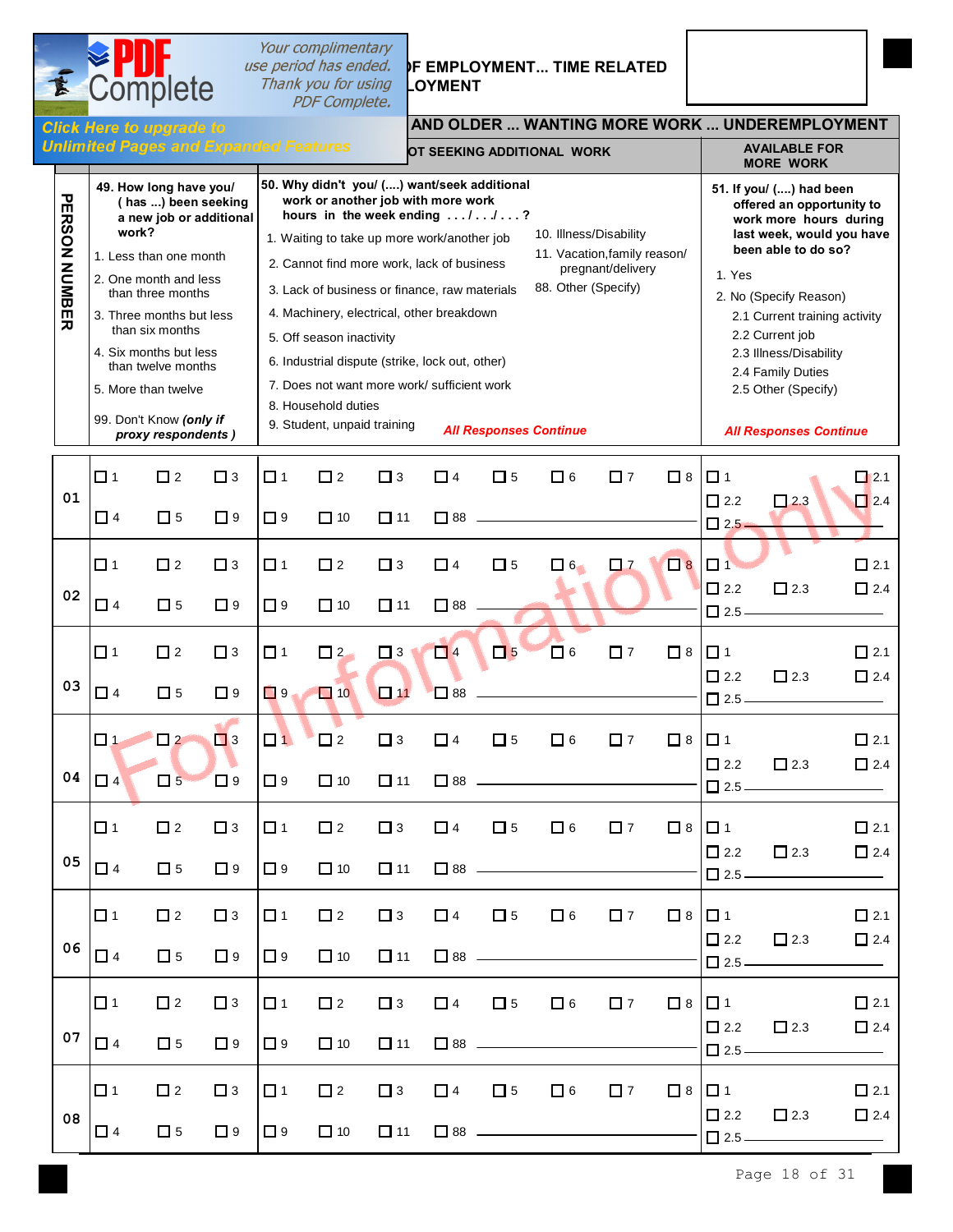# **Sour complimentary<br>
SECTION A.2 section as ended. OF EMPLOYMENT... INFORMALITY**<br>
Thank you for using

|                             | <b>E</b> Complete                                                                                                                                                                                                                                                                                                                                                                                                                                                             | Thank you for using<br><b>PDF Complete.</b> |              |                                                                                                                                                                                                                                                                                                |                                                                                                                                                                                           |                                                                                                                                                                            |
|-----------------------------|-------------------------------------------------------------------------------------------------------------------------------------------------------------------------------------------------------------------------------------------------------------------------------------------------------------------------------------------------------------------------------------------------------------------------------------------------------------------------------|---------------------------------------------|--------------|------------------------------------------------------------------------------------------------------------------------------------------------------------------------------------------------------------------------------------------------------------------------------------------------|-------------------------------------------------------------------------------------------------------------------------------------------------------------------------------------------|----------------------------------------------------------------------------------------------------------------------------------------------------------------------------|
|                             | <b>Click Here to upgrade to</b>                                                                                                                                                                                                                                                                                                                                                                                                                                               |                                             | <b>OLDER</b> |                                                                                                                                                                                                                                                                                                | <b>ONLY FOR SELF-EMPLOYED</b>                                                                                                                                                             |                                                                                                                                                                            |
|                             | <b>Unlimited Pages and Expanded Features</b>                                                                                                                                                                                                                                                                                                                                                                                                                                  |                                             |              | <b>UNINCORPORATED</b><br><b>HOUSEHOLD ENTERPRISE</b>                                                                                                                                                                                                                                           | <b>REGISTRATION</b>                                                                                                                                                                       |                                                                                                                                                                            |
| <b>PERSON</b><br>NUMBE<br>ᄀ | 52. What category of worker are you in your job?<br>1. Central Government Employee<br>2. Employee of Statutory Board<br>3. Private Employee<br>4. Employee not specified<br>5. Apprentice<br>6. Self-employed with employees<br>7. Self-employed without employees<br>8. Contributing family member<br>9. Self employed not specified<br>10. Other (Specify)<br>Intsructions to the Interviewer: Probe for an answer.<br>Information already provided may be useful such as : | Go to Q53                                   | Go to Q56    | 53. What kind of accounts do<br>you keep for this activity/<br>business<br>1. Complete set of written accounts<br>2. Simplified written accounts<br>3. Only through informal records of<br>orders, sales, purchases<br>4. No records are kept<br>9. Don't Know<br>(only for proxy respondents) | 54. Is your<br><b>business</b><br>registered<br>with the<br><b>National</b><br><b>Insurance</b><br>1. Yes<br>2. No (Go to <b>Q59)</b><br>9. Don't Know<br>(only for proxy<br>respondents) | 55. Do you<br>give your<br>employees a<br>pay slip every<br>time you pay<br>wages?<br>1. Yes<br>2. No<br>9. Don't Know<br>(only for<br>proxy<br>respondents<br>Skip to Q59 |
|                             | (a) Temporary absence (Q23 or Q28)<br>(b) Q34 to Q42 - Name/ Type of Activity, Title/ Occupation                                                                                                                                                                                                                                                                                                                                                                              |                                             |              | <b>All Responses Continue</b>                                                                                                                                                                                                                                                                  |                                                                                                                                                                                           |                                                                                                                                                                            |

 $\frac{1}{2}$ 

|    |          |            | $\Box$ 1                            | $\square$ 2             | $\Box$ 1<br>$\square$ 2             | $\Box$ 1<br>$\square$ 2             |
|----|----------|------------|-------------------------------------|-------------------------|-------------------------------------|-------------------------------------|
| 01 | Main job | Second job | $\Box$ 3<br>$\Box$ 9                | $\Box$ 4                | $\Box$ 9                            | $\Box$ 9                            |
|    |          |            | $\Box$ 1                            | $\Box$ 2                | $\Box$ 1                            | $\Box$ 1                            |
| 02 |          |            | $\Box$ 3                            | $\Box$                  | $\Box$ 2                            | $\square$ 2                         |
|    | Main job | Second job | $\Box$ 9                            |                         | $\Box$ 9                            | $\Box$<br>9                         |
| 03 |          | Second job | $\Box$ 1<br>$\square$ 3             | $\square$ 2<br>$\Box$ 4 | $\Box$ 1<br>$\square$ 2             | $\Box$ 1<br>$\square$ 2             |
|    | Main job |            | $\Box$ 9                            |                         | $\Box$ 9                            | $\Box$ 9                            |
| 04 | Main job | Second job | $\Box$ 1<br>$\square$ 3<br>$\Box$ 9 | $\square$ 2<br>$\Box$ 4 | $\Box$ 1<br>$\square$ 2<br>$\Box$ 9 | $\Box$ 1<br>$\square$ 2<br>$\Box$ 9 |
| 05 | Main job | Second job | $\Box$ 1<br>$\square$ 3<br>$\Box$ 9 | $\square$ 2<br>$\Box$ 4 | $\Box$ 1<br>$\square$ 2<br>$\Box$ 9 | $\Box$ 1<br>$\square$ 2<br>$\Box$ 9 |
| 06 | Main job | Second job | $\Box$ 1<br>$\square$ 3<br>$\Box$ 9 | $\square$ 2<br>$\Box$ 4 | $\Box$ 1<br>$\square$ 2<br>$\Box$ 9 | $\Box$ 1<br>$\square$ 2<br>$\Box$ 9 |
| 07 | Main job | Second job | $\Box$ 1<br>$\square$ 3<br>$\Box$ 9 | $\square$ 2<br>$\Box$ 4 | $\Box$ 1<br>$\Box$ 2<br>$\Box$ 9    | $\Box$ 1<br>$\square$ 2<br>$\Box$ 9 |
| 08 | Main job | Second job | $\Box$ 1<br>$\square$ 3<br>$\Box$ 9 | $\square$ 2<br>$\Box$ 4 | $\Box$ 1<br>$\Box$ 2<br>$\Box$ 9    | $\Box$ 1<br>$\square$ 2<br>$\Box$ 9 |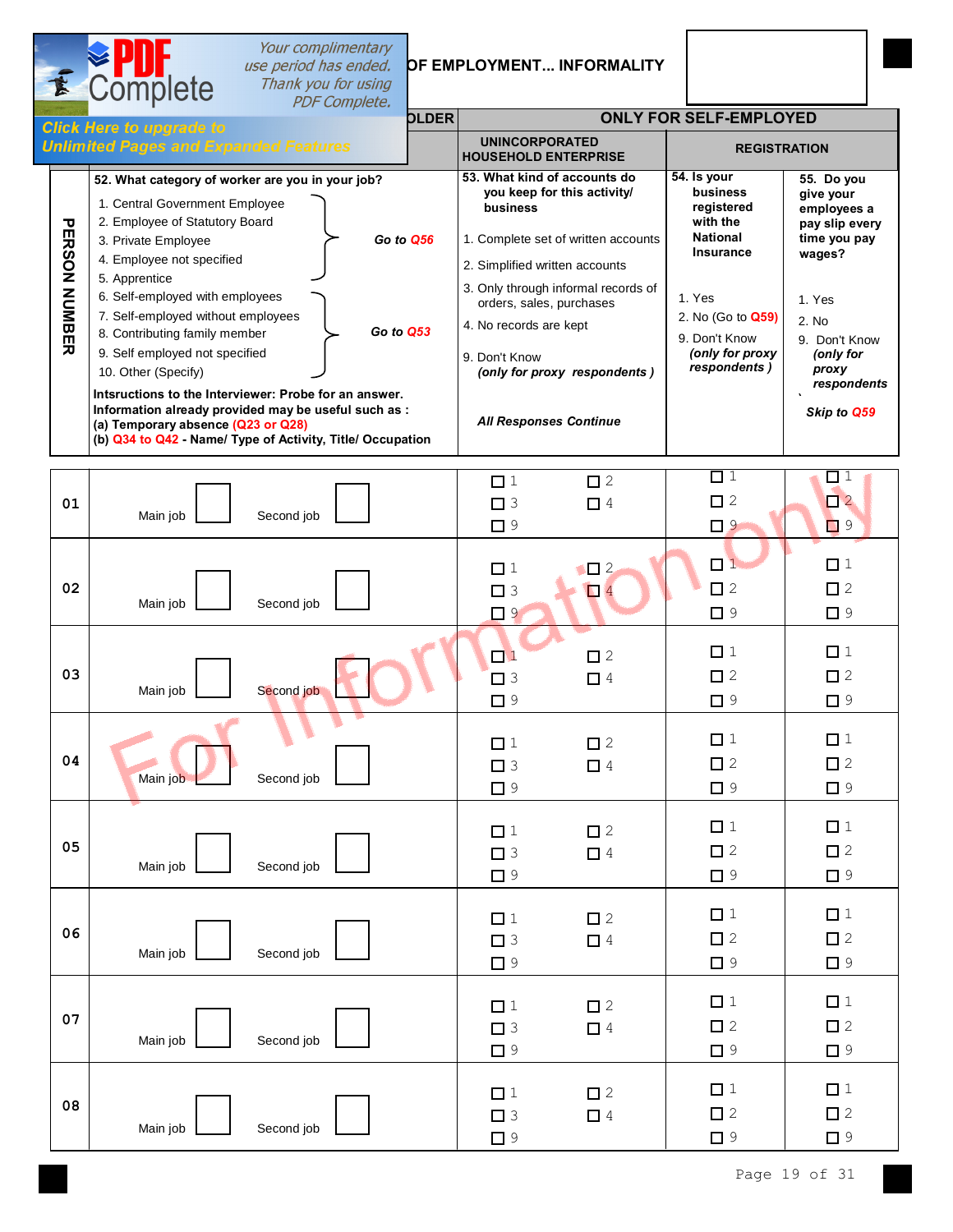

# **Sur complimentary<br>
SECTION 12 : SPECIFIC OPTION AND Thank you for using<br>
PDF Complete.**

### **OR PAID EMPLOYED**

|                                     | сиск неге то прогаде то<br><b>Unlimited Pages and Expanded Features</b>                                                                                                                          | <b>NTACT</b>                                                                                                                                                                                                                                                                                                                                                                                                                     |                                                                                                                                       | <b>SOCIAL PROTECTION</b>                                                                                                                                                                                                                |
|-------------------------------------|--------------------------------------------------------------------------------------------------------------------------------------------------------------------------------------------------|----------------------------------------------------------------------------------------------------------------------------------------------------------------------------------------------------------------------------------------------------------------------------------------------------------------------------------------------------------------------------------------------------------------------------------|---------------------------------------------------------------------------------------------------------------------------------------|-----------------------------------------------------------------------------------------------------------------------------------------------------------------------------------------------------------------------------------------|
| ᠊ᠣ<br><b>ERSON</b><br><b>NUMBER</b> | 56. Was your/ was ()<br>employment based on a<br>written contract?<br>1. Yes, a written contract<br>2. No, a verbal contract<br>3. Non-response<br>9. Don't Know (only for<br>proxy respondents) | 57. Is your/ () contract or<br>agreement for a limited time?<br>1. Yes:<br>Day, if he/she is a daily<br>labourer of casual worker<br>Week less than one month<br>$\blacksquare$<br>Month less than 3 months<br>Months less than six months<br>Six months less than one year<br>One year or more<br>Unknown/Not Stated<br>$\blacksquare$<br>2. No: permanent/ without time limit<br>9. Don't Know (only for proxy<br>respondents) | 58. Do you/ does<br>$()$ benefit<br>from paid annual leave?<br>1. Yes<br>2. No<br>9. Don't Know<br>(only for<br>proxy<br>respondents) | 59. Are you/ is () entitled to<br>employment related<br>social security benefits?<br>1. Yes, from the Social Security<br>2. Yes, from insurance other<br>than Social Security<br>3. No<br>9. Don't Know (only for proxy<br>respondents) |

| 01 | Main job   | Main job   | Main job   | Main job   |
|----|------------|------------|------------|------------|
|    | Second job | Second job | Second job | Second job |
| 02 | Main job   | Main job   | Main job   | Main job   |
|    | Second job | Second job | Second job | Second job |
| 03 | Main job   | Second job | Main job   | Main job   |
|    | Second job | Main job   | Second job | Second job |
| 04 | Main job   | Main job   | Main job   | Main job   |
|    | Second job | Second job | Second job | Second job |
| 05 | Main job   | Main job   | Main job   | Main job   |
|    | Second job | Second job | Second job | Second job |
| 06 | Main job   | Main job   | Main job   | Main job   |
|    | Second job | Second job | Second job | Second job |
| 07 | Main job   | Main job   | Main job   | Main job   |
|    | Second job | Second job | Second job | Second job |
| 08 | Main job   | Main job   | Main job   | Main job   |
|    | Second job | Second job | Second job | Second job |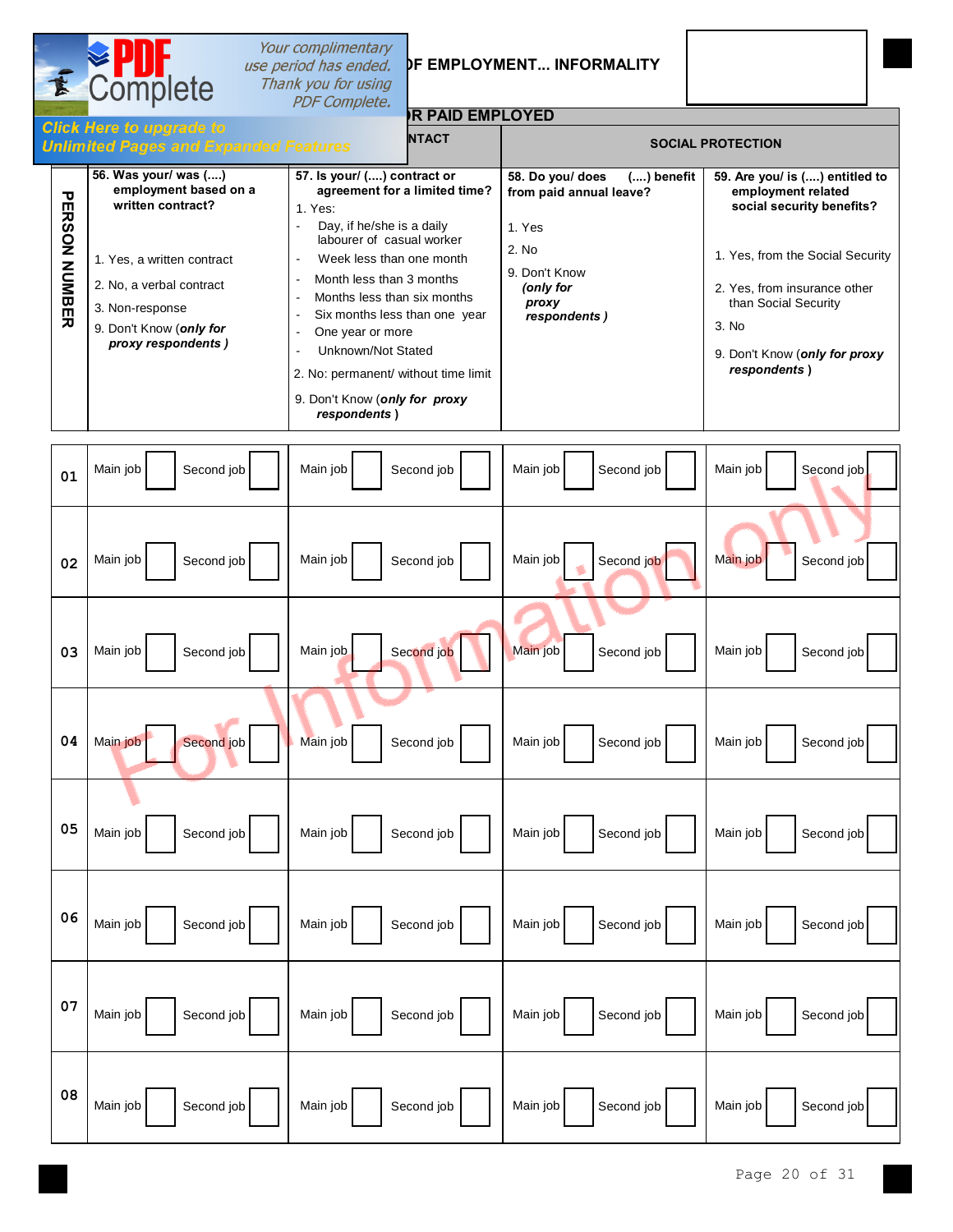| E                       | Complete                                                                                                                                                                                                                                                                                                                                       | Your complimentary<br>use period has ended.<br>Thank you for using                                                                                                 | CS OF EMPLOYMENT INCOME                                                                                                                                                                                |                                                                                                                                                                                   |
|-------------------------|------------------------------------------------------------------------------------------------------------------------------------------------------------------------------------------------------------------------------------------------------------------------------------------------------------------------------------------------|--------------------------------------------------------------------------------------------------------------------------------------------------------------------|--------------------------------------------------------------------------------------------------------------------------------------------------------------------------------------------------------|-----------------------------------------------------------------------------------------------------------------------------------------------------------------------------------|
|                         |                                                                                                                                                                                                                                                                                                                                                | <b>PDF Complete.</b><br><b>EMPLOYED PERSONS</b>                                                                                                                    |                                                                                                                                                                                                        |                                                                                                                                                                                   |
|                         | <b>Click Here to upgrade to</b><br><b>Unlimited Pages and Expanded Features</b>                                                                                                                                                                                                                                                                | <b>TOR OF EMPLOYMENT</b>                                                                                                                                           |                                                                                                                                                                                                        |                                                                                                                                                                                   |
| 品<br><b>RSON NUMBER</b> | 60. The business where you/ ()<br>work is:<br>1. A Government Central/ Local Unit<br>2. A state enterprise/ public body<br>3. A corporate business/company<br>4. A business owned by an individual,<br>family or partners<br>5. A non-governmental organization<br>6. A private household (as a<br>housekeeper, maid, cook, gardener<br>guard) | 61. What was your/ ()<br>gross<br>income for the month<br>ending / / ?<br>"Other" means other jobs<br>besides Main job and<br>Second job.<br>Show Flash Card No. 1 | 62. What is your/ () main<br>means of financial<br>support?<br>1. Self<br>2. Spouse/ Partner<br>3. Savings/Investment/<br>Pensions<br>4. Friends/Relatives<br>5. Social Security<br>8. Other (Specify) | 63. Do you receive financial<br>support from relatives<br>abroad?<br>1. Yes<br>2. No<br>9. Don't Know (only for proxy<br>respondents)<br>FOR EMPLOYED PERSONS<br><b>GO TO Q87</b> |
| 01                      | Second job<br>Main job                                                                                                                                                                                                                                                                                                                         | Main<br>Other<br>Second                                                                                                                                            | $\square$ 2<br>$\Box$ 1<br>$\Box$ 3<br>$\Box$ 4<br>$\square$ 5<br>$\Box$ 8                                                                                                                             | $\Box$ 1<br>$\Box$ 2<br>$\Box$ 9                                                                                                                                                  |
| 02                      | Second job<br>Main job                                                                                                                                                                                                                                                                                                                         |                                                                                                                                                                    | $\Box$ 1<br>$\square$ 2<br>$\Box$ 3<br>$\Box$ 8<br>$\Box$ 4<br>$\blacksquare$ 5                                                                                                                        | $\Box$ 1<br>2<br>Г 9<br>$\Box$                                                                                                                                                    |
| 03                      | Second job<br>Main job                                                                                                                                                                                                                                                                                                                         |                                                                                                                                                                    | $\Box$ 2<br>$\Box$ 1<br>$\Box$ 3<br>$\square$ 5<br>$\Box$ 8<br>$\Box$ 4                                                                                                                                | $\Box$ 1<br>$\Box$ 2<br>$\Box$ 9                                                                                                                                                  |
| 04                      | Second job<br>Main job                                                                                                                                                                                                                                                                                                                         |                                                                                                                                                                    | $\Box$ 1<br>$\square$ 2<br>$\square$ 3<br>$\Box$ 5<br>$\Box$ 4<br>$\Box$ 8                                                                                                                             | $\Box$ 1<br>$\square$ 2<br>$\Box$ 9                                                                                                                                               |
| 05                      | Second job<br>Main job                                                                                                                                                                                                                                                                                                                         |                                                                                                                                                                    | $\Box$ 1<br>$\square$ 2<br>$\Box$ 3<br>$\Box$ 4<br>$\square$ 5<br>$\Box$ 8                                                                                                                             | $\Box$ 1<br>$\Box$ 2<br>$\Box$ 9                                                                                                                                                  |
| 06                      | Second job<br>Main job                                                                                                                                                                                                                                                                                                                         |                                                                                                                                                                    | $\Box$ 1<br>$\square$ 2<br>$\Box$ 3<br>$\Box$ 5<br>$\Box$ 4<br>$\Box$ 8                                                                                                                                | $\Box$ 1<br>$\Box$ 2<br>$\Box$ 9                                                                                                                                                  |
| 07                      | Second job<br>Main job                                                                                                                                                                                                                                                                                                                         |                                                                                                                                                                    | $\Box$ 1<br>$\square$ 2<br>$\square$ 3<br>$\Box$ 5<br>$\Box$ 8<br>$\Box$ 4                                                                                                                             | $\Box$ 1<br>$\square$ 2<br>$\Box$ 9                                                                                                                                               |
| 08                      | Second job<br>Main job                                                                                                                                                                                                                                                                                                                         |                                                                                                                                                                    | $\square$ 2<br>$\square$ 3<br>$\Box$ 1<br>$\Box$ 5<br>$\Box$ 8<br>$\Box$ 4                                                                                                                             | $\square$ 2<br>$\Box$ 1<br>$\Box$ 9                                                                                                                                               |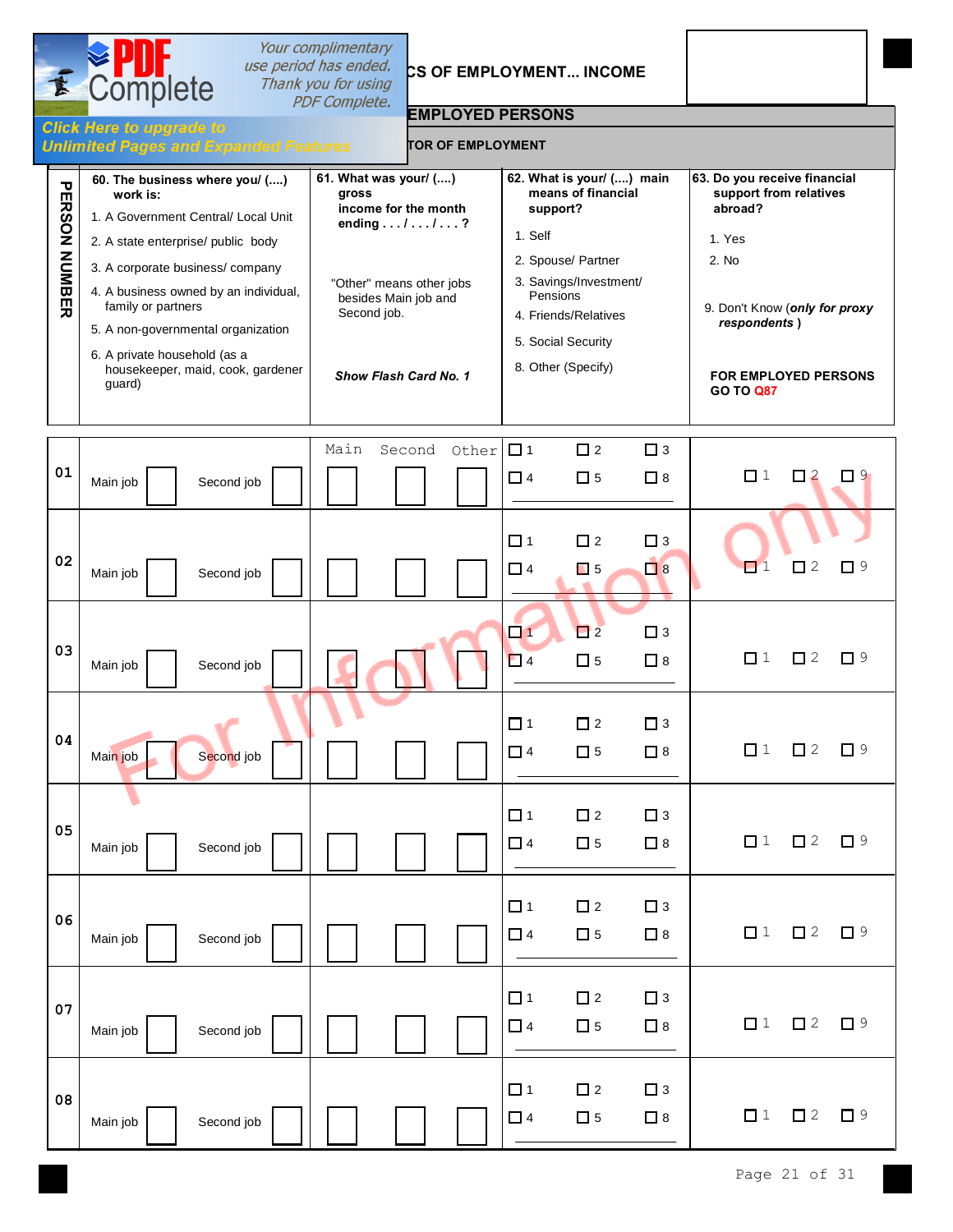| E                        |                                                                                                                                                                                                                                                               | Complete                   |                         | Your complimentary<br>use period has ended.<br>Thank you for using<br><b>PDF</b> Complete.                                                                                                                  |                                                                     |                                                                                                                                                                                            |                         | <b>SPECIFICS OF UNEMPLOYMENT</b>                                          |                                      |                                                                      |                                                                                                                                                      |
|--------------------------|---------------------------------------------------------------------------------------------------------------------------------------------------------------------------------------------------------------------------------------------------------------|----------------------------|-------------------------|-------------------------------------------------------------------------------------------------------------------------------------------------------------------------------------------------------------|---------------------------------------------------------------------|--------------------------------------------------------------------------------------------------------------------------------------------------------------------------------------------|-------------------------|---------------------------------------------------------------------------|--------------------------------------|----------------------------------------------------------------------|------------------------------------------------------------------------------------------------------------------------------------------------------|
|                          | <b>Click Here to upgrade to</b>                                                                                                                                                                                                                               |                            |                         |                                                                                                                                                                                                             |                                                                     |                                                                                                                                                                                            |                         |                                                                           | PERSONS 15 YEARS OF AGE AND OLDER    |                                                                      |                                                                                                                                                      |
|                          |                                                                                                                                                                                                                                                               |                            |                         | <b>Unlimited Pages and Expanded Features</b>                                                                                                                                                                |                                                                     |                                                                                                                                                                                            |                         |                                                                           | <b>SPECIFICS OF LAST JOB</b>         |                                                                      |                                                                                                                                                      |
| υ<br><b>ERSON NUMBER</b> | 64. How long have you/<br>(has ) been available<br>and seeking work but<br>without a job or own<br>business?<br>1. Less than one month<br>2. One month and less<br>than three months<br>3. Three months but less<br>than six months<br>4. Six months but less |                            |                         | 65. Have you/ has ()<br>ever worked for<br>others or in your<br>own (his/her)<br>(family) business?<br>1. Yes (Continue)<br>2. No (Go to Q73<br>9. Don't Know (Go to<br>Q73 (only for proxy<br>respondents) |                                                                     | 66. Why did you/ ()<br>1. Lost job<br>2. Job Completed<br>3. Resigned to study<br>4. Resigned to take care of<br>children<br>5. Retrenched<br>6. Business Failed<br>7. Moved to other area | stop such work?         |                                                                           | such work?<br>than 5 years go to Q73 | 67. When did you/ () stop<br>Month/Year<br>If stopped working longer | 68. How many<br>hours per week<br>did you/ ()<br><b>USUALLY work</b><br>in your (his/her)<br>last job?<br>Hours<br>99. Don't Know<br>(only for proxy |
|                          | than twelve months<br>5. More than twelve months<br>9. Don't Know (only if<br>proxy respondents)                                                                                                                                                              |                            |                         |                                                                                                                                                                                                             | 8. Other (Specify)<br>9. Don't Know (only for proxy<br>respondents) |                                                                                                                                                                                            |                         | 99. Don't Know<br>(only for proxy<br>respondents ) Place<br>in both boxes |                                      | respondents)                                                         |                                                                                                                                                      |
| 01                       | $\Box$ 1<br>$\Box$ 4                                                                                                                                                                                                                                          | $\square$ 2<br>$\square$ 5 | $\Box$ 3<br>$\square$ 9 | $\Box$ 1<br>$\Box$ 2<br>$\Box$ 9                                                                                                                                                                            | $\Box$ 1<br>$\square$ 5<br>$\Box$ 8                                 | $\square$ 2<br>$\Box$ 6                                                                                                                                                                    | $\square$ 3<br>$\Box$ 7 | $\Box$ 4<br>$\square$ 9                                                   | МM                                   | YY                                                                   | Hours                                                                                                                                                |
| 02                       | $\Box$ 1<br>$\Box$ 4                                                                                                                                                                                                                                          | $\square$ 2<br>$\square$ 5 | $\Box$ 3<br>$\Box$ 9    | $\Box$ 1<br>$\square$ 2                                                                                                                                                                                     | $\Box$ 1<br>$\square$ 5                                             | $\square$ 2<br>$\Box$ 6                                                                                                                                                                    | $\Box$ 3<br>$\square$ 7 | $\Box$ 4<br>$\Box$ 9                                                      | MM                                   | YY                                                                   | Hours                                                                                                                                                |
|                          | $\Box$ 1                                                                                                                                                                                                                                                      | $\square$ 2                | $\Box$ 3                | $\Box$ 9<br>$\Box$ 1                                                                                                                                                                                        | $\Box$ 8<br>$\Box$ 1                                                | $\Box$ 2                                                                                                                                                                                   | $\square$ 3             | $\Box$ 4                                                                  | МM                                   | YΥ                                                                   | Hours                                                                                                                                                |
| 03                       | $\Box$ 4                                                                                                                                                                                                                                                      | $\square$ 5                | $\square$ 9             | $\square$ 2<br>$\Box$ 9                                                                                                                                                                                     | $\Box$ 5<br>$\Box$ 8                                                | $\Box$ 6                                                                                                                                                                                   | $\square$ 7             | $\square$ 9                                                               |                                      |                                                                      |                                                                                                                                                      |
| 04                       | $\Box$ 1<br>$\Box$ 4                                                                                                                                                                                                                                          | $\square$ 2<br>$\Box$ 5    | $\Box$ 3<br>$\Box$      | $\Box$ 1<br>$\Box$ 2<br>$\Box$ 9                                                                                                                                                                            | $\Box$ 1<br>$\square$ 5<br>$\Box$ 8                                 | $\square$ 2<br>$\Box$ 6                                                                                                                                                                    | $\Box$ 3<br>$\Box$ 7    | $\Box$ 4<br>$\Box$ 9                                                      | $\mathop{\rm MM}$                    | YY                                                                   | Hours                                                                                                                                                |
| 05                       | $\Box$ 1<br>$\Box$ 4                                                                                                                                                                                                                                          | $\square$ 2<br>$\square$ 5 | $\square$ 3<br>$\Box$ 9 | $\Box$ 1<br>$\square$ 2<br>$\Box$ 9                                                                                                                                                                         | $\Box$ 1<br>$\square$ 5<br>$\Box$ 8                                 | $\square$ 2<br>$\Box$ 6                                                                                                                                                                    | $\Box$ 3<br>$\Box$ 7    | $\Box$ 4<br>$\Box$ 9                                                      | MM                                   | ΥY                                                                   | Hours                                                                                                                                                |
| 06                       | $\Box$ 1<br>$\Box$ 4                                                                                                                                                                                                                                          | $\square$ 2<br>$\square$ 5 | $\square$ 3<br>$\Box$ 9 | $\Box$ 1<br>$\square$ 2                                                                                                                                                                                     | $\Box$ 1<br>$\square$ 5                                             | $\square$ 2<br>$\Box$ 6                                                                                                                                                                    | $\Box$ 3<br>$\square$ 7 | $\Box$ 4<br>$\Box$ 9                                                      | МM                                   | YY                                                                   | Hours                                                                                                                                                |
|                          | $\Box$ 1                                                                                                                                                                                                                                                      | $\Box$ 2                   | $\Box$ 3                | $\Box$ 9<br>$\Box$ 1                                                                                                                                                                                        | $\Box$ 8<br>$\Box$ 1                                                | $\square$ 2                                                                                                                                                                                | $\Box$ 3                | $\Box$ 4                                                                  | $\mathop{\rm MM}$                    | ΥY                                                                   | Hours                                                                                                                                                |
| 07                       | $\Box$ 4                                                                                                                                                                                                                                                      | $\square$ 5                | $\Box$ 9                | $\Box$ 2<br>$\Box$ 9                                                                                                                                                                                        | $\square$ 5<br>$\Box$ 8                                             | $\Box$ 6                                                                                                                                                                                   | $\Box$ 7                | $\square$ 9                                                               |                                      |                                                                      |                                                                                                                                                      |
| 08                       | $\Box$ 1<br>$\Box$ 4                                                                                                                                                                                                                                          | $\square$ 2<br>$\square$ 5 | $\Box$ 3<br>$\Box$ 9    | $\Box$ 1<br>$\square$ 2<br>$\Box$ 9                                                                                                                                                                         | $\Box$ 1<br>$\square$ 5<br>$\Box$ 8                                 | $\square$ 2<br>$\Box$ 6                                                                                                                                                                    | $\Box$ 3<br>$\Box$ 7    | $\Box$ 4<br>$\square$ 9                                                   | MM                                   | YY                                                                   | Hours                                                                                                                                                |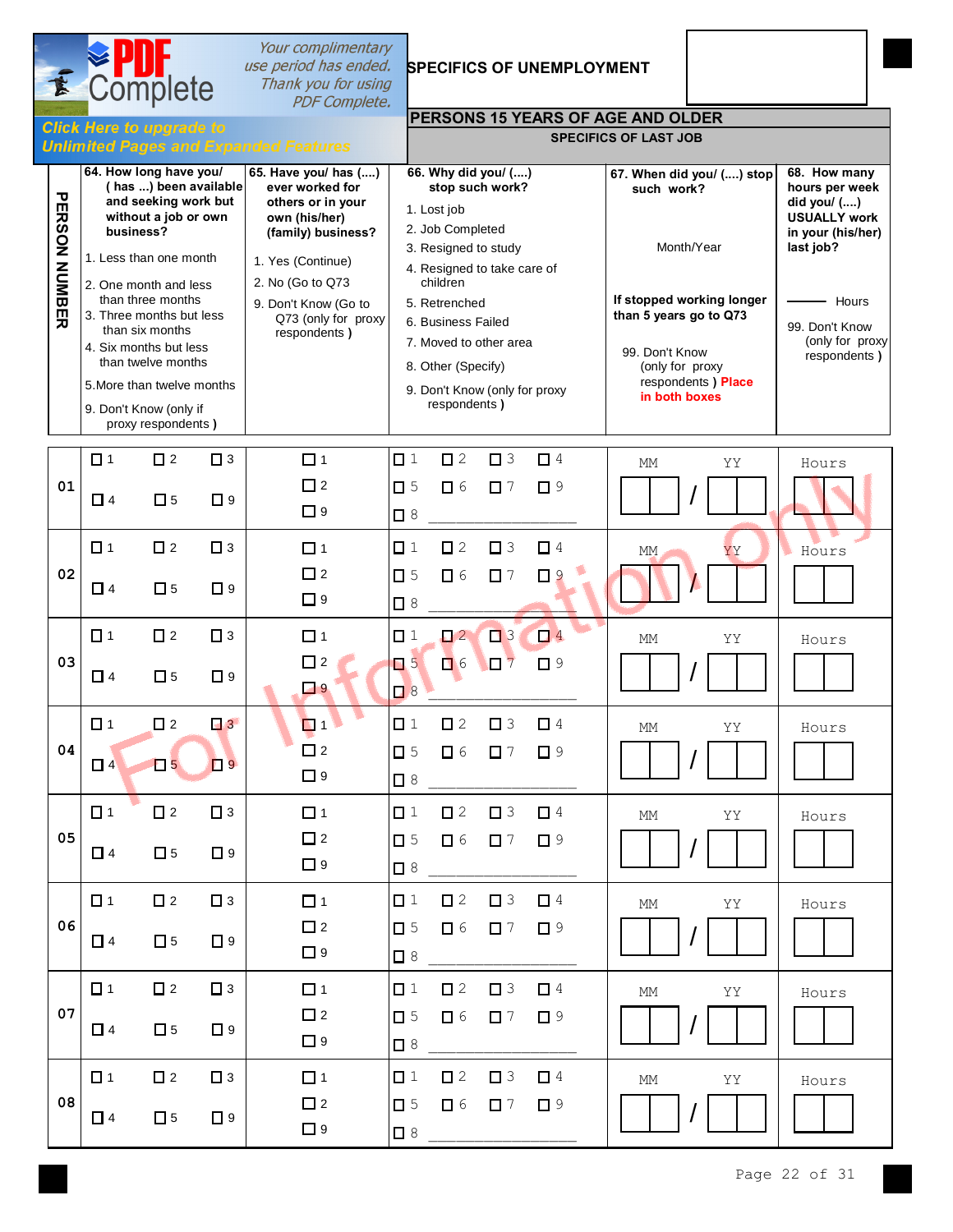| <b>AND</b>           | Complete                                                                                                                                                                                                                                                                                                                                                                | Your complimentary<br>use period has ended.<br>Thank you for using<br><b>PDF Complete.</b> |                                            | <b>ECIFICS OF UNEMPLOYMENT</b>                                                                                        |                                     |  |  |  |  |
|----------------------|-------------------------------------------------------------------------------------------------------------------------------------------------------------------------------------------------------------------------------------------------------------------------------------------------------------------------------------------------------------------------|--------------------------------------------------------------------------------------------|--------------------------------------------|-----------------------------------------------------------------------------------------------------------------------|-------------------------------------|--|--|--|--|
|                      | <b>Click Here to upgrade to</b>                                                                                                                                                                                                                                                                                                                                         |                                                                                            |                                            | PERSONS 15 YEARS OF AGE AND OLDER                                                                                     |                                     |  |  |  |  |
|                      | <b>Unlimited Pages and Expanded Features</b>                                                                                                                                                                                                                                                                                                                            |                                                                                            | <b>INDUSTRY WHERE EMPLOYED IN LAST JOB</b> |                                                                                                                       |                                     |  |  |  |  |
| PERSON<br>NUMBE<br>ᄀ | 69. What was your status<br>in your/ ('s) last job?<br>1. Central Government Employee<br>2. Employee of Statutory Board<br>3. Private Employee<br>4. Employee not specified<br>5. Apprentice<br>6. Employer<br>7. Own Account Worker<br>8. Contributing family member<br>9. Employer or Own Account Worker<br>88. Other (Specify)<br>99. Don't Know (proxy respondents) | 70. What was the name of the<br>business where you/ ()<br>last worked?                     |                                            | 70(a). Describe the activities that<br>were carried out at the<br>workplace/ business where<br>you/ () last<br>worked | 71. What was your/ ()<br>job title? |  |  |  |  |
| 01                   | $\Box$ 1<br>$\Box$ 2<br>$\Box$ 3<br>$\Box$ 5<br>$\Box$ 4<br>$\Box$ 6<br>$\Box$ 7<br>$\Box$ 8<br>$\Box$ 9<br>$\Box$ 99<br>$\square$ 88                                                                                                                                                                                                                                   |                                                                                            |                                            |                                                                                                                       |                                     |  |  |  |  |
| 02                   | $\square$ 2<br>$\Box$ 3<br>$\Box$ 1<br>$\Box$ 4<br>$\Box$ 5<br>$\Box$ 8 $\Box$ 9<br>$\Box$ 6<br>$\Box$ 7<br>$\Box$ 99<br>$\square$ 88                                                                                                                                                                                                                                   |                                                                                            |                                            |                                                                                                                       |                                     |  |  |  |  |
| 03                   | $\Box$ 1<br>$\Box$ 2<br>$\Box$ 3<br>$\Box$ 4<br>$\square$ 5<br>$\Box$ 8 $\Box$ 9<br>$\Box$ 6<br>$\Box$ 7<br>$\Box$ 99<br>$\Box$ 88                                                                                                                                                                                                                                      |                                                                                            |                                            |                                                                                                                       |                                     |  |  |  |  |
| 04                   | $\begin{array}{ccccccccccccccccc}\n\square & 2 & \square & 3 & \square & 4 & \square & 5\n\end{array}$<br>$\Box$ 1<br>$\Box$ 88                                                                                                                                                                                                                                         |                                                                                            |                                            |                                                                                                                       |                                     |  |  |  |  |
| 05                   |                                                                                                                                                                                                                                                                                                                                                                         |                                                                                            |                                            |                                                                                                                       |                                     |  |  |  |  |
| 06                   | $\Box$ 88                                                                                                                                                                                                                                                                                                                                                               |                                                                                            |                                            |                                                                                                                       |                                     |  |  |  |  |
| 07                   | $\Box 1 \quad \Box 2 \quad \Box 3 \quad \Box 4 \quad \Box 5$<br>$\begin{array}{c c c c c} \hline \quad & 88 & \quad \quad & \quad \quad & \quad \quad & \quad \quad \\ \hline \end{array}$                                                                                                                                                                              |                                                                                            |                                            |                                                                                                                       |                                     |  |  |  |  |
| 08                   | $\Box 1 \quad \Box 2 \quad \Box 3 \quad \Box 4 \quad \Box 5$<br>$\begin{array}{cccccccccccccc} \Box & 6 & \Box & 7 & \Box & 8 & \Box & 9 & \Box & 99 \end{array}$<br>$\Box$ 88                                                                                                                                                                                          |                                                                                            |                                            |                                                                                                                       |                                     |  |  |  |  |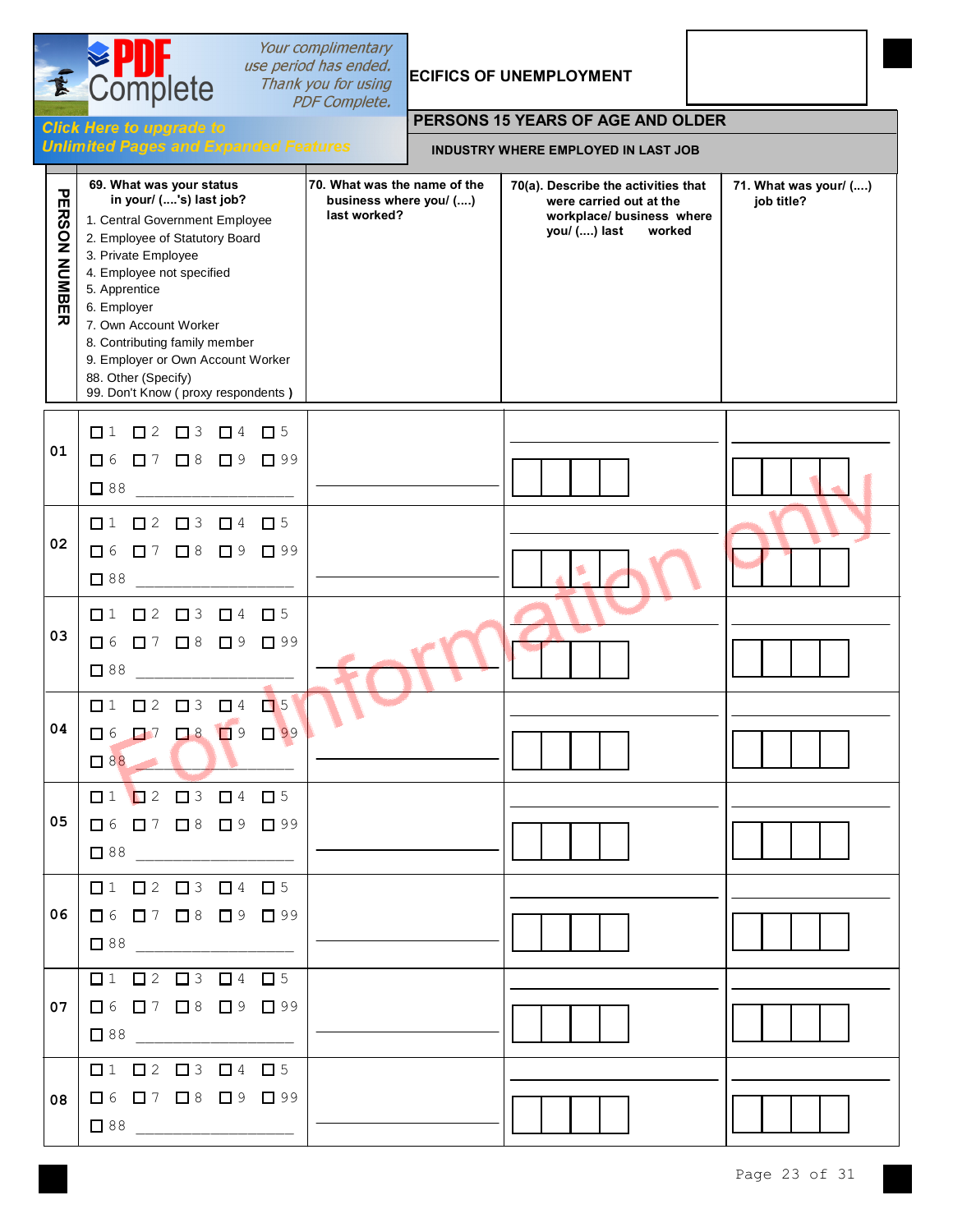| E |                      | Your complimentary<br>use period has ended.<br>Complete<br>Thank you for using |                                         |                                                                                                                                                                                                                                                 | <b>SPECIFICS OF UNEMPLOYMENT</b> |                                                                               |                                                                                                                |           |                                                                                                                                             |
|---|----------------------|--------------------------------------------------------------------------------|-----------------------------------------|-------------------------------------------------------------------------------------------------------------------------------------------------------------------------------------------------------------------------------------------------|----------------------------------|-------------------------------------------------------------------------------|----------------------------------------------------------------------------------------------------------------|-----------|---------------------------------------------------------------------------------------------------------------------------------------------|
|   |                      | <b>PDF Complete.</b><br><b>Click Here to upgrade to</b>                        |                                         |                                                                                                                                                                                                                                                 |                                  |                                                                               | <b>D PERSONS 15 YEARS OF AGE AND OLDER</b>                                                                     |           |                                                                                                                                             |
|   |                      | <b>Unlimited Pages and Expanded Features</b>                                   |                                         |                                                                                                                                                                                                                                                 | <b>JOKED FOR WORK</b>            |                                                                               |                                                                                                                |           | <b>FINANCIAL SUPPORT</b>                                                                                                                    |
|   | <b>PERSON NUMBER</b> | 72. Give a brief description of<br>the main duties you/ ()<br>had              | 73. When did you last look<br>for work? | 1. Never looked for work<br>2. Less than one month<br>3. One month and less<br>than three months<br>4. Three months but less<br>than six months<br>5. Six months but less<br>than twelve months<br>9. Don't Know (only if<br>proxy respondents) | 6. More than twelve months       | /Inheritance<br>2. Spouse/Partner<br>4. Social Security<br>8. Other (Specify) | 74. What is your main means of<br>financial support?<br>1.Savings/investments/Pensions<br>3. Friends/Relatives |           | 75. Do you receive financial<br>support from relatives<br>who live abroad?<br>1. Yes<br>2. No<br><b>FOR UNEMPLOYED</b><br>PERSONS GO TO Q87 |
|   | 01                   |                                                                                | $\Box$ 1<br>$\Box$ 4<br>$\Box$ 9        | $\Box$ 2<br>$\square$ 5                                                                                                                                                                                                                         | $\Box$ 3<br>$\Box$ 6             | $\Box$ 1<br>$\Box$ 4                                                          | $\square$ 2<br>$\Box$ 8                                                                                        | $\Box$    | $\Box$ 1<br>$\Box$ 2                                                                                                                        |
|   | 02                   |                                                                                | $\Box$ 1<br>$\Box$ 4<br>$\Box$ 9        | $\square$ 2<br>$\square$ 5                                                                                                                                                                                                                      | $\square$ 3<br>$\Box$ 6          | $\Box$ 1<br>$\Box$ 4                                                          | $\square$ 2<br>$\Box$ 8                                                                                        | $\square$ | $\Box$ 1<br>$\square$ 2                                                                                                                     |
|   | 03                   |                                                                                | $\Box$ 1<br>$\Box$ 4<br>$\Box$ 9        | $\square$ 2<br>$\Box$                                                                                                                                                                                                                           | $\Box$<br>$\Box$ 6               | $\Box$ 1<br>$\Box$ 4                                                          | $\square$ 2<br>$\square$ 8                                                                                     | $\Box$ 3  | $\Box$ 1<br>$\Box$ 2                                                                                                                        |
|   | 04                   |                                                                                | $\Box$ 1<br>$\Box$ 4<br>$\Box$ 9        | $\square$ 2<br>$\square$ 5                                                                                                                                                                                                                      | $\square$ 3<br>$\Box$ 6          | $\Box$ 1<br>$\Box$ 4                                                          | $\square$ 2<br>$\Box$ 8                                                                                        | $\Box$ 3  | $\Box$ 1<br>$\square$ 2                                                                                                                     |
|   | 05                   |                                                                                | $\Box$ 1<br>$\Box$ 4<br>$\Box$ 9        | $\square$ 2<br>$\Box$ 5                                                                                                                                                                                                                         | $\Box$ 3<br>$\Box$ 6             | $\Box$ 1<br>$\Box$ 4                                                          | $\square$ 2<br>$\Box$ 8                                                                                        | $\Box$ 3  | $\Box$ 1<br>$\square$ 2                                                                                                                     |
|   | 06                   |                                                                                | $\Box$ 1<br>$\Box$ 4<br>$\Box$ 9        | $\square$ 2<br>$\square$ 5                                                                                                                                                                                                                      | $\Box$ 3<br>$\Box$ 6             | $\Box$ 1<br>$\Box$ 4                                                          | $\square$ 2<br>$\Box$ 8                                                                                        | $\Box$ 3  | $\Box$ 1<br>$\square$ 2                                                                                                                     |
|   | 07                   |                                                                                | $\Box$ 1<br>$\Box$ 4<br>$\Box$ 9        | $\square$ 2<br>$\square$ 5                                                                                                                                                                                                                      | $\Box$ 3<br>$\Box$ 6             | $\Box$ 1<br>$\Box$ 4                                                          | $\Box$ 2<br>$\Box$ 8                                                                                           | $\Box$ 3  | $\Box$ 1<br>$\square$ 2                                                                                                                     |
|   | 08                   |                                                                                | $\Box$ 1<br>$\Box$ 4<br>$\Box$ 9        | $\square$ 2<br>$\square$ 5                                                                                                                                                                                                                      | $\Box$ 3<br>$\Box$ 6             | $\Box$ 1<br>$\Box$ 4                                                          | $\square$ 2<br>$\Box$ 8                                                                                        | $\Box$ 3  | $\Box$ 1<br>$\square$ 2                                                                                                                     |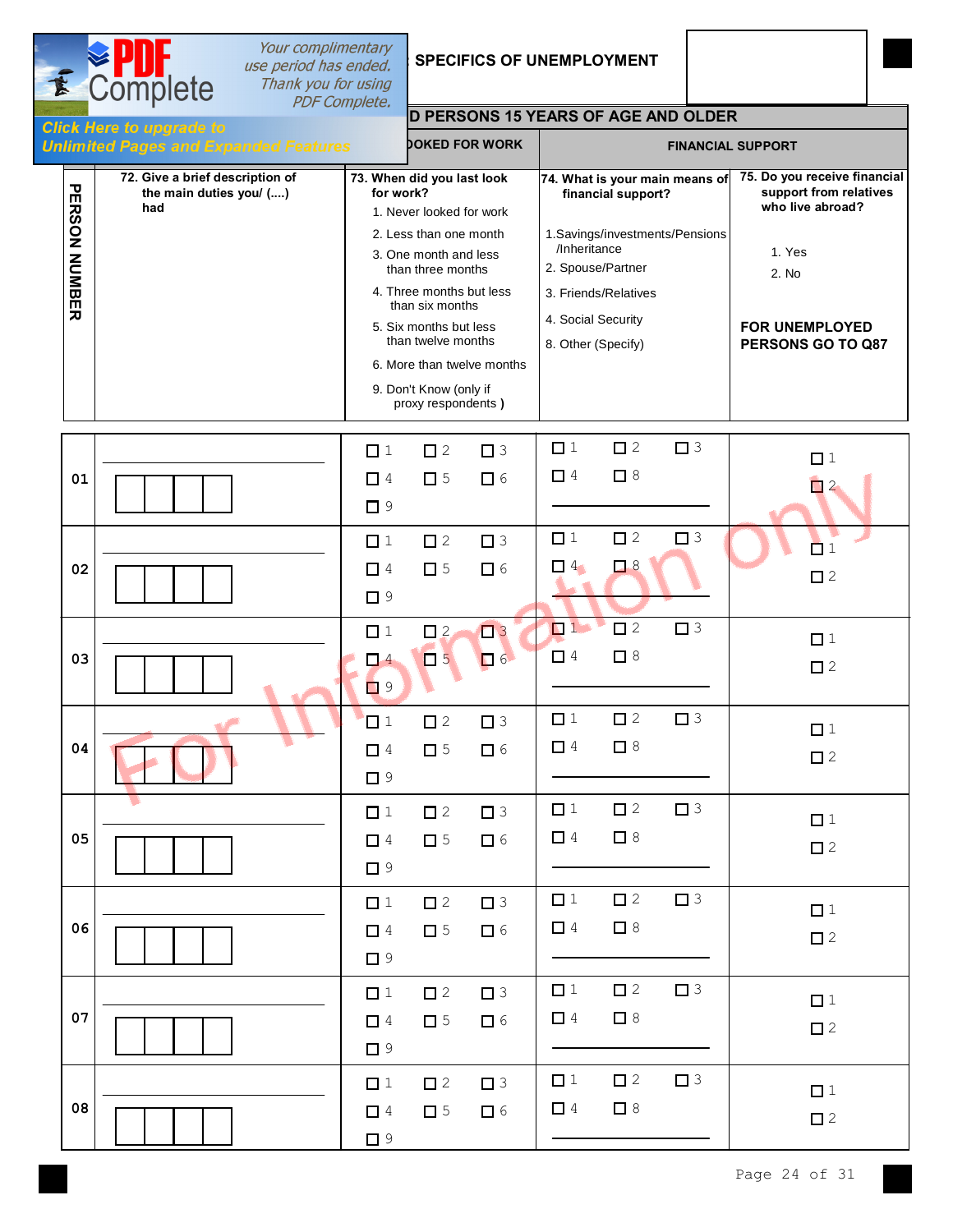

### Your complimentary *use period has ended.* F **ECONOMICALLY NOT ACTIVE**<br>Thank you for using PDF Complete.

**Click Here to upgrade to<br>Unlimited Pages and Expanded Features** 

#### **ABOUR FORCE 15 YEARS OF AGE AND OLDER**

**LAST WORKED**

| $\mathbf{\overline{v}}$ | 76. Have you/ (has )<br>ever worked for                                                                                                                            | 77. Why did you () stop such work?                                                                                                                                                                                                                   | 78. How long ago did you/ () stop working?                                                                                                                                                                                                                                                                        |  |
|-------------------------|--------------------------------------------------------------------------------------------------------------------------------------------------------------------|------------------------------------------------------------------------------------------------------------------------------------------------------------------------------------------------------------------------------------------------------|-------------------------------------------------------------------------------------------------------------------------------------------------------------------------------------------------------------------------------------------------------------------------------------------------------------------|--|
| m<br><b>RSON NUMBER</b> | others in your own<br>(his/her) (family)<br>business?<br>1. Yes (Continue)<br>2. No (Go to Q83)<br>9. Don't Know<br>(only for proxy<br>respondents)<br>(Go to Q83) | 1. Lost job<br>2. Job Completed<br>3. Resigned to study<br>4. Resigned to take care of<br>children<br>5. Retrenched<br>6. Retired<br>7. Business Failed<br>8. Moved to other area<br>9. Don't Know (only if proxy respondents)<br>88.Other (Specify) | 1. Never Worked<br>2. Less than one month<br>3. One month and less than three months<br>4. Three months but less than six months<br>5. Six months but less than 12 months<br>6. One to three years<br>7. Three to five years<br>8. More than five years (Go to Q83)<br>9. Don't Know (only for proxy respondents) |  |
|                         | $\Box$ 1                                                                                                                                                           | $\Box$ 1<br>$\square$ 2<br>$\Box$ 3<br>$\Box$ 4                                                                                                                                                                                                      | $\square$ 2<br>$\Box$ 4<br>$\Box$ 1<br>$\square$ 3                                                                                                                                                                                                                                                                |  |
| 01                      | $\Box$ 2<br>$\Box$ 9                                                                                                                                               | $\square$ 5<br>$\Box$ 6<br>$\square$ 7<br>$\Box$ 8<br>$\Box$ 88<br>$\Box$ 9                                                                                                                                                                          | $\square$ 5<br>$\Box$ 7<br>$\Box$ 6<br>$\Box$ $8$<br>$\Box$ 9                                                                                                                                                                                                                                                     |  |
|                         | $\Box$ 1                                                                                                                                                           | $\Box$ 1<br>$\square$ 2<br>$\Box$ 3<br>$\Box$ 4                                                                                                                                                                                                      | $\square$ 2<br>$\Box$ <sup>4</sup><br>$\Box$ 1                                                                                                                                                                                                                                                                    |  |
| 02                      | $\Box$ 2<br>$\Box$ 9                                                                                                                                               | $\Box$ 6<br>$\Box$ 7<br>$\square$ 5<br>$\Box$ 8<br>$\square$ 88<br>$\Box$ 9                                                                                                                                                                          | $\Box$ 5<br>$\square$ 8<br>$\Box$ 6<br>$\Box$ 7<br>$\Box$ 9                                                                                                                                                                                                                                                       |  |
|                         | $\Box$ 1                                                                                                                                                           | $\square$ 2<br>$\Box$ 1<br>$\Box$ 3<br>$\Box$ 4                                                                                                                                                                                                      | $\square$ 2<br>$\Box$ 4<br>$\Box$ 1<br>$\Box$ 3                                                                                                                                                                                                                                                                   |  |
| 03                      | $\square$ 2<br>$\Box$ 9                                                                                                                                            | $\Box$ 6<br>$\Box$<br>$\Box$ 8<br>$\Box$ 5<br>$\Box$ 88<br>$\Box$ 9                                                                                                                                                                                  | $\square$ 5<br>$\Box$ 6<br>$\Box$ 7<br>$\Box$ 8<br>$\Box$ 9                                                                                                                                                                                                                                                       |  |
|                         | $\Box$ 1                                                                                                                                                           | $\Box$ 2<br>$\Box$ 1<br>$\Box$ 3<br>$\Box$ 4                                                                                                                                                                                                         | $\Box$ 4<br>$\Box$ 1<br>$\square$ 2<br>$\Box$ 3                                                                                                                                                                                                                                                                   |  |
| 04                      | $\Box$ 2<br>$\Box$ 9                                                                                                                                               | $\Box$ 6<br>$\Box$ 5<br>$\Box$ 7<br>$\Box$ 8<br>$\square$ 88<br>$\Box$ 9                                                                                                                                                                             | $\Box$ 5<br>$\Box$ 6<br>$\Box$ 7<br>$\Box$ 8<br>$\Box$ 9                                                                                                                                                                                                                                                          |  |
|                         | $\Box$ 1                                                                                                                                                           | $\Box$ 1<br>$\Box$ 2<br>$\Box$ 3<br>$\Box$ 4                                                                                                                                                                                                         | $\square$ 2<br>$\Box$ 3<br>$\Box$ <sup>4</sup><br>$\Box$ 1                                                                                                                                                                                                                                                        |  |
| 05                      | $\Box$ 2<br>$\Box$ 9                                                                                                                                               | $\square$ 5<br>$\Box$ 6<br>$\Box$ 7<br>$\Box$ 8<br>$\Box$ 9<br>$\Box$ 88                                                                                                                                                                             | $\square$ 5<br>$\Box$ 6<br>$\Box$ 7<br>$\Box$ 8<br>$\Box$ 9                                                                                                                                                                                                                                                       |  |
|                         | $\Box$ 1                                                                                                                                                           | $\Box$ 2<br>$\Box$ 1<br>$\Box$ 3<br>$\Box$ 4                                                                                                                                                                                                         | $\Box$ 1<br>$\Box$ 2<br>$\Box$ 3<br>$\Box$ 4                                                                                                                                                                                                                                                                      |  |
| 06                      | $\square$ 2<br>$\Box$ 9                                                                                                                                            | $\Box$ 5<br>$\Box$ 6<br>$\Box$ 7<br>$\Box$ 8<br>$\Box$ 9<br>188                                                                                                                                                                                      | $\Box$ 5<br>$\Box$ 6<br>$\Box$ 7<br>$\Box$ 8<br>$\Box$ 9                                                                                                                                                                                                                                                          |  |
|                         | $\Box$ 1                                                                                                                                                           | $\Box$ 1<br>$\Box$ 2<br>$\Box$ 3<br>$\Box$ 4                                                                                                                                                                                                         | $\Box$ 1<br>$\square$ 2<br>$\Box$ 3<br>$\Box$ 4                                                                                                                                                                                                                                                                   |  |
| 07                      | $\Box$ 2<br>$\Box$ 9                                                                                                                                               | $\square$ 5<br>$\Box$ 6<br>$\Box$ 7<br>$\Box$ 8<br>$\Box$ 9<br>$\sqrt{88}$                                                                                                                                                                           | $\Box$ 5<br>$\Box$ 6<br>$\Box$ 7<br>$\Box$ 8<br>$\Box$ 9                                                                                                                                                                                                                                                          |  |
|                         | $\Box$ 1                                                                                                                                                           | $\Box$ 1<br>$\Box$ 2<br>$\Box$ 3<br>$\Box$ 4                                                                                                                                                                                                         | $\Box$ 1<br>$\Box$ 2<br>$\Box$ 3<br>$\Box$ 4                                                                                                                                                                                                                                                                      |  |
| 08                      | $\Box$ 2<br>$\Box$ 9                                                                                                                                               | $\square$ 5<br>$\Box$ 6<br>$\Box$ 7<br>$\Box$ 8<br>$\begin{array}{c} \n \boxed{38} \end{array}$<br>$\Box$ 9                                                                                                                                          | $\square$ 5<br>$\Box$ 6<br>$\Box$ 7<br>$\Box$ 8<br>$\Box$ 9                                                                                                                                                                                                                                                       |  |
|                         |                                                                                                                                                                    |                                                                                                                                                                                                                                                      |                                                                                                                                                                                                                                                                                                                   |  |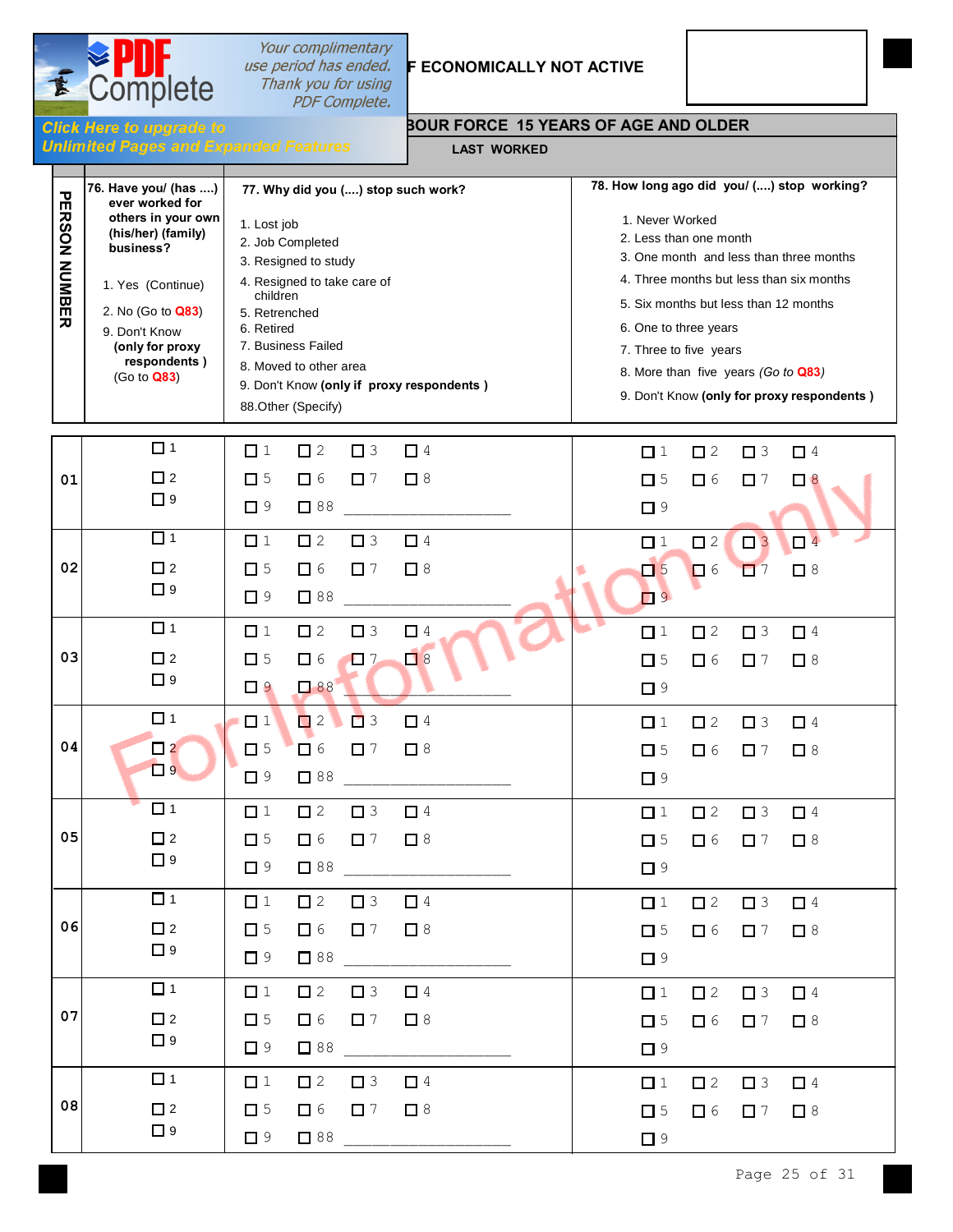| <b>SPDI</b>     | Your complimentary<br>use period has ended. |  |
|-----------------|---------------------------------------------|--|
| <b>Complete</b> | Thank you for using<br><b>PDF Complete.</b> |  |

東

#### **OF ECONOMICALLY NOT ACTIVE**

|                      | <b>BOUR FORCE 15 YEARS OF AGE AND OLDER</b><br><b>Click Here to upgrade to</b> |                                                                                                                                                                   |                                                                     |                                                                                              |                                                           |                                                                                                                                                             |
|----------------------|--------------------------------------------------------------------------------|-------------------------------------------------------------------------------------------------------------------------------------------------------------------|---------------------------------------------------------------------|----------------------------------------------------------------------------------------------|-----------------------------------------------------------|-------------------------------------------------------------------------------------------------------------------------------------------------------------|
|                      | <b>Unlimited Pages and Expanded Features</b>                                   |                                                                                                                                                                   |                                                                     |                                                                                              |                                                           | <b>INDUSTRY AND OCCUPATION LAST JOB</b>                                                                                                                     |
| <b>PERSON NUMBER</b> | 5. Apprentice<br>6. Employer<br>88. Other (Specify)                            | ('s) last worked?<br>2. Employee of Statutory Board<br>3. Private Employee<br>4. Employee not specified<br>7. Own Account Worker<br>8. Contributing family member | 1. Central Government Employee<br>9. Employer or Own Account Worker | 79. What was your employment status when you/<br>99. Don't Know (only for proxy respondents) | 10. Employment not specified (only for proxy respondents) | 80. Describe the activities that were carried out at the workplace/ business<br>where you/ () last worked.<br>9999. Don't Know (only for proxy respondents) |
| 01                   | $\Box$ 1<br>$\Box$ 6<br>$\Box$ 99                                              | $\square$ 2<br>$\Box$ 7<br>$\Box$ 88                                                                                                                              | $\Box$ 3<br>$\Box$ 8                                                | $\Box$ 4<br>$\Box$ 9                                                                         | $\Box$ 5<br>$\Box$ 10                                     |                                                                                                                                                             |
| 02                   | $\Box$ 1<br>$\Box$ 6<br>$\Box$ 99                                              | $\square$ 2<br>$\Box$ 7<br>$\Box$ 88                                                                                                                              | $\Box$ 3<br>$\square$ 8                                             | $\Box$ 4<br>$\Box$ 9                                                                         | $\Box$ 5<br>$\Box$ 10                                     |                                                                                                                                                             |
| 03                   | $\Box$ 1<br>$\Box$ 6<br>$\Box$ 99                                              | $\square$ 2<br>$\Box$ 7<br>$\Box$ 88                                                                                                                              | $\Box$ 3<br>$\Box$ 8                                                | $\Box$ 4<br>$\Box$ 9                                                                         | $\Box$ 5<br>$\Box$ 10                                     |                                                                                                                                                             |
| 04                   | $\Box$ 1<br>$\Box$ 6<br>$\Box$ 99                                              | $\Box$ 2<br>$\Box$ 7<br>188                                                                                                                                       | $\Box$ 3<br>$\Box$ 8                                                | $\Box$ 4<br>$\square$ 9                                                                      | $\Box$ 5<br>$\Box$ 10                                     |                                                                                                                                                             |
| 05                   | $\Box$ 1<br>口 6<br>$\Box$ 99                                                   | $\Box$ 2<br>$\square$ 7 $\square$ 8<br>$\Box$ 88                                                                                                                  | $\Box$ 3                                                            | $\Box$ 4<br>$\Box$ 9                                                                         | $\Box$ 5<br>$\Box$ 10                                     |                                                                                                                                                             |
| 06                   | $\Box$ 1<br>$\Box$ 6<br>$\Box$ 99                                              | $\square$ 2<br>$\Box$ 7<br>$\Box$ 88                                                                                                                              | $\Box$ 3<br>$\Box$ 8                                                | $\Box$ 4<br>$\Box$ 9                                                                         | $\square$ 5<br>$\Box$ 10                                  |                                                                                                                                                             |
| 07                   | $\Box$ 1<br>$\Box$ 6<br>$\Box$ 99                                              | $\square$ 2<br>$\Box$ 7<br>$\Box$ 88                                                                                                                              | $\Box$ 3<br>$\Box$ 8                                                | $\Box$ 4<br>$\Box$ 9                                                                         | $\Box$ 5<br>$\Box$ 10                                     |                                                                                                                                                             |
| 08                   | $\Box$ 1<br>$\Box$ 6<br>$\Box$ 99                                              | $\Box$ 2<br>$\Box$ 7<br>$\Box$ 88                                                                                                                                 | $\Box$ 3<br>$\Box$ 8                                                | $\Box$ 4<br>$\Box$ 9                                                                         | $\square$ 5<br>$\Box$ 10                                  |                                                                                                                                                             |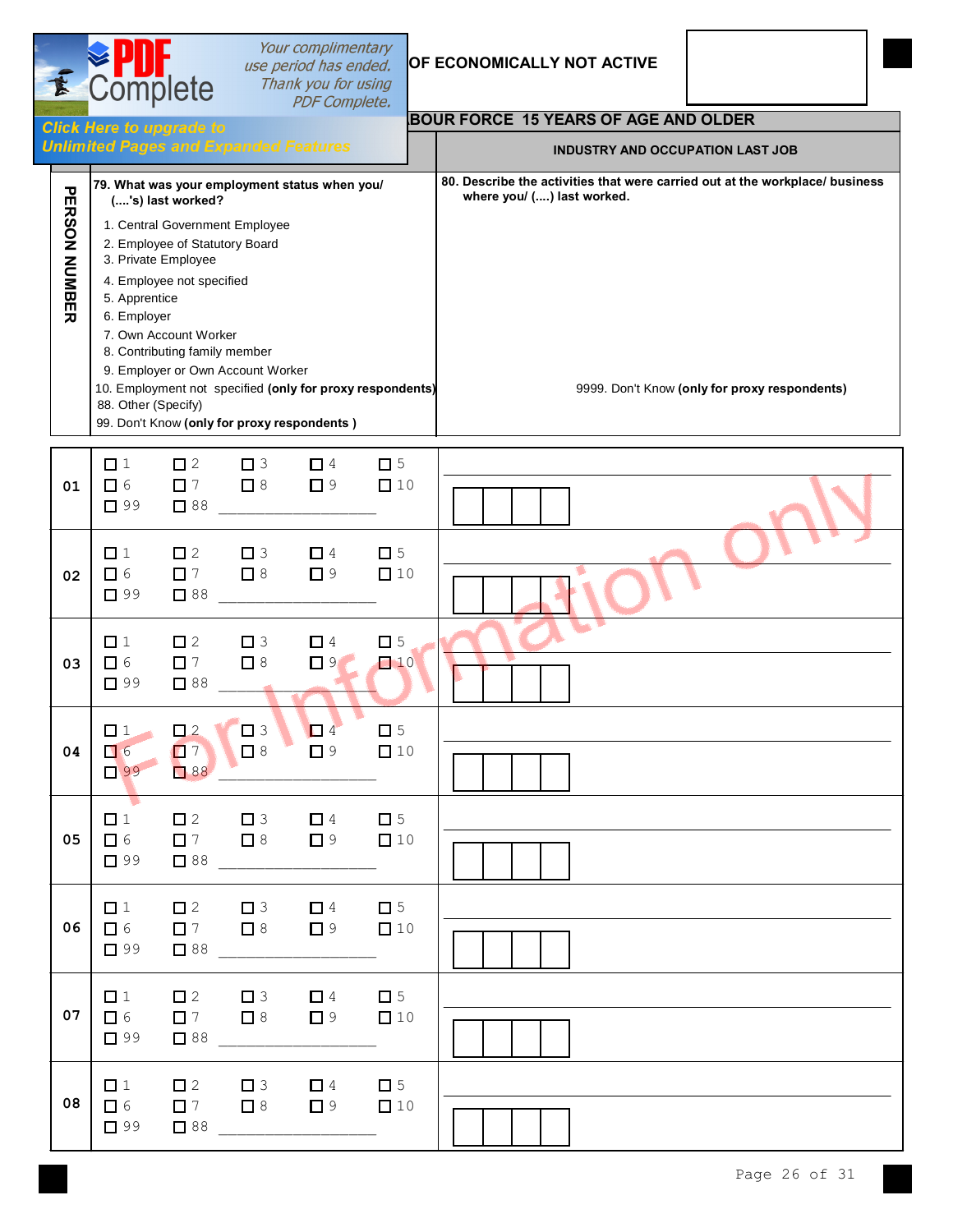# **Sour complimentary<br>
Section has ended. OF ECONOMICALLY NOT ACTIVE**<br>
Thank you for using<br>
PDF Complete.



|                      | слск пеге ю иругаче ю<br><b>Unlimited Pages and Expanded Features</b>                                                                                                                                                                                                                                                                                                                                                                                                                                                                                           | <b>JPATION LAST JOB</b>                                                                                             | <b>INTENDED ECONOMIC ACTIVITY</b>                                                                                                                                         |
|----------------------|-----------------------------------------------------------------------------------------------------------------------------------------------------------------------------------------------------------------------------------------------------------------------------------------------------------------------------------------------------------------------------------------------------------------------------------------------------------------------------------------------------------------------------------------------------------------|---------------------------------------------------------------------------------------------------------------------|---------------------------------------------------------------------------------------------------------------------------------------------------------------------------|
| π<br>ERSON<br>NUMBER | 81. What was your job title when you last worked?<br>1. Directors and managers<br>2. Professionals, scientists and intellectuals<br>3. Technical and medium level professionals<br>4. Administrative support personnel<br>5. Service workers and commerce and market sellers<br>6. Agriculture workers and qualified farm, forest and<br>fisheries workers<br>7. Officials, operators and craftsmen of arts, mechanics,<br>and other trades<br>8. Operators of facilities and machines and assembly lines<br>9. Basic Occupations<br>Military occupations<br>10 | 82. Give a brief description of the main<br>duties you/ () had.<br>9999. Don't Know (only for proxy<br>respondents) | 83. Do you/ () expect to seek<br>work or start your own<br>business within the next<br>six months?<br>1. Yes<br>2. No<br>9. Don't Know<br>(only for proxy<br>respondents) |

 $\overline{\mathbf{2}}$  Complete

| 01 | $\Box$ 1<br>$\square$ 5<br>$\Box$ 9 | $\square$ 2<br>$\Box$ 6<br>$\Box$ 10                                    | $\Box$ 3<br>$\Box$ 7    | $\Box$ 4<br>$\Box$ 8 | $\Box$ 1<br>$\Box$ 2<br>$\Box$         |
|----|-------------------------------------|-------------------------------------------------------------------------|-------------------------|----------------------|----------------------------------------|
| 02 | $\Box$ 1<br>$\Box$ 5<br>$\Box$ 9    | $\square$ 2<br>$\Box$ 6<br>$\square$ 10                                 | $\square$ 3<br>$\Box$ 7 | $\Box$ 4<br>$\Box$ 8 | $\Box$ 1<br>$\square$ 2<br>$\Box$ 9    |
| 03 | $\Box$ 1<br>$\square$ 5<br>$\Box$ 9 | $\square$ 2<br>$\Box$ 6<br>$\Box$ 10                                    | $\Box$ 3<br>$\Box$ 7    | $\Box$ 4<br>$\Box$ 8 | $\Box$ 1<br>$\square$ 2<br>$\Box$ 9    |
| 04 | $\Box$<br>$\Box$ 5<br>$\Box$ 9      | $\begin{array}{c} \n \square 2 \n \end{array}$<br>$\Box$ 6<br>$\Box$ 10 | $\Box$ 3<br>$\Box$ 7    | $\Box$ 4<br>$\Box$ 8 | $\Box$ 1<br>$\square$ 2<br>$\Box$ 9    |
| 05 | $\Box$ 1<br>$\Box$ 5<br>$\Box$ 9    | $\square$ 2<br>$\Box$ 6<br>$\Box$ 10                                    | $\Box$ 3<br>$\Box$ 7    | $\Box$ 4<br>$\Box$ 8 | $\Box$ 1<br>$\square$ 2<br>$\Box$ 9    |
| 06 | $\Box$ 1<br>$\Box$ 5<br>$\Box$ 9    | $\square$ 2<br>$\Box$ 6<br>$\Box$ 10                                    | $\Box$ 3<br>$\Box$ 7    | $\Box$ 4<br>$\Box$ 8 | $\Box$ 1<br>$\square$ 2<br>$\square$ 9 |
| 07 | $\Box$ 1<br>$\Box$ 5<br>$\Box$ 9    | $\square$ 2<br>$\Box$ 6<br>$\Box$ 10                                    | $\Box$ 3<br>$\Box$ 7    | $\Box$ 4<br>$\Box$ 8 | $\Box$ 1<br>$\square$ 2<br>$\Box$ 9    |
| 08 | $\Box$ 1<br>$\square$ 5<br>$\Box$ 9 | $\square$ 2<br>$\Box$ 6<br>$\Box$ 10                                    | $\Box$ 3<br>$\Box$ 7    | $\Box$ 4<br>$\Box$ 8 | $\Box$ 1<br>$\square$ 2<br>$\Box$ 9    |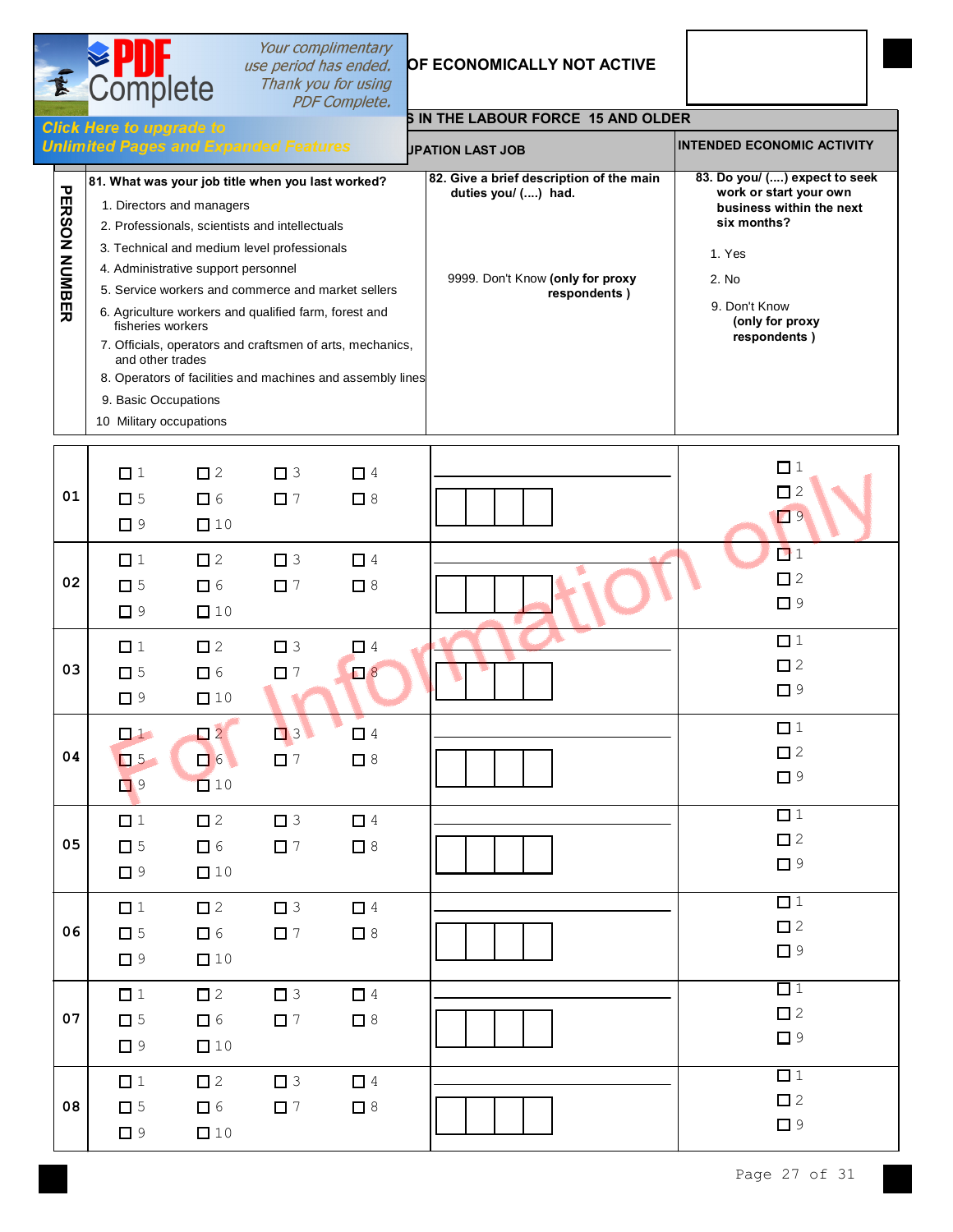Complete

套

## **LABOUR FORCE 15 YEARS OF AGE AND OLDER**

|                                                                 |                                                            | <b>Chentiers</b> to uppress to               |                                                   |                                                               |  |
|-----------------------------------------------------------------|------------------------------------------------------------|----------------------------------------------|---------------------------------------------------|---------------------------------------------------------------|--|
|                                                                 |                                                            | <b>Unlimited Pages and Expanded Features</b> | <b>ANNUAL INCOME</b>                              | <b>REMITTANCES</b>                                            |  |
| 84. What is your/ ('s) main<br>τ<br>means of financial support? |                                                            |                                              | 85. How much do you/ (does )<br>receive per year? | 86. Do you regularly receive<br>support from relatives living |  |
|                                                                 |                                                            | 1. Paid/Self Employment)                     |                                                   | abroad?                                                       |  |
|                                                                 | <b>ERSON</b>                                               | 2. Self (Own savings/investment)             | <b>Show Flash Card No. 2</b>                      | 1. Yes                                                        |  |
|                                                                 |                                                            | 3. Pension                                   |                                                   |                                                               |  |
|                                                                 |                                                            | 4. Spouse/Partner/Family                     |                                                   | 2. No                                                         |  |
|                                                                 | NUMBER<br>5. Former Spouse/Partner<br>6. Friends/Relatives |                                              | 9. Don't Know (only for proxy                     | 9. Don't Know (only for proxy<br>respondents)                 |  |
|                                                                 |                                                            |                                              | respondents)                                      |                                                               |  |
|                                                                 |                                                            | 7. Social Security                           |                                                   | <b>END OF INTERVIEW FOR</b>                                   |  |
|                                                                 |                                                            | 8. Other (Specify)                           |                                                   | PERSONS OUT OF THE                                            |  |
|                                                                 |                                                            | 9. Don't Know (only for proxy respondents)   |                                                   | <b>LABOUR FORCE</b>                                           |  |

| 01 |          | $\begin{array}{cccccccccccccc} \Box & 1 & \Box & 2 & \Box & 3 & \Box & 4 \end{array}$                  |                                                                                                        | $\Box$ 1    |
|----|----------|--------------------------------------------------------------------------------------------------------|--------------------------------------------------------------------------------------------------------|-------------|
|    |          |                                                                                                        | $\Box 5 \quad \Box 6 \quad \Box 7 \quad \Box 8$                                                        | $\square$ 2 |
|    | $\Box$ 9 |                                                                                                        |                                                                                                        | $\Box$ 9    |
|    |          | $\begin{array}{ccccccccccccccccc}\n\square & 1 & \square & 2 & \square & 3 & \square & 4\n\end{array}$ |                                                                                                        | $\Box$ 1    |
| 02 | $\Box$ 5 |                                                                                                        | $\Box$ 6 $\Box$ 7 $\Box$ 8                                                                             | $\Box$ 2    |
|    | $\Box$ 9 |                                                                                                        |                                                                                                        | $\Box$ 9    |
|    |          | $\begin{array}{ccccccccccccccccc}\n\square & 1 & \square & 2 & \square & 3 & \square & 4\n\end{array}$ |                                                                                                        | $\Box$ 1    |
| 03 |          |                                                                                                        | $\square$ 5 $\square$ 6 $\square$ 7 $\square$ 8 $\square$                                              | $\square$ 2 |
|    | $\Box$ 9 |                                                                                                        |                                                                                                        | $\Box$ 9    |
|    |          | $\begin{array}{ccccccccccccccccc}\n\square & 1 & \square & 2 & \square & 3 & \square & 4\n\end{array}$ |                                                                                                        | $\Box$ 1    |
| 04 |          | $\begin{array}{ccc}\n\boxed{3} & \boxed{6} & \boxed{7} & \boxed{8}\n\end{array}$                       |                                                                                                        | $\square$ 2 |
|    | $\Box$ 9 |                                                                                                        |                                                                                                        | $\Box$ 9    |
|    |          |                                                                                                        |                                                                                                        | $\Box$ 1    |
| 05 | $\Box$ 5 |                                                                                                        |                                                                                                        | $\square$ 2 |
|    | $\Box$ 9 |                                                                                                        |                                                                                                        | $\Box$ 9    |
|    |          | $\begin{array}{ccccccccccccccccc}\n\square & 1 & \square & 2 & \square & 3 & \square & 4\n\end{array}$ |                                                                                                        | $\Box$ 1    |
| 06 |          |                                                                                                        |                                                                                                        | $\square$ 2 |
|    | $\Box$ 9 |                                                                                                        |                                                                                                        | $\Box$ 9    |
|    |          | $\begin{array}{cccccccccccccc} \Box & 1 & \Box & 2 & \Box & 3 & \Box & 4 \end{array}$                  |                                                                                                        | $\Box$ 1    |
| 07 |          |                                                                                                        | $\begin{array}{ccccccccccccccccc}\n\square & 5 & \square & 6 & \square & 7 & \square & 8\n\end{array}$ | $\square$ 2 |
|    | $\Box$ 9 |                                                                                                        |                                                                                                        | $\Box$ 9    |
|    |          | $\begin{array}{cccccccccccccc} \Box & 1 & \Box & 2 & \Box & 3 & \Box & 4 \end{array}$                  |                                                                                                        | $\Box$ 1    |
| 08 | $\Box$ 5 |                                                                                                        | $\Box$ 6 $\Box$ 7 $\Box$ 8                                                                             | $\square$ 2 |
|    | $\Box$ 9 |                                                                                                        |                                                                                                        | $\Box$ 9    |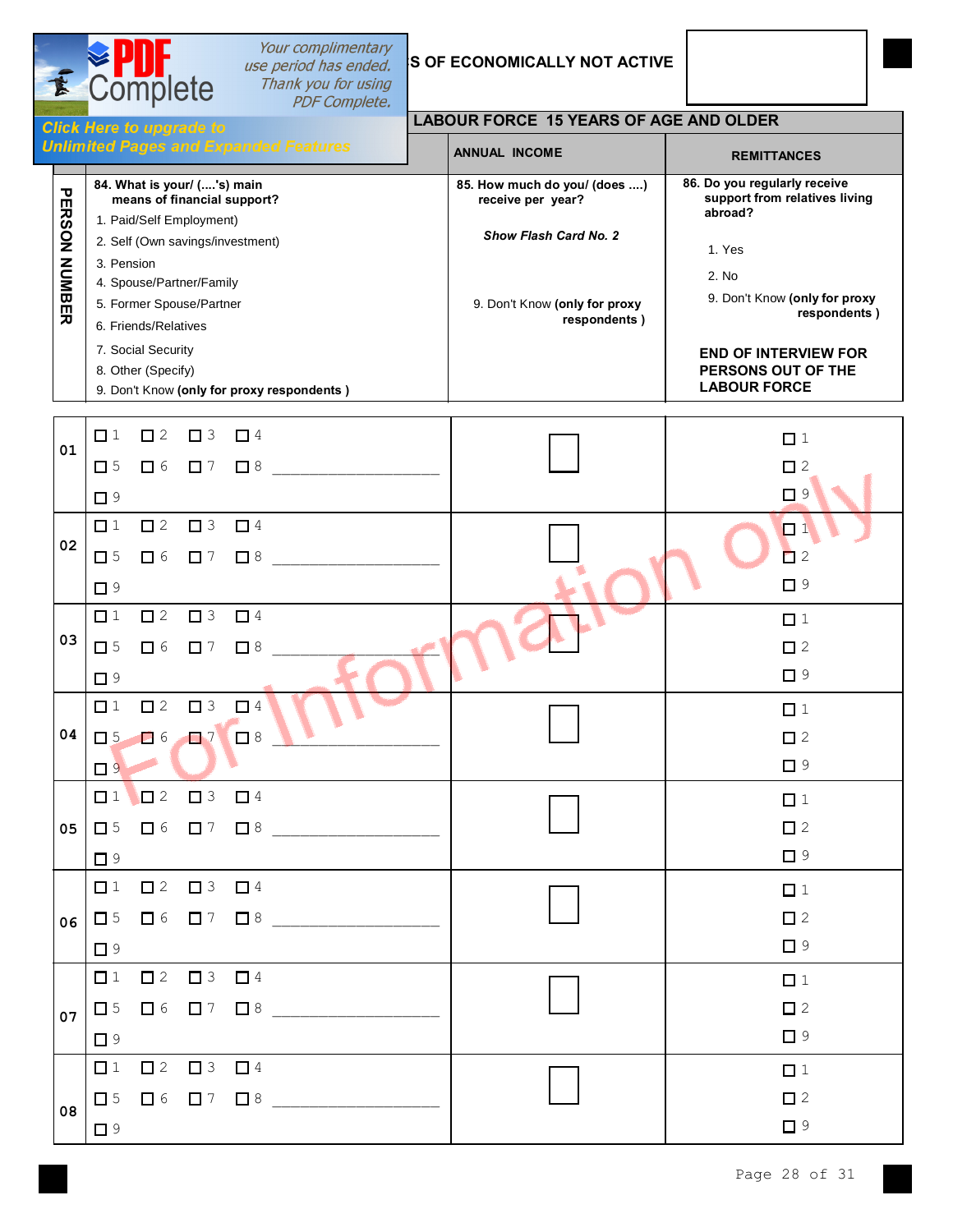| Your complimentary<br>use period has ended.<br>Complete<br>Thank you for using<br><b>PDF Complete.</b> | <b>JSEHOLD INFORMATION</b>                                                                                                                                                                                                     |
|--------------------------------------------------------------------------------------------------------|--------------------------------------------------------------------------------------------------------------------------------------------------------------------------------------------------------------------------------|
| <b>ALL HOUSEHOLDS</b><br><b>Click Here to upgrade to</b>                                               |                                                                                                                                                                                                                                |
| <b>Unlimited Pages and Expanded Features</b><br>1. Occupied dwelling                                   | 90(b). If you had to rent this dwelling, how much would you<br>charge as monthly rent?                                                                                                                                         |
| $\Box$ 2. Occupants absent                                                                             |                                                                                                                                                                                                                                |
| $\Box$ 3. Un-occupied dwelling                                                                         |                                                                                                                                                                                                                                |
| $\Box$ 4. Temporary dwelling                                                                           | 91. How many rooms are there in the dwelling? ( Do not include                                                                                                                                                                 |
| 5. Dwelling under construction                                                                         | kitchen, toilet, bathrooms or porches).                                                                                                                                                                                        |
| 6. Dwelling destroyed                                                                                  |                                                                                                                                                                                                                                |
| $\Box$ 7. No longer a dwelling                                                                         |                                                                                                                                                                                                                                |
| $\Box$ 8. Not applicable for survey purposes                                                           | <b>Number of Rooms</b>                                                                                                                                                                                                         |
| $\Box$ 9. Incomplete                                                                                   | 92. Of these, how many are only for sleeping?                                                                                                                                                                                  |
| $\Box$ 10. Refusal                                                                                     |                                                                                                                                                                                                                                |
| $\Box$ 88. Other information                                                                           |                                                                                                                                                                                                                                |
| 99. Don't know/Not stated                                                                              | <b>Number of Rooms</b>                                                                                                                                                                                                         |
| 88. What type of dwelling does this household occupy?<br>1 Separate house/ detached                    | 93. What is the MAIN material of the outer walls?<br>$\Box$ 1 Concrete<br>7 Wood and brick                                                                                                                                     |
| 2 Part of a private house/attached                                                                     | 2 Concrete and Blocks<br>8 Wood & Concrete                                                                                                                                                                                     |
| 3 Flat, apartment, condominium                                                                         | 3 Improvised/ Makeshift<br>9 Wood and galvanized                                                                                                                                                                               |
| 4 Double house/Duplex                                                                                  | $\Box$ 4 Stone<br>$\Box$ 88 Other                                                                                                                                                                                              |
| $\Box$ 5 Townhouse                                                                                     | $\Box$ 5 Stone and brick<br>$\Box$ 99 Don't know/not stated                                                                                                                                                                    |
| 6 Combine business and dwelling                                                                        | $\Box$ 6 Wood                                                                                                                                                                                                                  |
| $\Box$ 7 Barracks                                                                                      | 94. What is the MAIN material used for roofing?                                                                                                                                                                                |
| □ 8 Other (Specify)                                                                                    | $\Box$ 1 Concrete<br>$\Box$ 6 Shingle (wood)                                                                                                                                                                                   |
| 9 Don't know/Not stated                                                                                | 2 Improvised/Makeshift<br>$\Box$ 7 Tarpaulin                                                                                                                                                                                   |
|                                                                                                        | $\Box$ 3 Sheet metal*<br>$\Box$ 8 Tile                                                                                                                                                                                         |
| 89. How would you best describe the ownership of this dwelling unit?                                   | $\Box$ 4 Shingle (asphalt)<br>38 Other (Specify)______                                                                                                                                                                         |
| 1 Owned with a mortgage (Go to Q90a)                                                                   | $\Box$ 5 Shingle (other)<br>99 Don't know/Not stated                                                                                                                                                                           |
| □ 2 Owned outright (Go to Q90b)                                                                        |                                                                                                                                                                                                                                |
| □ 3 Leased (Go to Q90a)                                                                                | 95. What is the MAIN material used for flooring?<br>$\Box$ 1. Cement                                                                                                                                                           |
| 4 Rent-free (Go to Q90b)                                                                               | 2. Tiles (mosaic or ceramic, brick)                                                                                                                                                                                            |
| 5 Rented gov.(paying) (Go to Q90a)                                                                     |                                                                                                                                                                                                                                |
| 6 Rented private (paying) (Go to Q90a)                                                                 | 3. Rubber / Vinyl tiles                                                                                                                                                                                                        |
| 7 Squatted (Go to Q90b)                                                                                | $\Box$ 4. Wood                                                                                                                                                                                                                 |
|                                                                                                        | $\Box$ 5. Earth                                                                                                                                                                                                                |
| 9 Don't know/Not stated                                                                                | 8. Other (Specify) 2. 2010 12:00 12:00 12:00 12:00 12:00 12:00 12:00 12:00 12:00 12:00 12:00 12:00 12:00 12:00 12:00 12:00 12:00 12:00 12:00 12:00 12:00 12:00 12:00 12:00 12:00 12:00 12:00 12:00 12:00 12:00 12:00 12:00 12: |
| 90(a) How much do you pay monthly?                                                                     |                                                                                                                                                                                                                                |
| \$                                                                                                     |                                                                                                                                                                                                                                |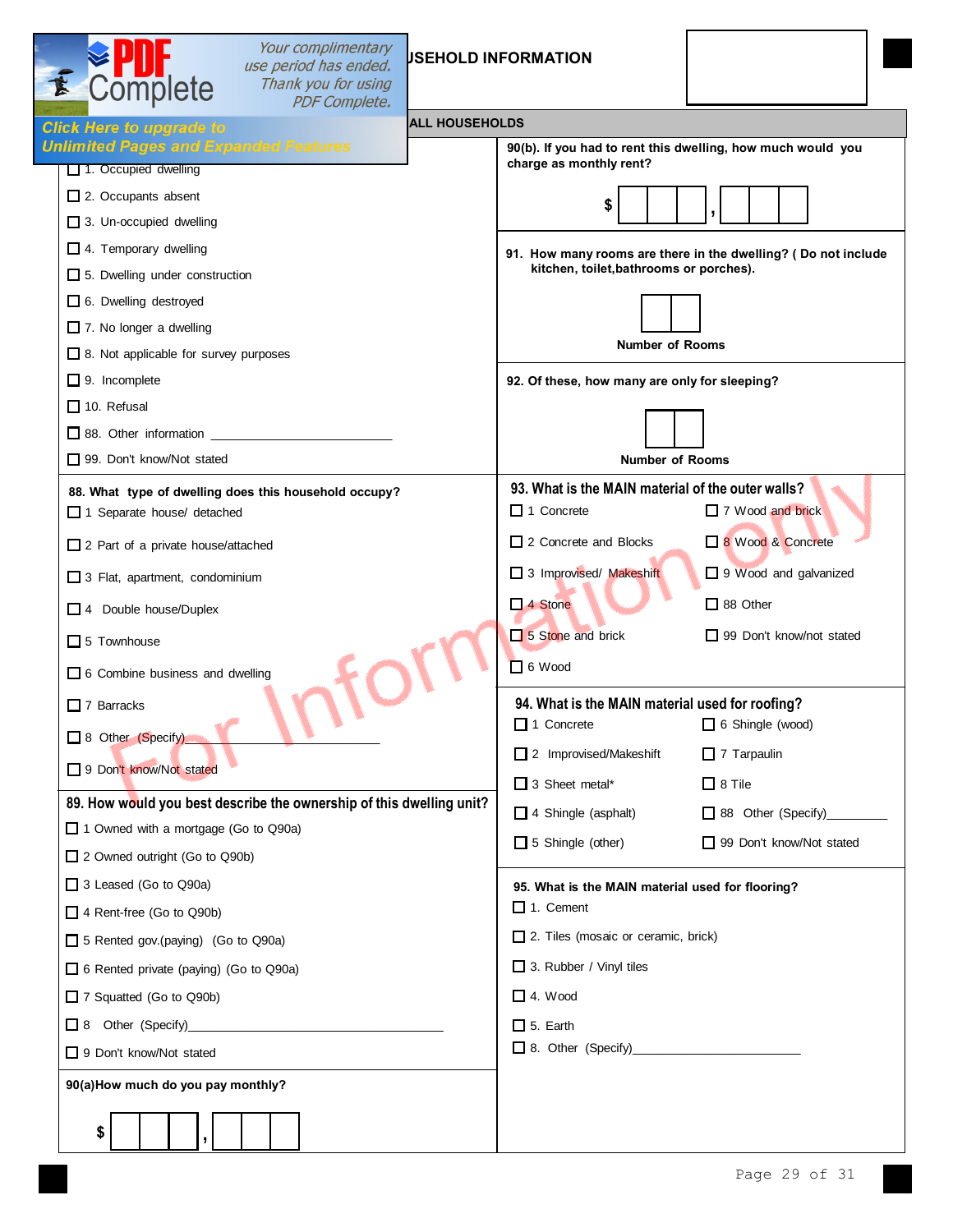| Complete                                                                          | Your complimentary<br>use period has ended.<br>Thank you for using<br><b>PDF Complete.</b> |                 | <b>JSEHOLD INFORMATION</b>                            |  |
|-----------------------------------------------------------------------------------|--------------------------------------------------------------------------------------------|-----------------|-------------------------------------------------------|--|
| <b>Click Here to upgrade to</b>                                                   |                                                                                            |                 | <b>HOUSEHOLDS</b>                                     |  |
| <b>Unlimited Pages and Expanded Features</b>                                      |                                                                                            |                 | 101. Are your bathing facilities                      |  |
| <b>Later Frivate flore piped linto awelling</b><br>2 Private, piped into dwelling |                                                                                            |                 | 1 Within the dwelling, not shared?                    |  |
| $\Box$ 3 Public standpipe                                                         |                                                                                            |                 | 2. Outside the dwelling, not shared?                  |  |
| $\Box$ 4 Public well/tank                                                         |                                                                                            |                 | □ 3. Within the dwelling, shared with other dwelling? |  |
| 5 Public piped into dwelling                                                      |                                                                                            |                 | 4. Outside the dwelling, shared with other dwelling?  |  |
| 6 Public, piped into yard<br>$\Box$ 7 Spring/River                                |                                                                                            |                 | $\Box$ 5. It does not have any                        |  |
| $\Box$ 8 Cistern/Tank                                                             |                                                                                            |                 |                                                       |  |
|                                                                                   |                                                                                            |                 | □ 9. Don't know/Not stated                            |  |
| $\Box$ 99 DK/NS                                                                   |                                                                                            |                 |                                                       |  |
| 97. What is your MAIN source of DRINKING water?                                   |                                                                                            |                 | 102. What fuel is used most often for cooking?        |  |
| $\Box$ 1 Bottled water<br>2 Private, not piped into dwelling                      |                                                                                            |                 | 1 Cooking gas/LPG                                     |  |
| 3 Private, piped into dwelling                                                    |                                                                                            |                 | $\Box$ 2 Electricity<br>$\Box$ 3 Kerosene             |  |
| 4 Public standpipe                                                                |                                                                                            |                 | $\Box$ 4 Wood/charcoal                                |  |
| $\Box$ 5 Public well/tank                                                         |                                                                                            |                 | $\Box$ 5 None                                         |  |
| 6 Public, piped into dwelling                                                     |                                                                                            |                 | □ 8 Other (Specify)                                   |  |
| 7 Public, piped into yard<br>$\Box$ 8 Spring/River                                |                                                                                            |                 | 9 Don't know/Not stated                               |  |
| $\Box$ 9 Cistern/Tank                                                             |                                                                                            |                 |                                                       |  |
| 38 Other (Specify)                                                                |                                                                                            |                 |                                                       |  |
| 99 Don't know/Not stated                                                          |                                                                                            |                 |                                                       |  |
|                                                                                   | 98. What is the MAIN source of lighting for this household?                                |                 | 103. Does the dwelling have?                          |  |
| 1 Electricity - Private Generator                                                 |                                                                                            |                 | $\Box$ 1. Telivision                                  |  |
| 2 Electricity - Public<br>3 Gas Lantern                                           |                                                                                            | $\Box$ 2. Radio |                                                       |  |
| $\Box$ 4 Kerosene                                                                 |                                                                                            |                 | 3. Residential telephone                              |  |
| $\Box$ 5 Solar                                                                    |                                                                                            |                 | $\Box$ 4. Electric/Gas stove                          |  |
| $\Box$ 6 None<br>□ 8 Other (Specify)                                              |                                                                                            |                 | $\Box$ 5. Refrigerator                                |  |
| 9 Don't know/Not stated                                                           |                                                                                            |                 | $\Box$ 6. Washing machine                             |  |
|                                                                                   | 99. What type of toilet facility does this household have?                                 |                 | $\Box$ 7. Electric fan                                |  |
| $\Box$ 1 Pit latrine not ventilated                                               |                                                                                            |                 | $\Box$ 8. Air conditioner                             |  |
|                                                                                   | $\Box$ 2 Pit latrine ventilated and elevated/Ventilated Improved Pit (VIP)                 |                 | 9. Sewing machine                                     |  |
| 3 Pit-latrine ventilated and not elevated                                         |                                                                                            |                 |                                                       |  |
|                                                                                   | 4 Water Closet (WC) (flush toilet) linked to septic tank/Soak-away                         |                 | $\Box$ 10. Bicycle                                    |  |
| 5 Water Closet (WC) (flush toilet) linked to sewer                                |                                                                                            |                 | $\Box$ 11. Motorcycle                                 |  |
| $\Box$ 6 None (Skip to 15)                                                        |                                                                                            |                 | 12. Automobile/Motor vehicle                          |  |
| $\Box$ 8 Other (Specify)                                                          |                                                                                            |                 | 13. Mobile cellular telephone With internet Access    |  |
| $\Box$ 9 Don't know/Not stated                                                    |                                                                                            |                 | 14. Mobile cellular telephone Without internet Access |  |
| 100. Is this toilet shared with any other household?                              |                                                                                            |                 | 15. Personal Computer/Laptop With Internet Access     |  |
| $\Box$ 1 Yes                                                                      |                                                                                            |                 | 16. Personal Computer/Laptop Without Internet Access  |  |
| $\Box$ 2 No                                                                       |                                                                                            |                 | 17. Video/VCR/DVD                                     |  |
| 9 Don't know/Not stated                                                           |                                                                                            |                 | $\Box$ 18. Electric iron                              |  |